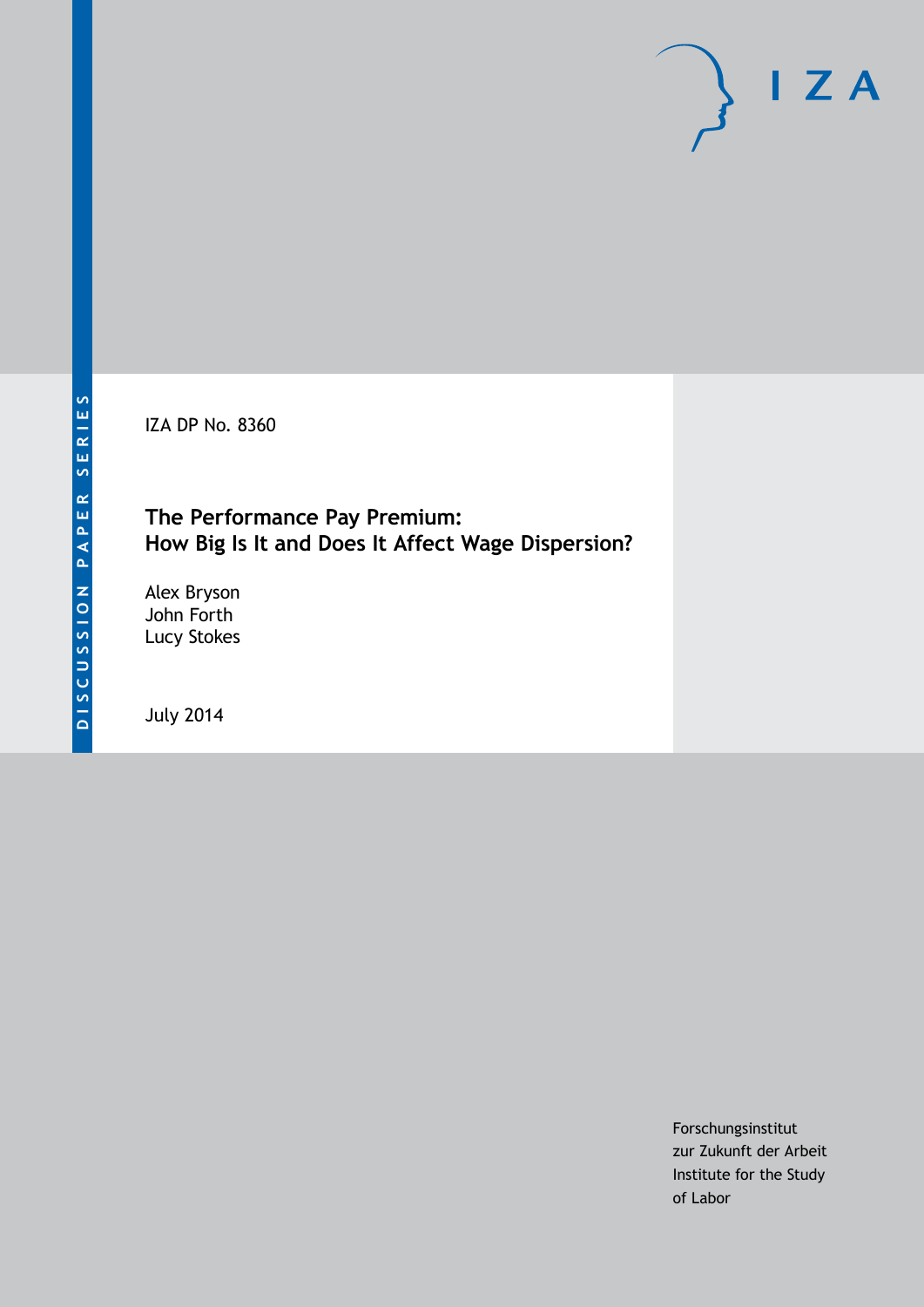# **The Performance Pay Premium: How Big Is It and Does It Affect Wage Dispersion?**

### **Alex Bryson**

*NIESR, CEP and IZA*

### **John Forth**

*NIESR*

### **Lucy Stokes**

*NIESR*

Discussion Paper No. 8360 July 2014

IZA

P.O. Box 7240 53072 Bonn **Germany** 

Phone: +49-228-3894-0 Fax: +49-228-3894-180 E-mail: [iza@iza.org](mailto:iza@iza.org)

Any opinions expressed here are those of the author(s) and not those of IZA. Research published in this series may include views on policy, but the institute itself takes no institutional policy positions. The IZA research network is committed to the IZA Guiding Principles of Research Integrity.

<span id="page-1-0"></span>The Institute for the Study of Labor (IZA) in Bonn is a local and virtual international research center and a place of communication between science, politics and business. IZA is an independent nonprofit organization supported by Deutsche Post Foundation. The center is associated with the University of Bonn and offers a stimulating research environment through its international network, workshops and conferences, data service, project support, research visits and doctoral program. IZA engages in (i) original and internationally competitive research in all fields of labor economics, (ii) development of policy concepts, and (iii) dissemination of research results and concepts to the interested public.

IZA Discussion Papers often represent preliminary work and are circulated to encourage discussion. Citation of such a paper should account for its provisional character. A revised version may be available directly from the author.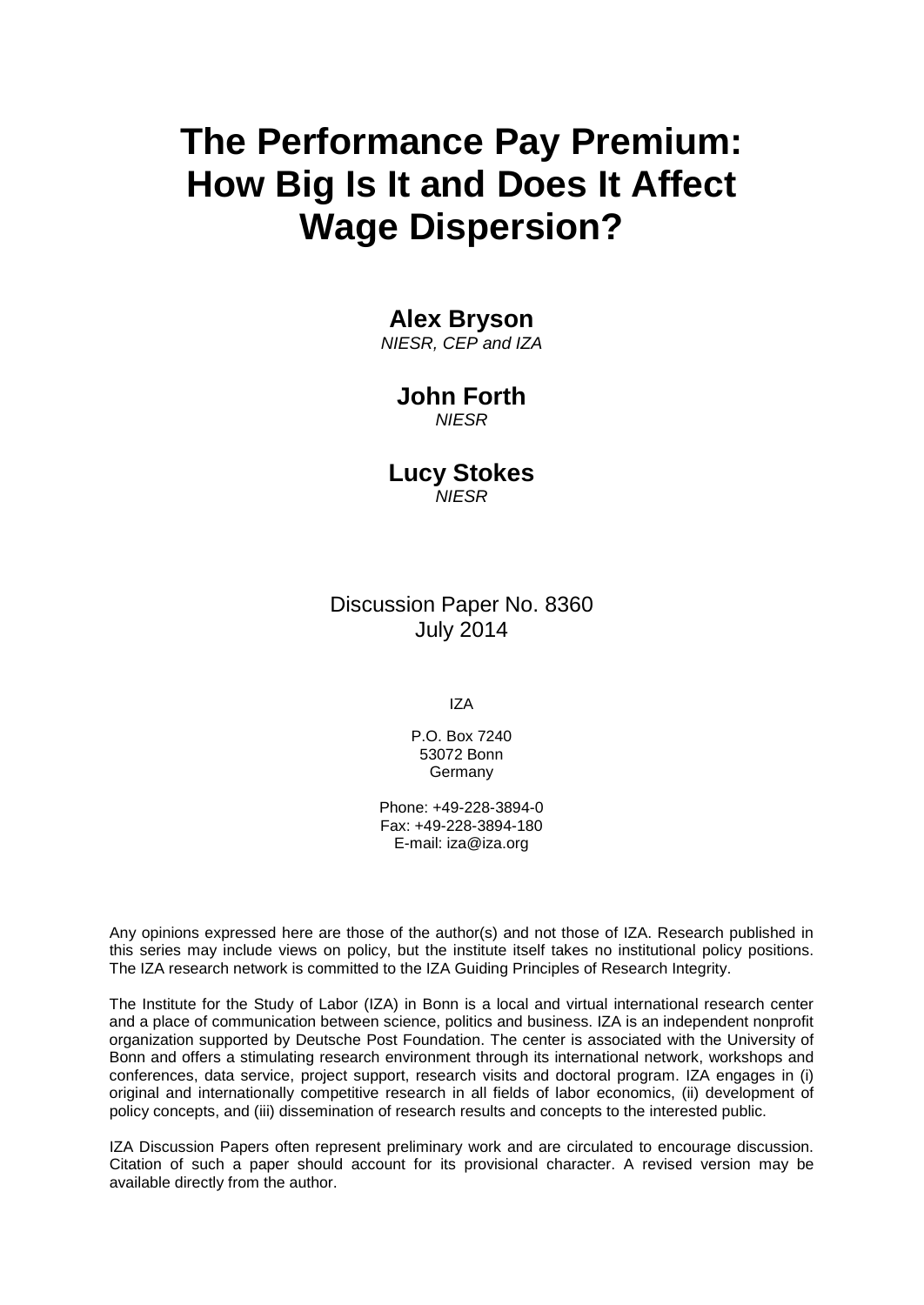IZA Discussion Paper No. 8360 July 2014

### **ABSTRACT**

### **The Performance Pay Premium: How Big Is It and Does It Affect Wage Dispersion?[\\*](#page-1-0)**

Using nationally representative linked employer-employee data we find one-quarter of employees in Britain are paid for performance. The log hourly wage gap between performance pay and fixed pay employees is .36 points. This falls to .15 log points after controlling for observable demographic, job and workplace characteristics. It falls still further to .10 log points when comparing "like" employees in the same workplace, indicating that performance pay contracts are used in higher paying workplaces. The premium rises markedly as one moves up the wage distribution: it is seven times higher at the 90th percentile than it is at the 10th percentile in the wage distribution (.42 log points compared to .06 log points).

JEL Classification: J33

Keywords: wages, wage inequality, performance pay, bonuses

Corresponding author:

Alex Bryson National Institute of Economic and Social Research 2 Dean Trench Street London, SW1P 3HE United Kingdom E-mail: [a.bryson@niesr.ac.uk](mailto:a.bryson@niesr.ac.uk)

This work is funded by the Economic and Social Research Council, Grant Reference ES/I035846/1. We thank seminar participants at Durham Business School for comments. We are particularly grateful to Richard Harris for providing us with his TFP estimates. The authors acknowledges the Department of Business, Skills and Innovation, the Economic and Social Research Council, the Advisory, Conciliation and Arbitration Service and the National Institute of Economic and Social Research as the originators of the 2011 Workplace Employee Relations Survey data, and the Data Archive at the University of Essex as the distributor of the data. The paper includes analyses based on data from the Annual Survey of Hours and Earnings, produced by the Office for National Statistics (ONS) and supplied by the Secure Data Service at the UK Data Archive. The data are Crown Copyright and reproduced with the permission of the controller of HMSO and Queen's Printer for Scotland. The use of the data in this work does not imply the endorsement of ONS or the Secure Data Service at the UK Data Archive in relation to the interpretation or analysis of the data. This work uses research datasets which may not exactly reproduce National Statistics aggregates.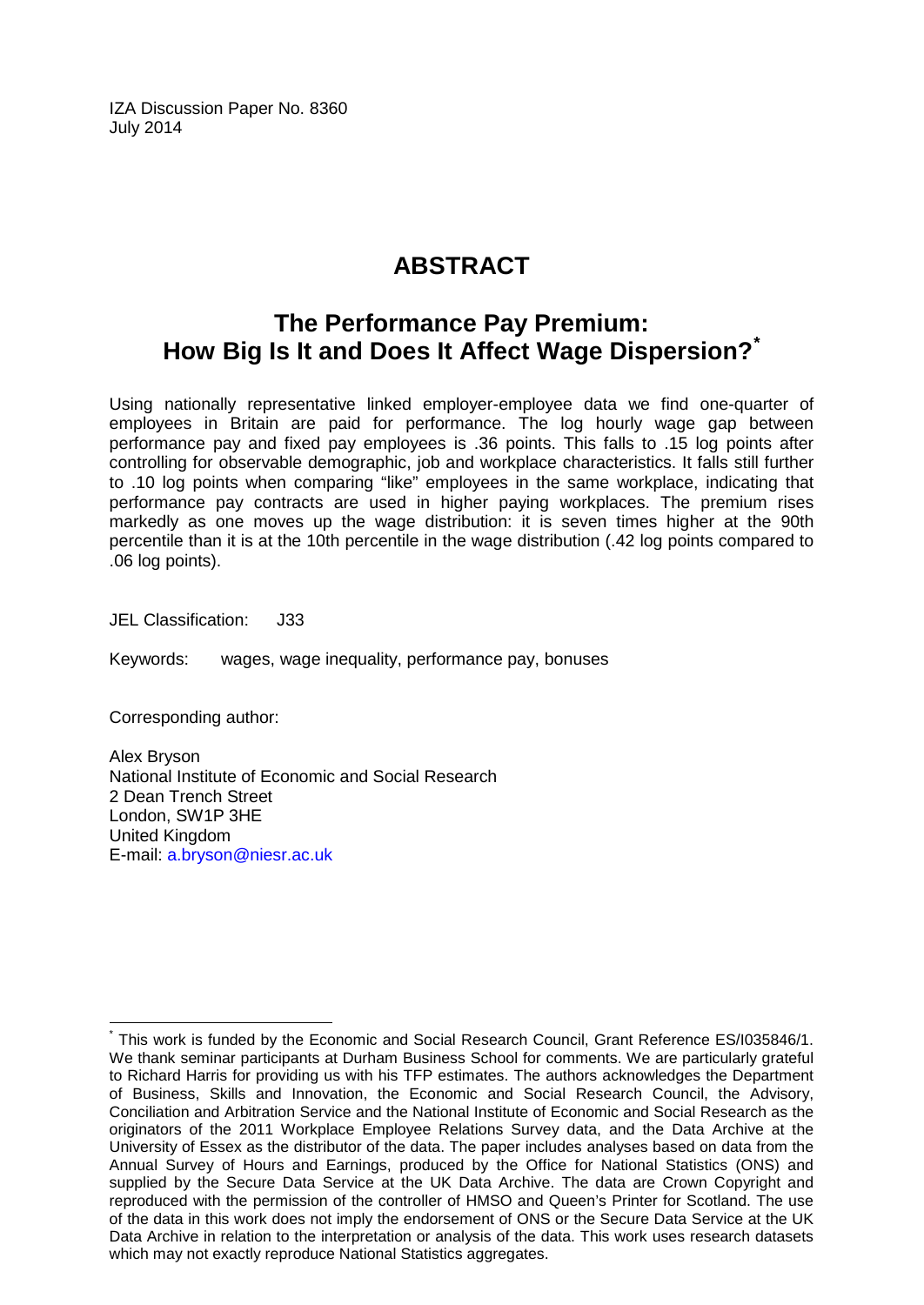### **1. Introduction**

By rewarding output, performance pay offers employees the opportunity to earn more than they would under a fixed pay contract. But the incentive effect of performance pay isn't the only reason why one might observe a performance pay premium. It may compensate employees for the variability in earnings or increased effort that comes with performance pay contracts (Seiler, 1984), or reflect the sorting of more able employees into performance pay jobs. (Lazear, 1986, 2000).

Firm case studies find earnings rise on introducing performance pay as employees share in productivity growth (eg. Lazear, 2000). Wage gains are smaller but persist having accounted for workers' positive selection into performance pay (Pekkarinen and Riddell, 2008; Lemieux et al., 2009; Böckerman et al., 2013; Sommerfeld, 2012). However, the wage gains under performance pay may be over-stated if analysts fail to account for firm heterogeneity. Performance paying firms may be higher wage firms than those offering fixed wage contracts since they need to be able to recoup the costs of monitoring inherent in performance pay systems (Booth and Frank, 1999). Therefore failure to account for heterogeneity between performance pay firms and those using fixed pay contracts may upwardly bias estimates of the size of any performance pay premium.<sup>1</sup>

A small number of papers using linked employer-employee data indicate failure to account for employer effects does lead to an upward bias in estimates of the performance pay premium. In their paper for Finland's metal industry, Pekkarinen and Riddell (2008: 307) show that accounting for employee-firm matches accounts for about 40% of the performance pay premium. Similarly, in their paper for the United States Lemieux et al.

<span id="page-3-0"></span> $1$  An analogy can be drawn with the union wage premium literature. Bryson (2002) demonstrates that part of the wage premium usually attributed to union membership is actually due to unionised firms being high paying firms.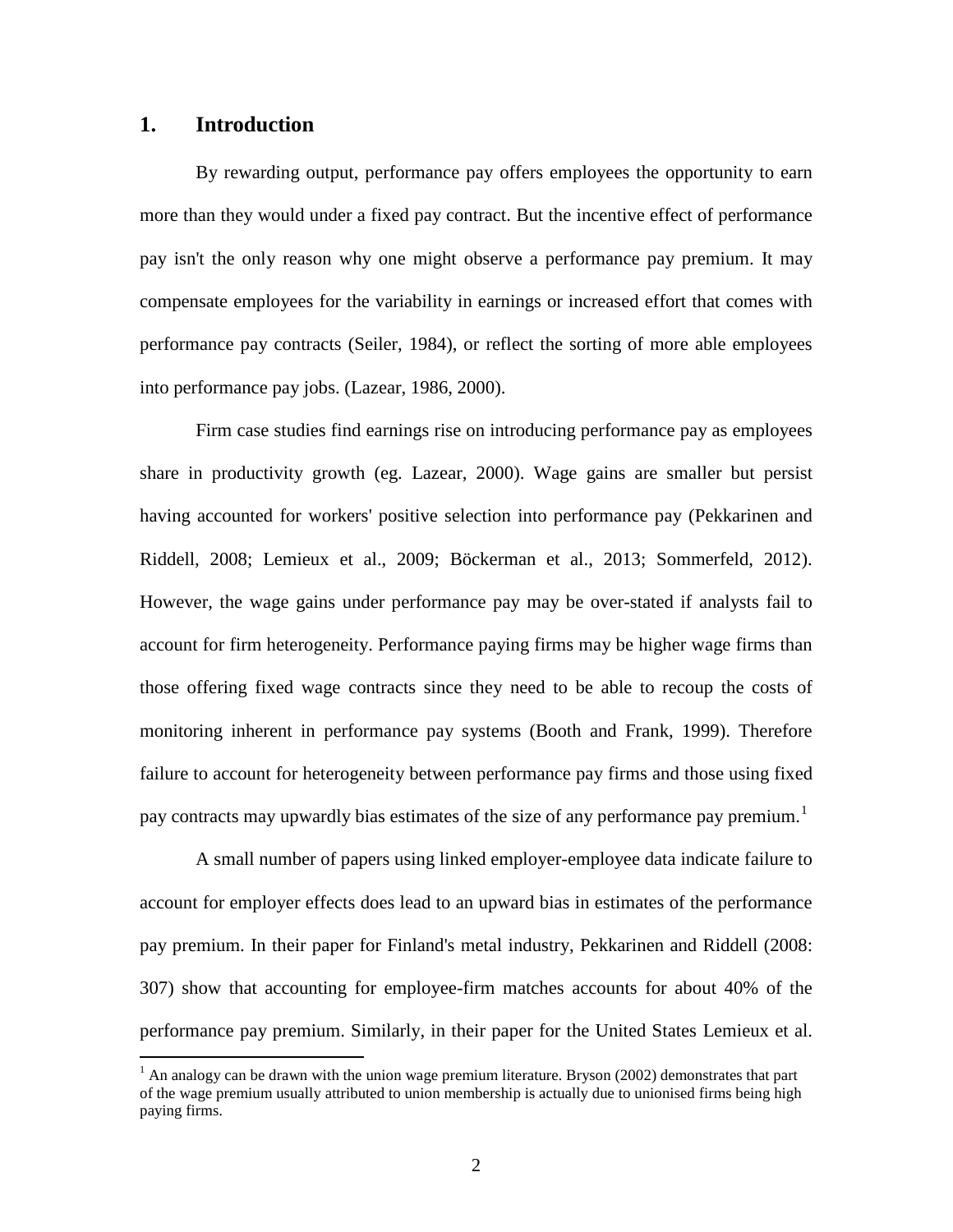(2009: 26) find the introduction of job-match fixed effects into a log average hourly earnings equation reduces the coefficient on receiving performance pay by around 40%. For Britain Manning and Saidi (2010) find the performance pay premium falls by around half when accounting for workplace fixed effects. However their study is limited by the absence of worker-level data on the receipt of performance pay.

Ours is the first paper to examine links between performance pay and wages in Britain using linked employer-employee data that are representative of employees in all but the smallest workplaces and contain individual-level measures of performance pay. We contribute to the literature in three ways. First, we estimate the probability of employees being paid for performance and establish whether associations established in the literature still hold when one accounts for workplace fixed effects. Second we estimate the wage premium associated with performance pay and establish what happens to that premium once one accounts for fixed differences between workplaces that do and do not pay for performance. Third, we estimate counterfactual wage distributions to identify the effects of performance pay on the wage distribution in British workplaces.

The paper is organised in the following way. Section Two introduces the data. The following three sections focus on the three substantive areas under investigation. Each section presents the theoretical framework, previous studies, and our estimation approach before presenting our results. Section Three examines the incidence of performance pay. Section Four estimates the performance pay premium while Section Five examines the link between performance pay and wage dispersion. Section Six discusses the implications of the findings and draws some conclusions.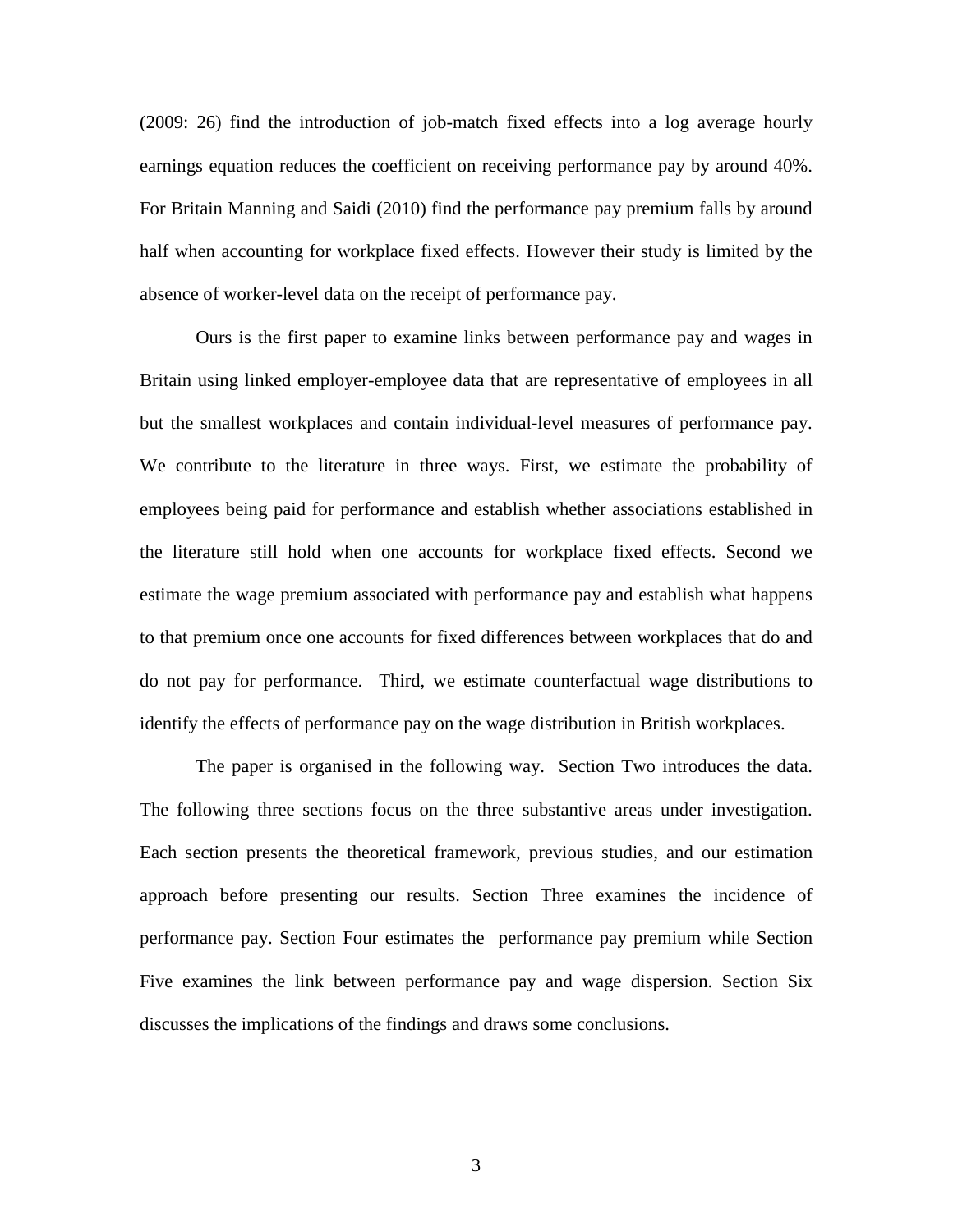### **2. Data**

We analyse linked employer-employee data from the Workplace Employment Relations Survey 2011 (WERS). Appropriately weighted, it is a nationally representative survey of workplaces in Britain with 5 or more employees covering all sectors of the economy except agriculture and mining (van Wanrooy et al., 2013). The analysis exploits two elements of the survey. The first is the management interview, conducted face-toface with the most senior workplace manager responsible for employee relations. Interviews were conducted in 2,680 workplaces between March 2011 and June 2012 with a response rate of 46%. The second element is the survey of employees, distributed in workplaces where a management interview was obtained. Self-completion questionnaires were distributed to a simple random sample of 25 employees (or all employees in workplaces with 5-24 employees) in the 2,170 workplaces where management permitted it. Of the 40,513 questionnaires distributed, 21,981 (54%) usable ones were returned.<sup>[2](#page-3-0)</sup> Weights are provided with the survey data to correct for the sample design and any observable non-response biases.

<span id="page-5-0"></span>The performance pay measures are taken from the employee questionnaire. Employees are asked "Which of the following do you receive in your job here...Payments based on your individual performance or output; payments based on the overall performance of a group or a team; payments based on the overall performance of your workplace or organisation (eg. profit-sharing scheme)". They are instructed to tick all that

 $<sup>2</sup>$  An additional 3,858 questionnaires were distributed at 247 workplaces where there were no employee</sup> questionnaires returned. We assume that these questionnaires were never distributed by the employer (van Wanrooy et al., 2013: 210) so they are not included in the figures in the text.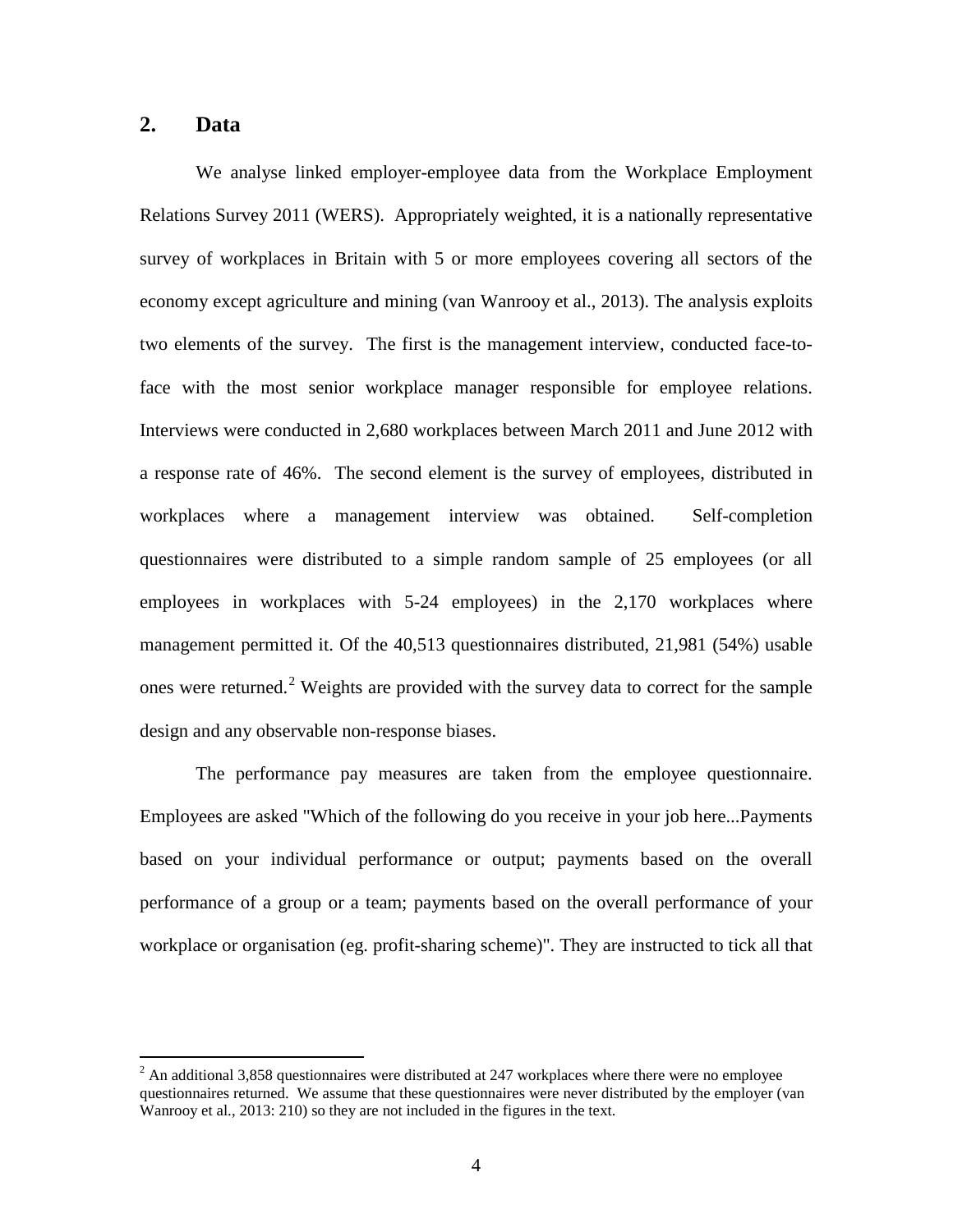apply.<sup>[3](#page-5-0)</sup> We can therefore distinguish between employees' receipt of performance pay arising from individual, team and organisational performance. These types of performance pay have different implications for the way employees are paid so that studies that are unable to make these distinctions may be conflating types of performance pay scheme, or else capturing just one of them, making it difficult to interpret results or to compare results across studies.[4](#page-6-0)

The analyses of wage levels and wage dispersion have log gross hourly wages as the dependent variable. WERS does not collect continuous data on employees' wages; instead it asks employees to categorize their gross weekly earnings into one of 14 bands ranging from 'less than £60 per week/£3120 per year' through to "£1051 or more per week/£[5](#page-6-1)4601 per year".<sup>5</sup>

To obtain a continuous measure of gross hourly earnings the convention is to take the mid-point of the respondent's earnings band and divide this by the survey's continuous measure of hours worked (which includes overtime). [6](#page-6-2) However the choice of the mid-point is somewhat arbitrary and, in addition, one must make an assumption about the likely earnings of those in the top category, which has no ceiling (the convention is to use an earnings figure that is 1.5 times the lower bound of this top category) . To avoid these arbitrary imputations, which may result in mismeasurement of both wage levels and

<sup>&</sup>lt;sup>3</sup> The question also includes the following aspects of compensation: basic fixed/salary wage; extra payments for additional hours of work or overtime; contributions to a pension scheme.

<span id="page-6-0"></span><sup>4</sup> For a discussion of various types of performance pay schemes and analyses pointing to differences in the correlates of different types of scheme see Bryson et al. (2013).

<span id="page-6-3"></span><span id="page-6-1"></span><sup>&</sup>lt;sup>5</sup> The wage is based on employee responses to the question: "How much do you get paid for your job here, before tax and other deductions are taken out? *If your pay before tax changes from week to week because of overtime, or because you work different hours each week, think about what you earn on average.*" There is no explicit instruction to respondents as to whether to include performance payments and, since respondents may not have annual bonuses in mind when making the calculation, this earnings measure may understate earnings variance associated with performance pay.

<span id="page-6-2"></span><sup>&</sup>lt;sup>6</sup> The question asks: 'How many hours do you usually work each week, including any overtime or extra hours?'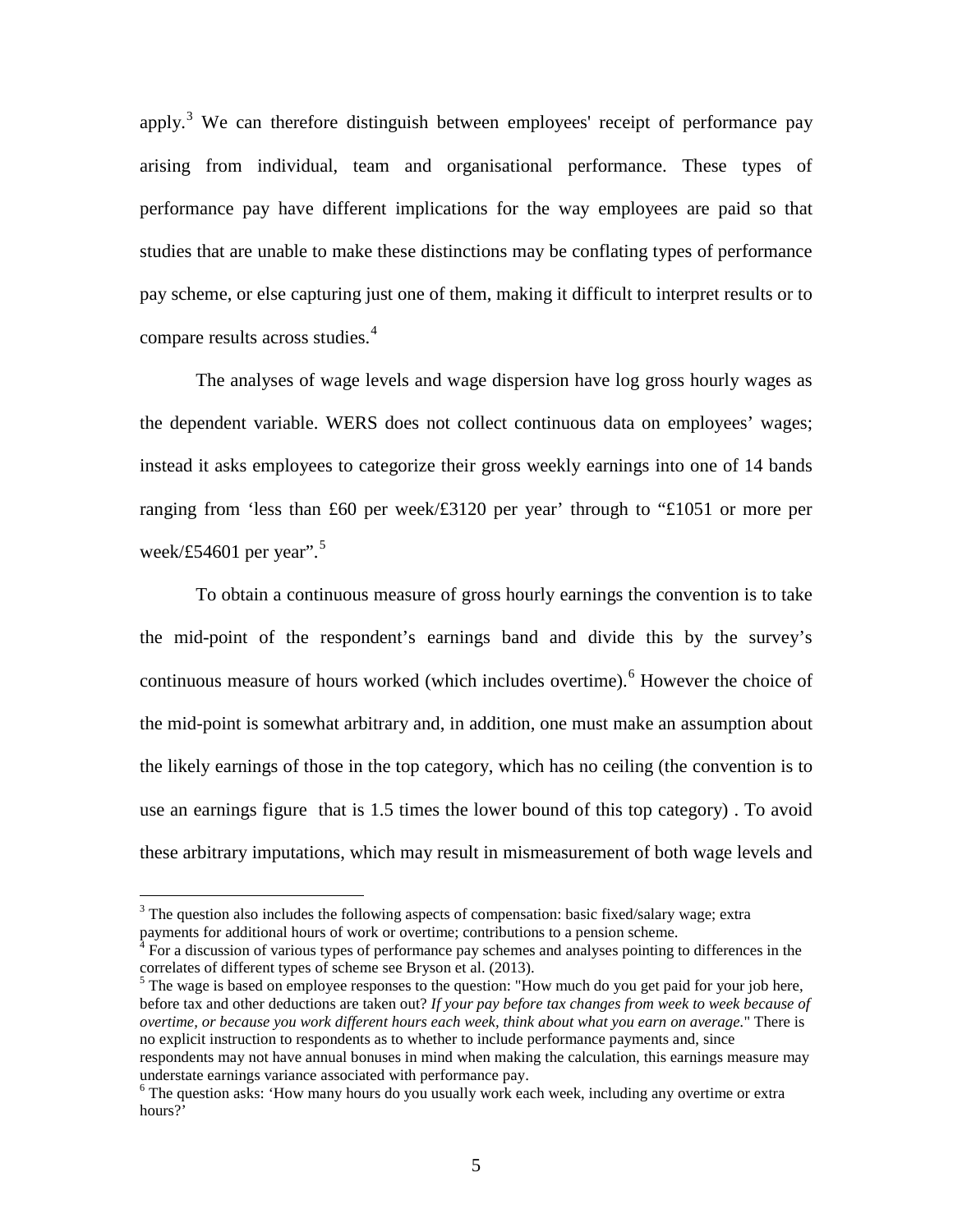wage dispersion, we adopt a new imputation procedure based on real wage data from the Annual Survey of Hours and Earnings (ASHE) ASHE is a random sample of 1 per cent of all employees in Britain based on the last two digits of their National Insurance number. The employer is required by law to provide the information which is based on payroll records; it is therefore highly reliable and there is no top-coding.<sup>[7](#page-6-3)</sup> For each employee in WERS, we impute a gross hourly wage by using ASHE to estimate the mean hourly wage of all employees within the hourly wage interval indicated by the WERS data.

Figure 1 compares imputed gross hourly earnings based on the conventional approach with those based on our new ASHE-based method. The correlation between the two measures is 0.99, the chief difference in the distribution being the more bunched nature of earnings at the top of the earnings distribution when making the ASHEadjustment. In other words, wages are less dispersed under our procedure than under the conventional approach. In fact, our results are very similar whichever approach is taken.<sup>[8](#page-7-0)</sup>

### [INSERT FIGURE 1]

One source of potential omitted variables bias is heterogeneity in workplace productivity. This does not affect within-workplace estimates of the performance pay premium but, if the incidence of performance pay is positively correlated with being in a highly productive workplace, it may be this - rather than performance pay itself - which

<span id="page-7-1"></span> $<sup>7</sup>$  We use the ASHE measure of annual earnings, divided by hours worked in the reference period. The</sup> advantage of the annual earnings measure is that it includes all payments made to an employee over the year, including cash and bonus payments made in months other than April. Judging by Forth et al.'s (2013) analysis of bonus payments over the year, a focus solely on April wages would lead to a substantial underestimate of bonuses paid to employees. ASHE has no measure of annual hours worked.

<span id="page-7-0"></span><sup>&</sup>lt;sup>8</sup> Results based solely on the WERS earnings data is available from the authors on request.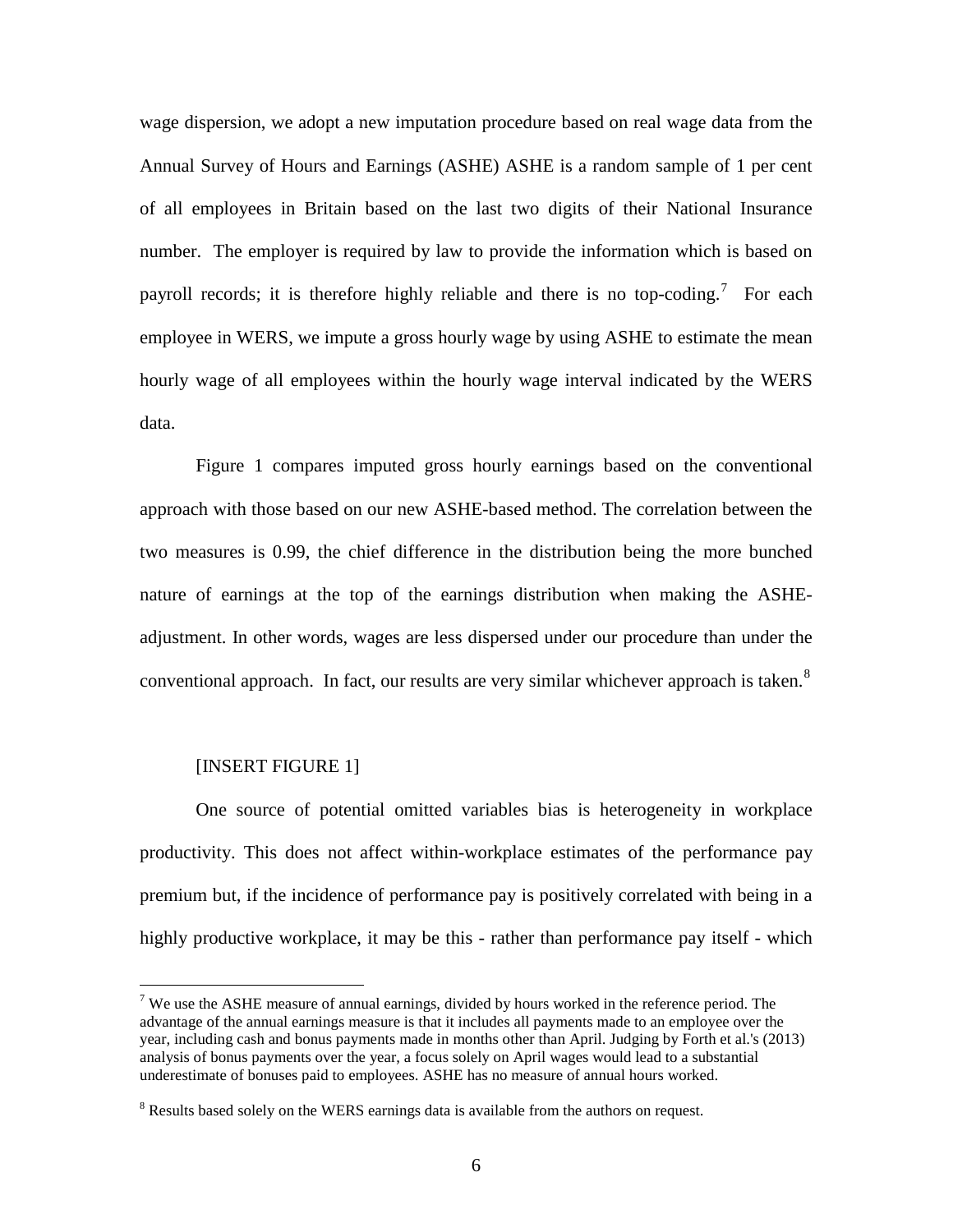accounts for the premium received by performance pay employees. To address this issue we link WERS to workplace total factor productivity (TFP) estimates based on analyses of the Annual Respondents Database  $(ARD)$ <sup>[9](#page-7-1)</sup>. In sensitivity analyses we incorporate TFP into estimates of the incidence of performance pay and estimates of the performance pay wage premium.

### **3. The Incidence of Performance Pay**

In Lemieux et al.'s (2009) theoretical model firms pay for performance when the efficiency returns to doing so outweigh the costs of monitoring worker performance. Monitoring is assumed to be absent in fixed wage jobs since they pay a wage which is constant irrespective of worker output. Consequently, whereas employer expectations about worker ability may influence their propensity to offer a job, neither worker ability nor effort are rewarded under fixed wage contracts.<sup>[10](#page-8-0)</sup> So fixed wage contracts are likely to be offered where monitoring costs are high or where aspects of the job make it difficult for workers to affect output. Employers are likely to pay for performance for one of two reasons. They will do so where they wish to incentivise effort. This is most likely to occur where job characteristics mean there is a high marginal productivity of effort, as in the case where employees have a high degree of job autonomy, and where one worker's productivity has a substantial impact on other workers, as in the case of complementarity between the productivity of non-managerial employees and those higher up the

<sup>&</sup>lt;sup>9</sup>  $\rm{^{9}T}$ hese estimates were kindly provided by Richard Harris. For details on how they were derived see Harris and Moffatt, 2011). The matching procedure results in 573 WERS-ARD matches for private sector workplaces. We have TFP estimates for the period 2009-2012. We take the most recent estimate as our measure of TFP.

<span id="page-8-1"></span><span id="page-8-0"></span> $10$  This is an over-simplification, of course, since firms often monitor fixed wage employees to ensure they meet minimum performance standards, and because firms promote those in career jobs based on performance (Prendergast, 1999; Bryson et al. 2011).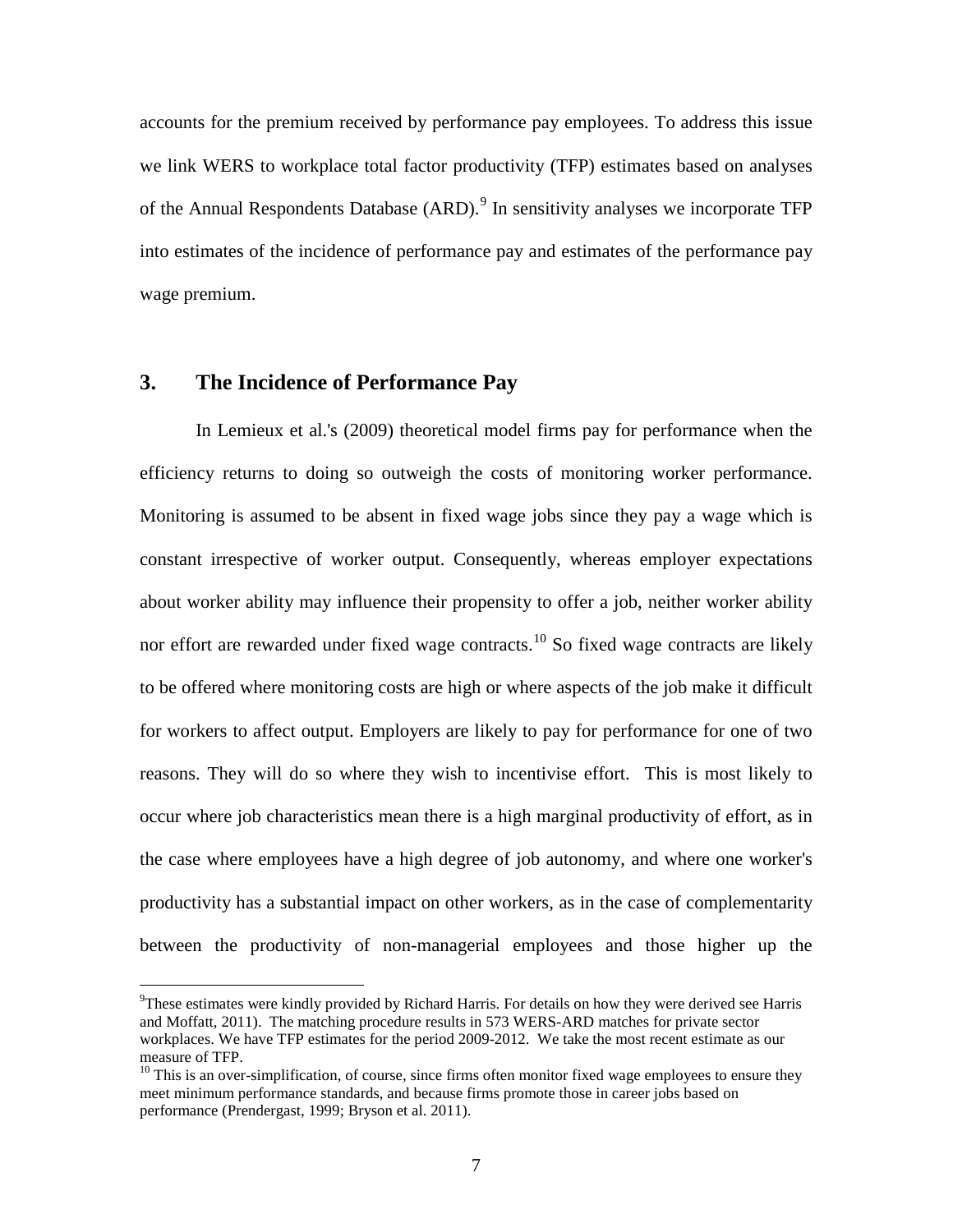managerial hierarchy.<sup>[11](#page-8-1)</sup> Firms will also incentivise effort where the costs of monitoring performance are lower, as in cases where team working leads to group incentives under which employees monitor their co-workers (Freeman et al., 2010), or where a union lowers monitoring costs by operating as a monitoring device for the employer by enforcing job standards, often in return for a group bonus (Barth et al., 2012).

The second reason for firms paying for performance is to attract more able workers by offering them the opportunity to earn a wage that better reflects their actual productivity. Here performance pay is used by firms to sort workers across jobs/employers by ability. This may be profitable for the firm even in the absence of incentive effects. It may be optimal for firms to attract the most able workers with performance pay where there is high variance in ability, notwithstanding the additional monitoring costs this incurs.

### 3.1: Hypotheses

We test five propositions emerging from Lemieux et al's (2009) model about the conditions under which performance pay is chosen over fixed pay

### Hypothesis 1: the probability of being paid for performance rises with ability

From a worker perspective this is because wage returns are higher for more able employees under performance pay than they are under fixed wage contracts. From a firm perspective, the tighter link between worker ability and work effort under performance pay means the efficiency gains from performance pay grow with the conditional variance of ability. Empirical studies find observable proxies for human capital such as work histories (Böckerman et al., 2013) and education (Lemieux et al., 2009) are usually

<span id="page-9-0"></span> $11$  Rosen (1990) gives this as one reason for the prevalence of performance pay for senior executives.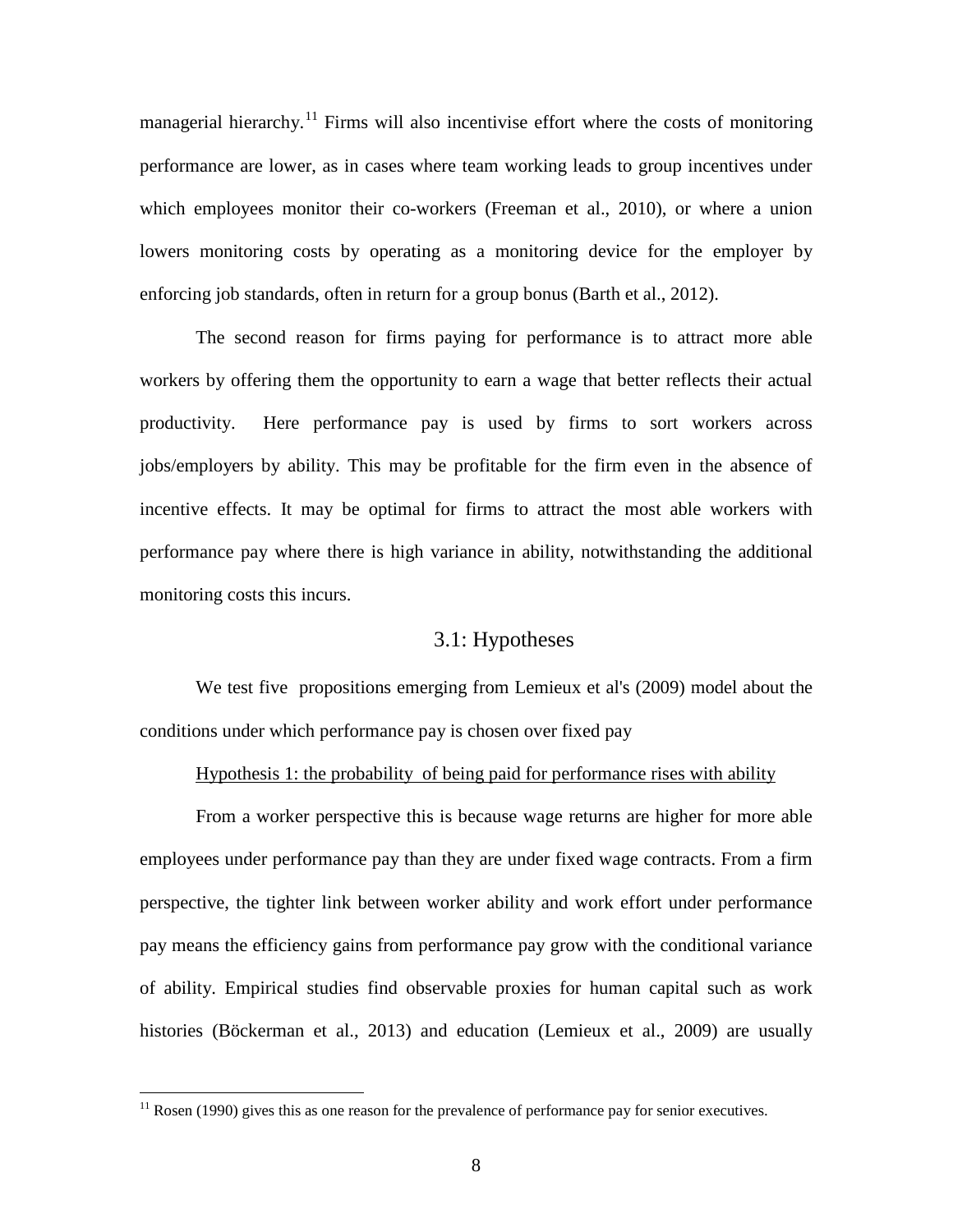positively correlated with performance pay.<sup>[12](#page-9-0)</sup> We test the proposition that more able employees are more likely to receive performance pay by examining the role of academic qualifications.

### Hypothesis 2: women are less likely than men to receive performance pay

In addition to the role of worker ability discussed above, employees may also be heterogeneous in ways that affect their preference for performance pay, for instance with respect to their risk preferences and their taste for competition (Cornelissen et al., 2010). Our data do not contain information on risk preferences, nor on the role of relative worker performance. However, we do have employees' gender. Laboratory studies indicate women avoid performance pay and tournaments due to gender differences in attitudes rather than differentials in ability (Dohmen and Falk, 2011; Niederle and Vesterlund, 2007). If women are more averse to competition or more risk-averse than men (Croson and Gneezy, 2009: 448), we might anticipate a negative association between being a woman and receipt of performance pay. On the other hand, if performance pay is set according to objective criteria, it may reduce managers' ability to discriminate on pay on grounds such as gender, in which case it is plausible that those groups who are potentially subject to discrimination will sort into performance pay jobs in order to limit opportunities to discriminate against them. Using the 2004 version of the survey we use, Manning and Saidi (2010) find no strong association between receipt of performance pay and gender. However, they had to rely on occupation-level variance in performance pay, whereas we exploit new WERS data on individual-level data receipt, so our performance pay measure is less prone to measurement error than theirs.

<span id="page-10-0"></span><sup>&</sup>lt;sup>12</sup> Booth and Frank's (1999) analysis for Britain using the British Household Panel Survey is an exception.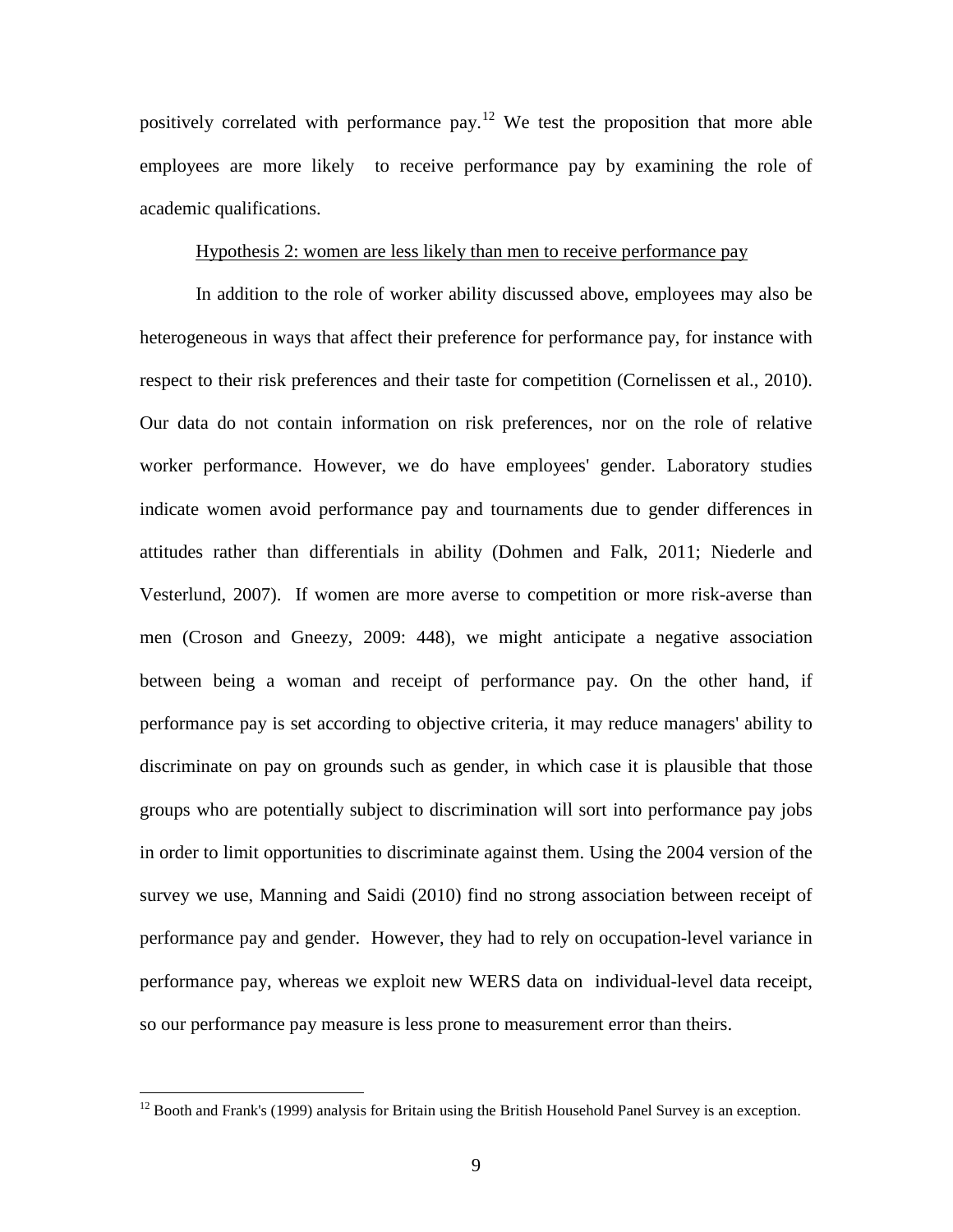Hypothesis 3: the probability of being paid for performance rises in jobs where output is most sensitive to effort and/or ability

These jobs include managerial positions - since those higher up the firm hierarchy can play a bigger role in the overall productivity of the firm - and jobs in which the employee has a high degree of job autonomy. Gittleman and Pierce (2013: R9) present clear evidence of a positive association between an individual's position in the work hierarchy and receipt of performance pay in the United States. Earlier establishment-level analyses for Britain suggest only a modest positive association between the presence of group or organisational level performance pay and job autonomy (Bryson and Freeman, 2010: 214). It is possible that the association is weak due to measurement error arising from a lack of individual-level information on performance pay receipt. We overcome this measurement error problem in the analyses presented here.<sup>[13](#page-10-0)</sup>

### Hypothesis 4: Unionisation is positively correlated with performance pay

It is often assumed that unions' desire to standardise wages for jobs limits employers' ability to permit wages to vary with worker performance. However, one might anticipate a positive association between unionisation and performance pay for two reasons. First, as noted earlier, firms' monitoring costs may be lower where unions act as agents for the firm in enforcing effort levels (Barth et al., 2012), thus increasing employers' returns to performance pay once monitoring costs are factored in. The second is that, if performance pay is more efficient than fixed wages, it will generate a surplus which unions will be able to bargain over, thus making unions predisposed to performance pay (Booth and Frank, 1999). Using individual-level data from the British

<span id="page-11-0"></span> $13$  It is notable, however, that Dube and Freeman (2010) find strong positive associations between employees' decision making autonomy and performance pay in both individual-level and establishmentlevel analyses.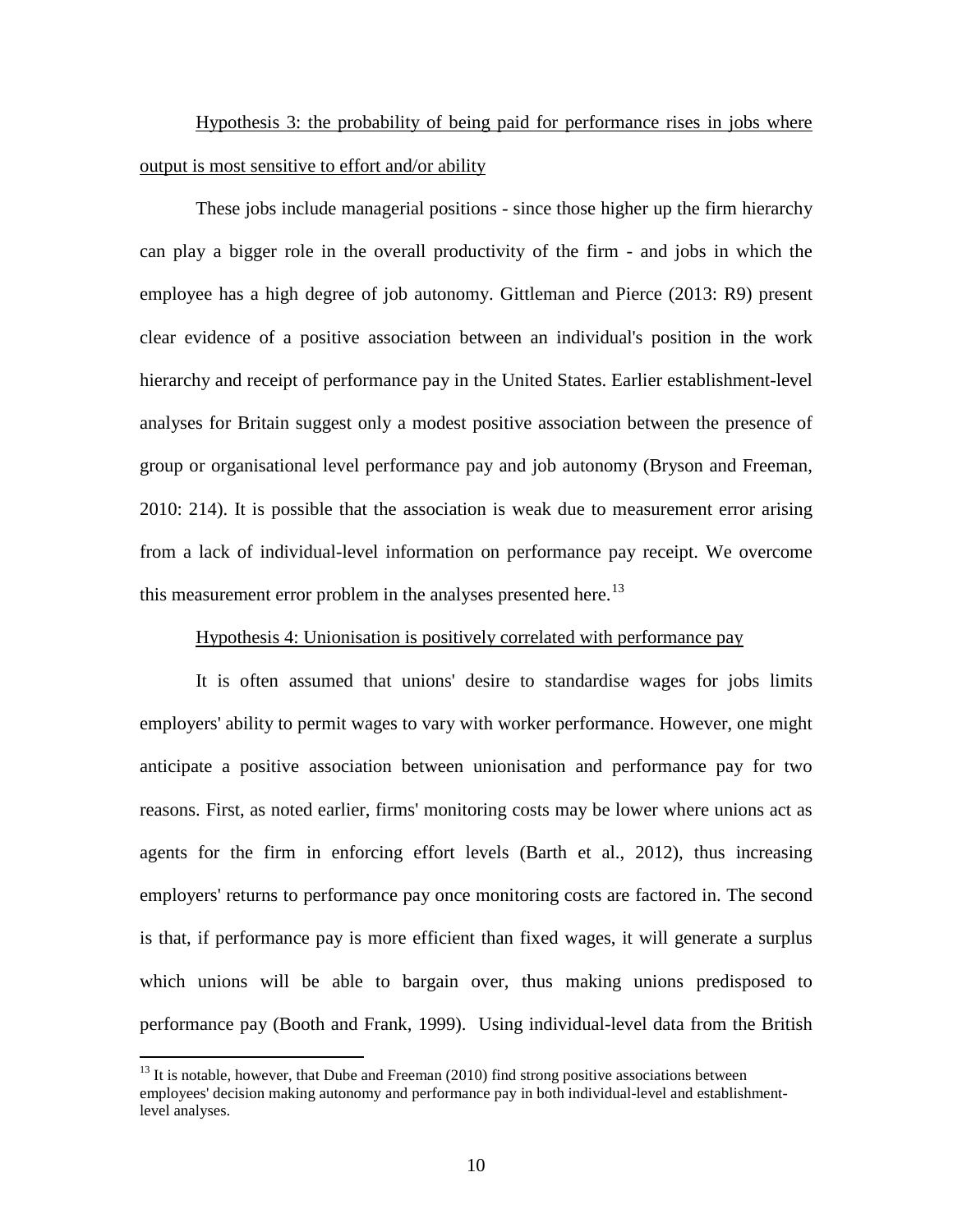Household Panel Survey Booth and Frank (1999) find a positive association between performance pay and unionisation. Analyses of establishment level data for Britain indicate that the association between union recognition for pay bargaining and performance pay varies with the type of performance pay scheme (Pendleton et al., 2009). Similarly, using individual-level panel data from the National Longitudinal Survey of Youth (NLSY) O'Halloran (2013) finds union membership and coverage are negatively correlated with bonus payments, stock options and profit-sharing, but positively associated with piece-rates.<sup>[14](#page-11-0)</sup> Ours is the first paper to exploit withinworkplace variance in union membership and union coverage to estimate the link between unionisation and individual employees' receipt of performance pay.

### Hypothesis 5: larger organizations are more likely to pay for performance

If larger firms are better able to absorb the fixed costs associated with monitoring performance employees in those firms are more likely to receive performance pay. Evidence from establishment-level analyses for Britain identify a positive association between organisation size and pay linked to the performance of the team, workplace or organisation (including profit-related pay and share ownership schemes) but no correlation with pay based on individual performance (Pendleton et al., 2009). For the United States the direction of the relationship with establishment size varies with the definition of performance pay (Gittleman and Pierce, 2013: R9-R10).

### 3.2: Estimation

<span id="page-12-0"></span><sup>&</sup>lt;sup>14</sup> In contrast, using establishment data for the United States, Gittleman and Pierce (2013: R9) find unionisation is negatively associated with performance pay, regardless of the way it is defined.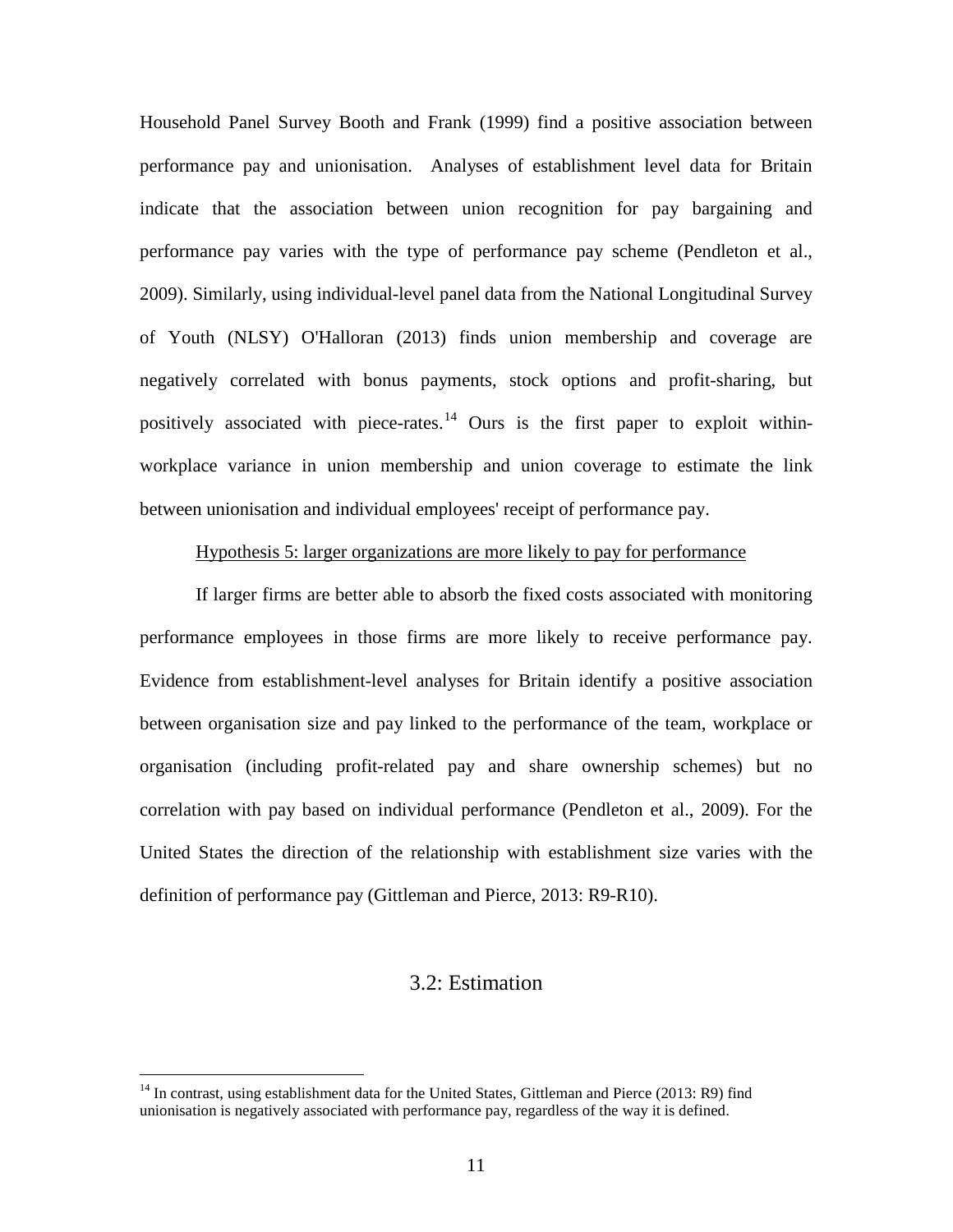We first present descriptive analyses of the incidence of performance pay among employees in Britain and then run multivariate models to identify factors that are independently correlated with performance pay. The main models we present identify any performance pay, but we also report on models run for different types of performance pay where performance is measured at individual, group/team or workplace/organisationlevel. We estimate these binary (0,1) outcomes using linear estimation. Right-hand side variables include individuals' demographic and job characteristics and workplace characteristics. These models are supplemented by workplace fixed effects models where workplace dummies replace the observable workplace characteristics to identify the correlates of performance pay across employees within the same workplace having accounted for unobservable fixed characteristics of the workplace.

Many studies focus exclusively on performance pay in the private sector. However, there is growing interest in the use of performance pay among public sector employees. For this reason, and because we anticipate the correlates of performance payment in the public and private sectors may differ systematically, we run models for the whole economy and the private and public sectors separately.

Throughout, the estimation accounts for complex sample design. We apply survey weights to account for employees' probability of selection into the survey and to compensate for sample non-response bias, and when making statistical inferences we take account of the clustering of employees into workplaces (which are the primary sampling unit) and the probability of a workplace being sampled, which is based on stratifying variables relating to establishment size and industry.<sup>[15](#page-12-0)</sup>

<span id="page-13-0"></span><sup>&</sup>lt;sup>15</sup> For more on the sampling and survey methodology for WERS see Van Wanrooy (2013).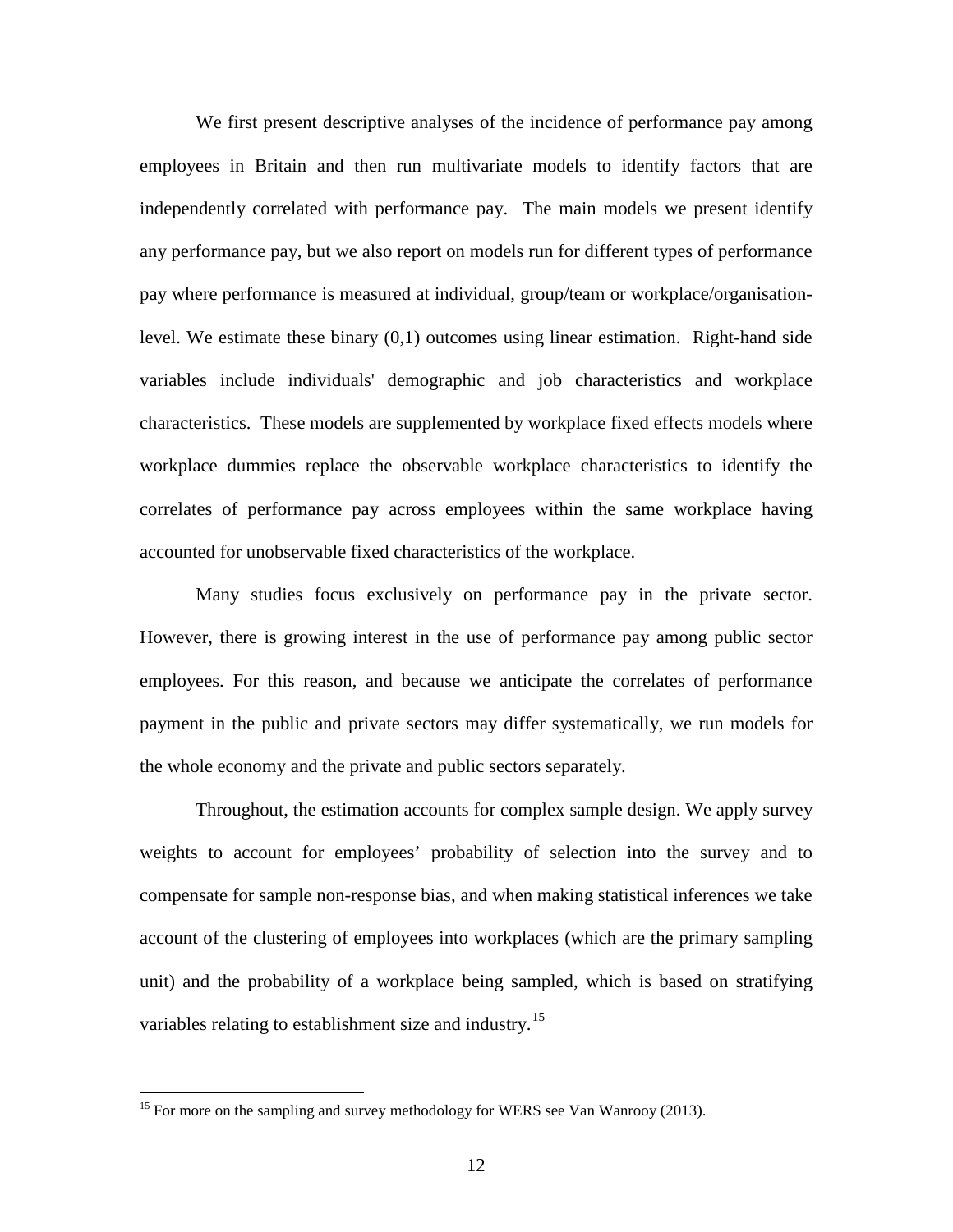### 3.3: Results

Almost one-quarter (23 per cent) of employees say they are paid for performance (Table 1), which is considerably lower than the estimate of 32 per cent provided by Manning and Saidi using their occupational level measure of performance pay. Of these around one-third (7 per cent of all employees) have some of their pay tied to performance via two or three performance pay mechanisms. The most common form of performance pay is that which ties employees' pay to their individual performance, followed by that tied to the performance of their workplace or organisation. Team or group-based performance pay is the least common form of performance pay in the economy. We know from other sources that performance pay constitutes a relatively small proportion of total pay for most employees (Bell and Van Reenen, 2013: 29) and that it accounts for quite a small percentage of firms' total wage bills in firms outside Finance (Forth et al., 2013). WERS does not contain information on the size of the performance payments made, but it does indicate that only 3 per cent of all employees - 13 per cent of those in receipt of some performance pay - say they only receive performance pay and do not receive a basic or fixed salary or wage.

### [INSERT TABLE 1]

The incidence of performance pay is four-times higher in the private sector than the public sector (28 per cent compared with 7 per cent), a picture replicated when employers are asked to identify whether they run performance pay schemes at their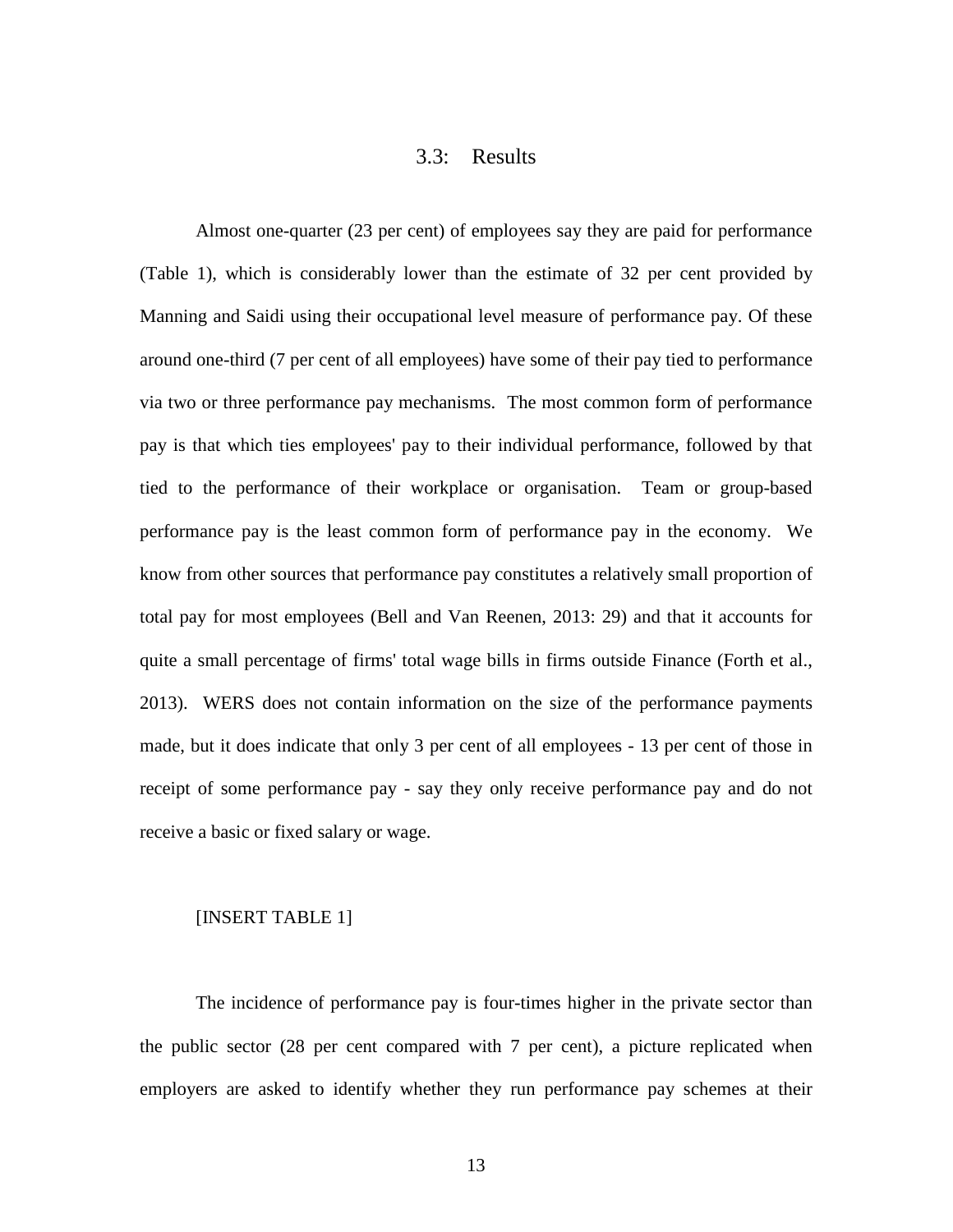workplace (van Wanrooy et al., 2013: 96). Individual performance pay was the dominant form of performance pay in the public sector. However much of this is accounted for by employees in Public Administration, some of whom may be reporting receipt of non-consolidated bonuses in the wake of a pay freeze.<sup>[16](#page-13-0)</sup>

Table 2 indicates that employees' highest academic qualification is positively correlated with the probability of being on a performance pay contract. This is consistent with the proposition in Hypothesis 1 that there is a positive link between ability and receipt of performance pay. However, qualifications are not strongly associated with performance pay in the public sector. Performance pay is not used to attract more able employees in the public sector or, if it is, more able employees are not taking up performance pay. This is not particularly surprising given the public sector's reliance on long-term career incentives for professional workers.

### [INSERT TABLE 2]

In the private sector, the probability of being paid for performance rises monotonically with one's highest qualification until degree-level. In the absence of controls those with degree-level qualifications are about 25 per cent more likely than their unqualified counterparts to be on a performance pay contract (column 4). Over one-third of the raw correlation between performance pay and qualifiations is actually attributable to other demographic, job or workplace characteristics, though the pattern of coefficients

<span id="page-15-0"></span><sup>&</sup>lt;sup>16</sup> The workplace-level incidence of performance pay in the public sector is 21 per cent in 2011. There has been some growth in pay attached to organizational performance which is due to the growth of financial participation schemes in the postal service, much of which has now been privatised (van Wanrooy et al., 2013: 96).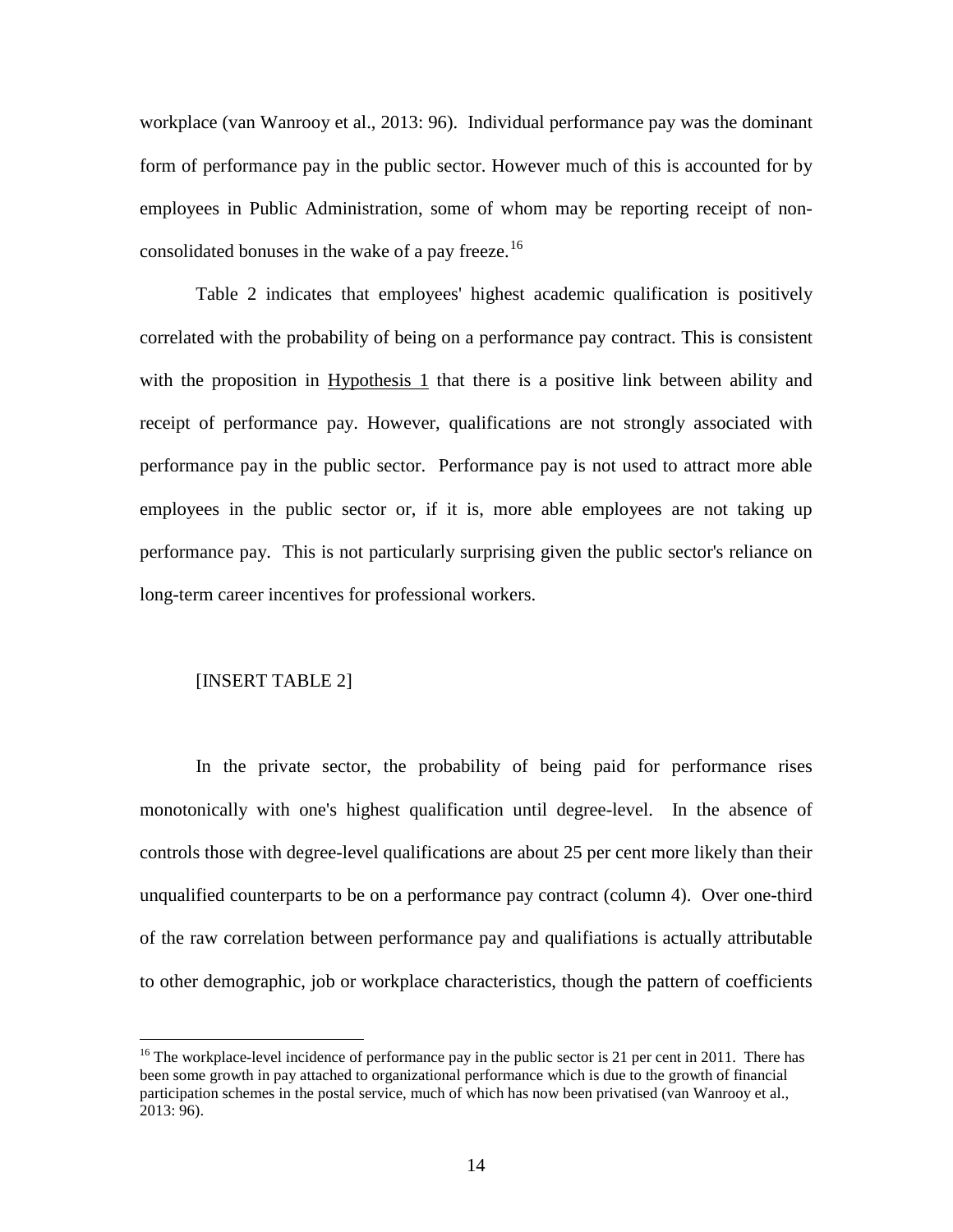is similar with controls (column 5). These patterns are found for all three types of performance pay, though the association with educational qualifications is strongest where performance is linked to workplace or organisational performance.<sup>[17](#page-15-0)</sup>

The introduction of workplace fixed effects doubles the variance accounted for by the model (the r-squared rises from 0.21 to 0.46 between columns 5 and 6), confirming the importance of otherwise unobservable fixed workplace traits in explaining the incidence of performance pay. The association between performance pay and qualifications is attenuated still further with the introduction of workplace fixed effects and the effects are broadly flat among those with at least one A-level (column 6). The implication is that some of the selection of employees into performance pay by ability is sorting across workplaces. Even so, those with degree-level education are around 10 per cent more likely to be on performance pay contracts relative to "like" unqualified employees working in the same workplace.

Women are less likely to be subject to performance pay than men (Table 1). The raw female-male differential for the receipt of any performance pay is twice as large in the private sector as it is in the public sector (Table 3, columns 4 and 7). In the private sector the differential is halved to 5 percentage points with the introduction of individual, job and workplace controls, and it falls still further to 3 percentage points with the replacement of workplace characteristics by workplace fixed effects. These findings confirm the conjecture in Hypothesis 2 that women are less likely to be on performance pay contracts than men. However, the differential is not particularly large, which might

<span id="page-16-0"></span> $17$  The results pertaining to individual, group/ and workplace/organisational performance are not presented in tabular form. They are available from the authors on request.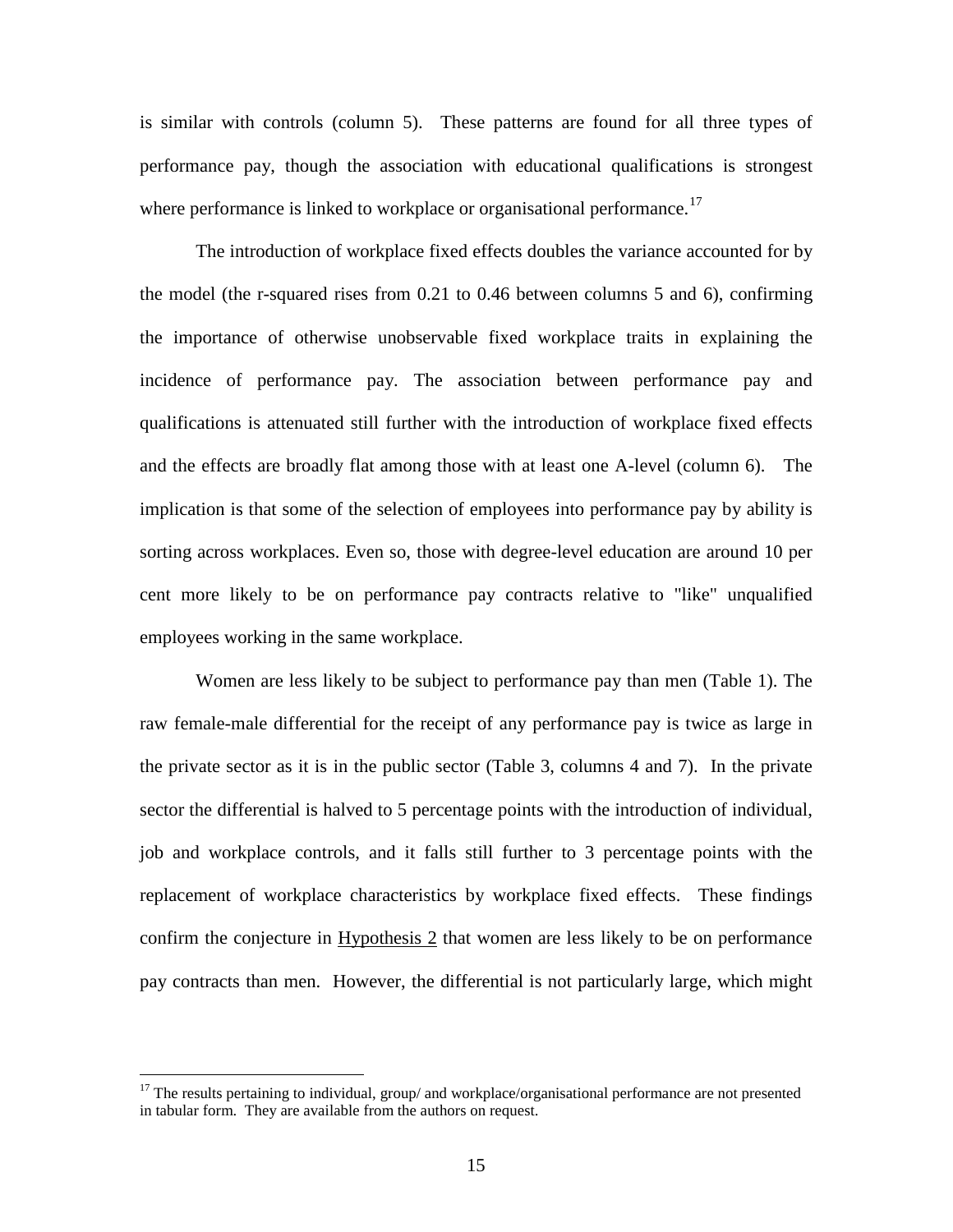explain why Manning and Saidi (2010) find no significant differential using occupational-level data which is more prone to measurement error.

### [INSERT TABLE 3]

The situation is a little different in the public sector: although women are 5 percentage points less likely to be on a performance pay contract than observationally equivalent men, this coefficient is close to zero and is not significant once workplace fixed effects are introduced. This suggests the performance pay gender differential in the public sector is accounted for by differential sorting across workplaces: women and men in the same public sector workplace are equally likely to be on a performance pay contract.

Descriptive analyses suggest that a gender differential in the receipt of performance pay is apparent for all three types of performance pay (Table 1). However in multivariate analyses the gender differentials were similar for individual performance pay and pay based on workplace or organisational performance: they were absent in the case of team or group based performance.<sup>[18](#page-16-0)</sup> This suggests that the gender differential may not be driven by women's concerns about exposure to competition with colleagues since, if this were the case, one might have expected the differential to be greatest with respect to pay based on individual performance.

In accordance with Hypothesis 3, being paid for performance is positively associated with being in a job where output is sensitive to the employee's ability or effort, as indicated by being in a managerial position and by the degree of control the employee

<span id="page-17-0"></span><sup>&</sup>lt;sup>18</sup> These regressions are available from the authors on request.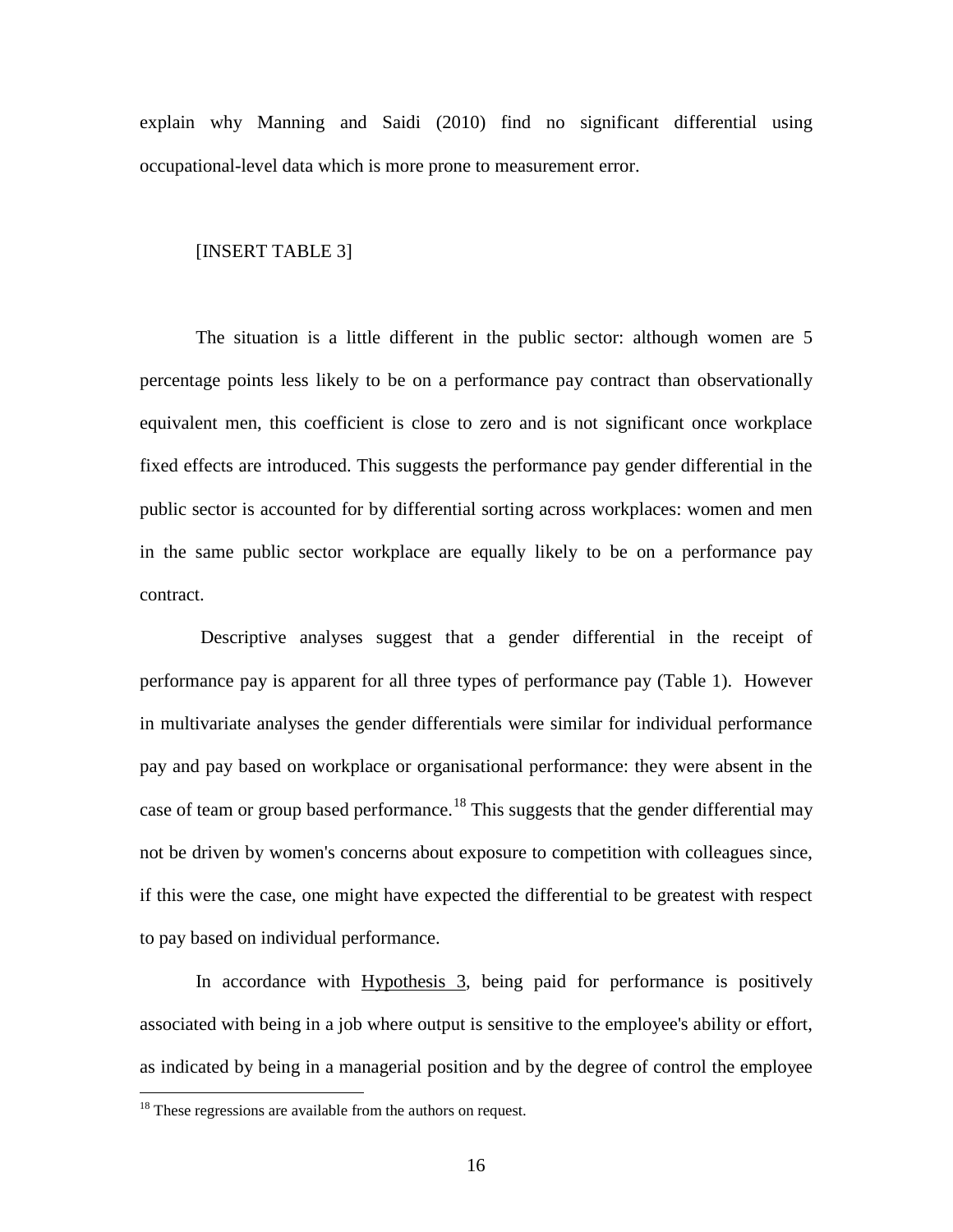has in the job (Table 4). However, the association is only apparent among private sector employees, an indication that performance pay in the public sector is not used to incentivise those capable of increasing the output in their job. Managers in the private sector are roughly 12 per cent more likely than other employees to have their pay tied to performance, other things equal. The manager-non-manager differential is apparent for all three types of performance pay, but it is a little larger for contracts linking pay to workplace or organisational performance, as one might anticipate if managers are held responsible for the performance of those below them in the managerial hierarchy.

### [INSERT TABLE 4]

The association with job control, while robust to the inclusion of demographic, job and workplace controls, is not statistically significant with the introduction of workplace fixed effects. This suggests that part of the association is attributable to unobservable workplace-level effects.

Contrary to Booth and Frank (1999) the association between performance pay and unionisation in the raw data is negative. With the introduction of controls, union coverage is negatively associated with performance pay in the private sector, while union membership is not significant. However, this coverage effect is no longer significant with the introduction of workplace fixed effects, suggesting the link to coverage is driven by unobservable workplace features influencing both coverage and performance pay. In the public sector neither coverage nor membership is associated with performance pay. Distinguishing between types of performance pay reveals negative associations between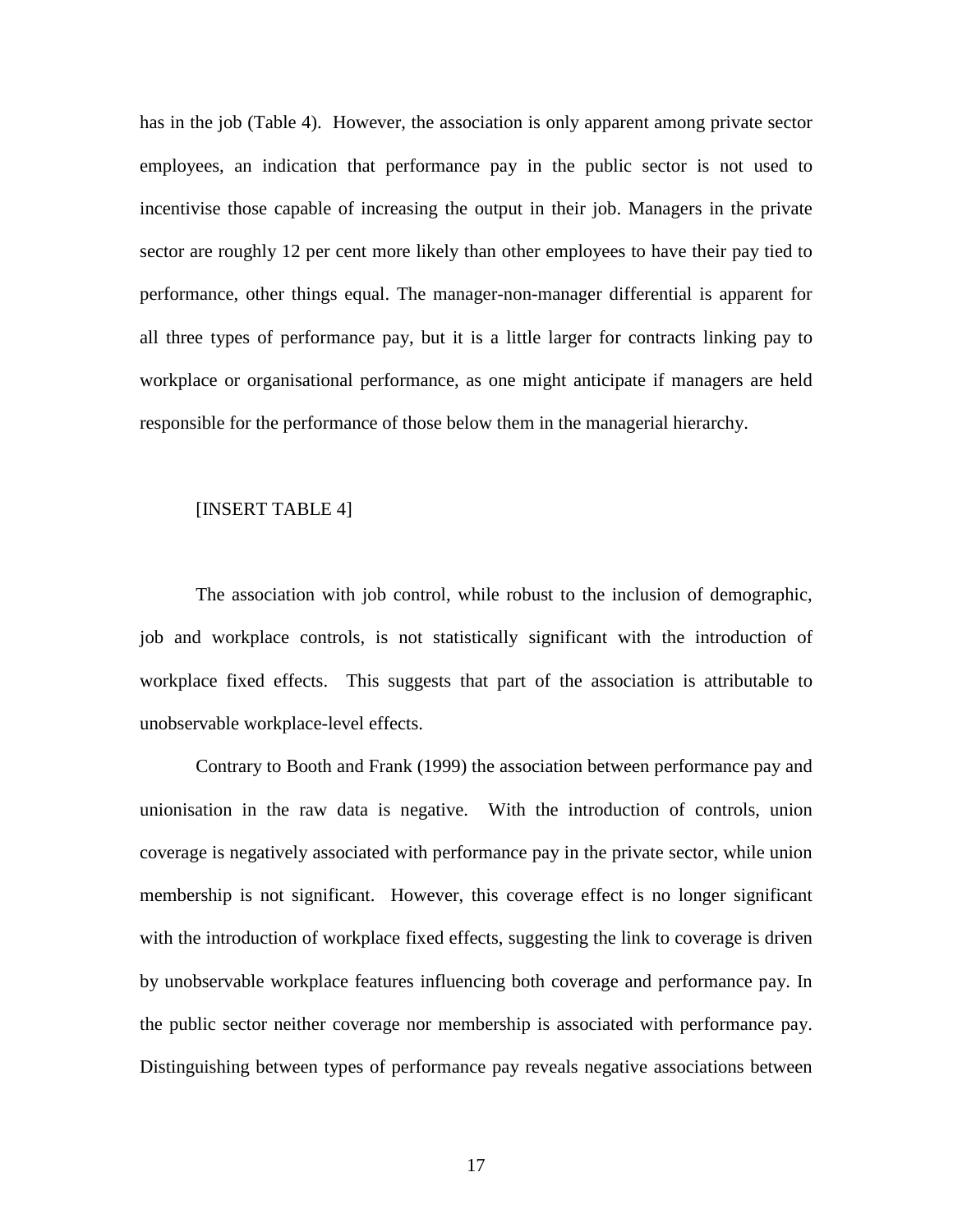coverage and membership and pay linked to both individual and group performance. But, again, these effects are absent in the presence of workplace fixed effects. Neither the opportunity for rent capture by unionised workers, nor the potential agency role unions might perform in reducing the costs of monitoring performance are sufficient to induce a positive correlation. We can therefore refute the proposition in Hypothesis 4 that performance pay will be positively correlated with unionisation.

In accordance with Hypothesis 5 the likelihood that an employee will be paid for performance tends to be higher in larger organisations - as indicated by a variable distinguishing single-establishment from multi-establishment organisations - and the number of employees employed at the workplace. However, the size and significance of these associations vary across the private and public sectors. In the private sector, employees in single-establishment organisations were 12 per cent less likely to be on a performance pay contract than "like" employees in multi-site organisations. The effect was smaller in the public sector (4 per cent), but still statistically significant. In both the private and public sectors the probability of being paid for performance rose sharply in the largest workplaces with at least 500 employees. Private sector employees working in these workplaces were 13 per cent more likely to be in receipt of performance pay than "like" employees in smaller workplaces, whereas there was no significant difference in performance pay incidence among workplaces below the 500 employee threshold. In the public sector the differential was  $8$  per cent.<sup>[19](#page-17-0)</sup>

We reran the estimates above for the sub-set of private sector workplaces for which we have TFP estimates. None of the results above are sensitive to the inclusion of

<span id="page-19-0"></span> $19$  These effects were apparent for different types of performance pay, although the association with workplace size was not significant for group or team-based performance pay.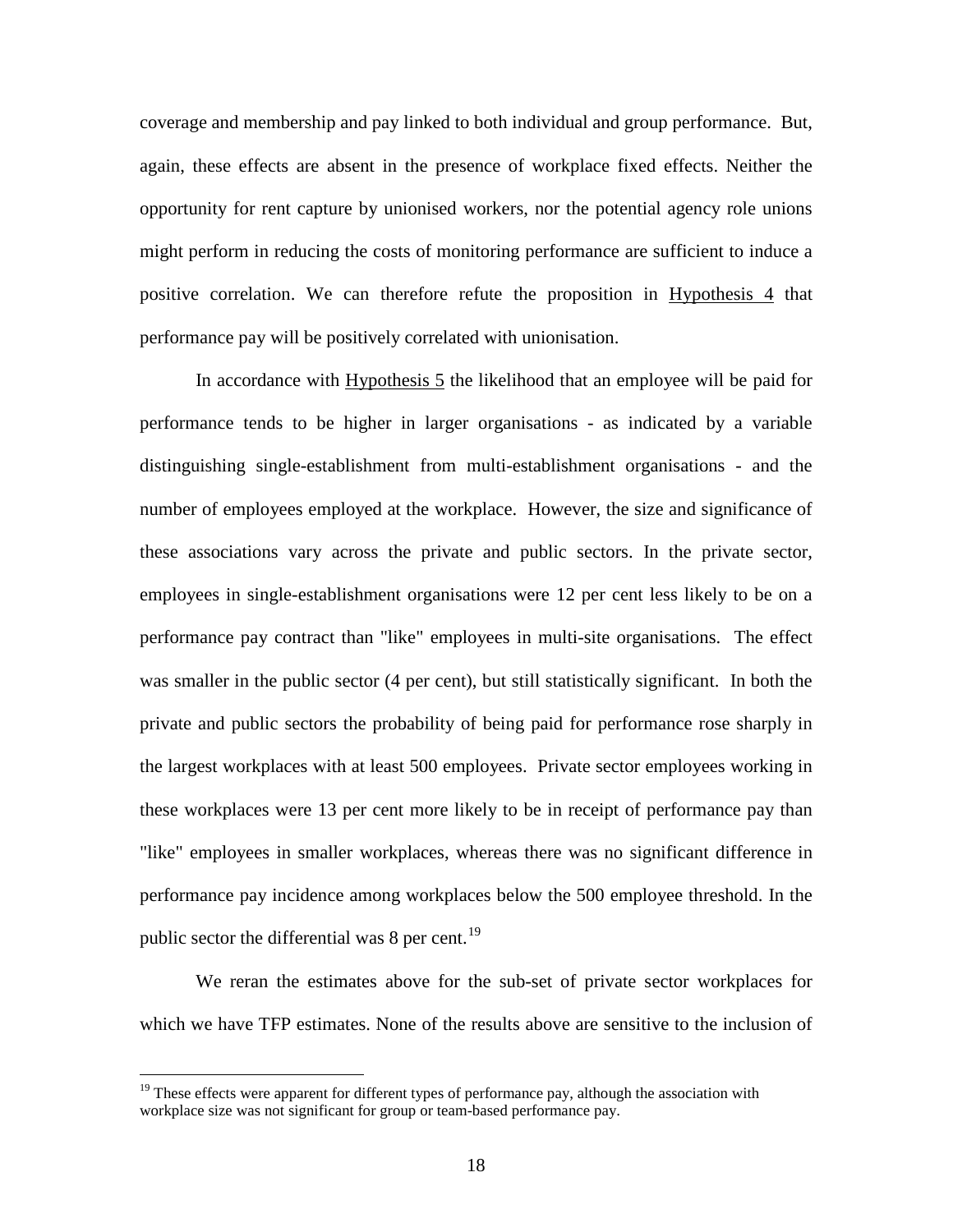TFP estimates for the workplace. TFP is positively and significantly correleated with individuals' receipt of performance pay, confirming the expectation that more productive organisations are more likely to pay for performance.

### **4. The Performance Pay Premium**

### 4.1: Hypotheses

Having examined employees' propensity to be subject to performance-related pay, we now go on to test four hypotheses regarding links between performance pay and wages.

Hypothesis 6: employees are paid more in performance pay jobs than in fixed wage jobs. Part of this differential is an incentive effect, but much of it is due to sorting on ability and firm heterogeneity

We hypothesise that there will be a sizeable wage gap between performance pay and fixed rate jobs. However, this gap will partly reflect positive selection into performance pay jobs by more able employees. We are unable to account for unobservable differences between employees in the private and public sectors in our data. However, we can account for part of their human capital by controlling for their academic qualifications, tenure and age. We also try to partial out the incentive effect by conditioning on how hard employees say they work. If performance pay contracts are more likely to be offered by high wage firms for reasons noted above, the wage gap will fall still further having accounted for workplace fixed effects.

In their analysis of individual level surveys of British employees in the late 1990s and early 2000s McGovern et al. (2007: 172-186) estimate wage returns of between 5-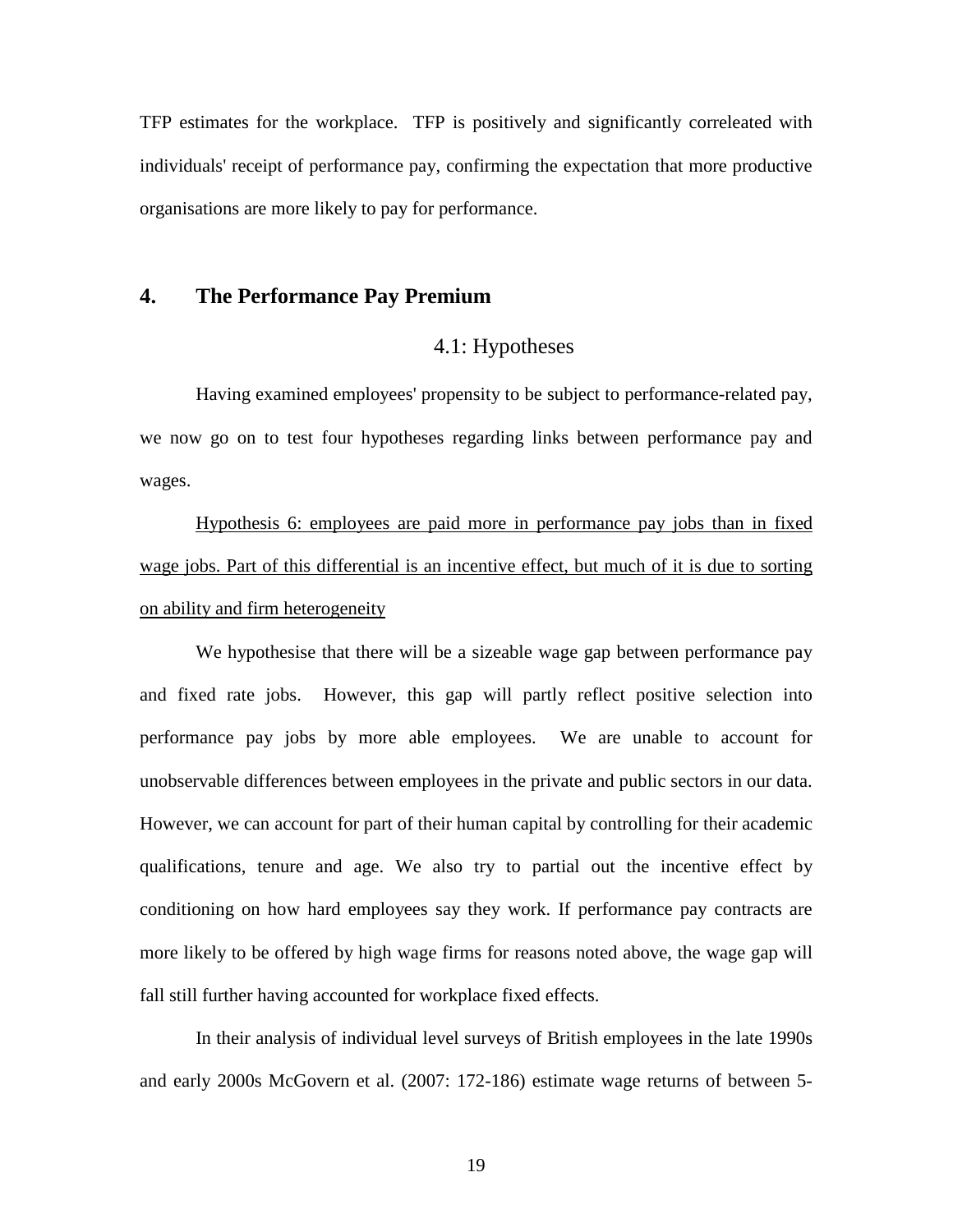17% depending on the type of incentive and survey year. Using the 2004 Workplace Employment Relations Survey Manning and Saidi (2010) estimate a raw log hourly wage gap of .17 points between those on performance pay and fixed wage employees. This falls to .13 points with controls for personal characteristics and .05 when controlling for job characteristics. It falls still further to .025 points with the addition of workplace fixed effects, reflecting the importance of workplace fixed effects noted in the introduction for studies for other countries. However, as noted earlier, the performance premium is likely to have been understated by Manning and Saidi because of their inability to observe PRP at the individual level.

## Hypothesis 7: the wage returns to performance pay are lower for women than they are for men

If women are averse to competition as discussed in Hypothesis 2 above, it may be that women who find themselves in performance pay jobs perform more poorly than men, in which case we might expect the wage returns to performance pay to be lower for women than for observationally equivalent men. This may be most apparent for individual performance pay where individuals are often in competition with one another for performance payments.<sup>[20](#page-19-0)</sup> However, in their analysis of the 2004 Workplace Employment Relations Survey Manning and Saidi (2010: 688-689) find the wage returns to performance pay are very similar for men and women.

### Hypothesis 8: returns to skill are higher in performance pay jobs

<span id="page-21-0"></span> $20$  Bandiera et al. (2005) demonstrate attitudes towards competition affect worker performance under particular incentive schemes. They show employees are less productive when incentive schemes put workers in competition with one another compared to a piece rate scheme where the relative performance of co-workers is irrelevant.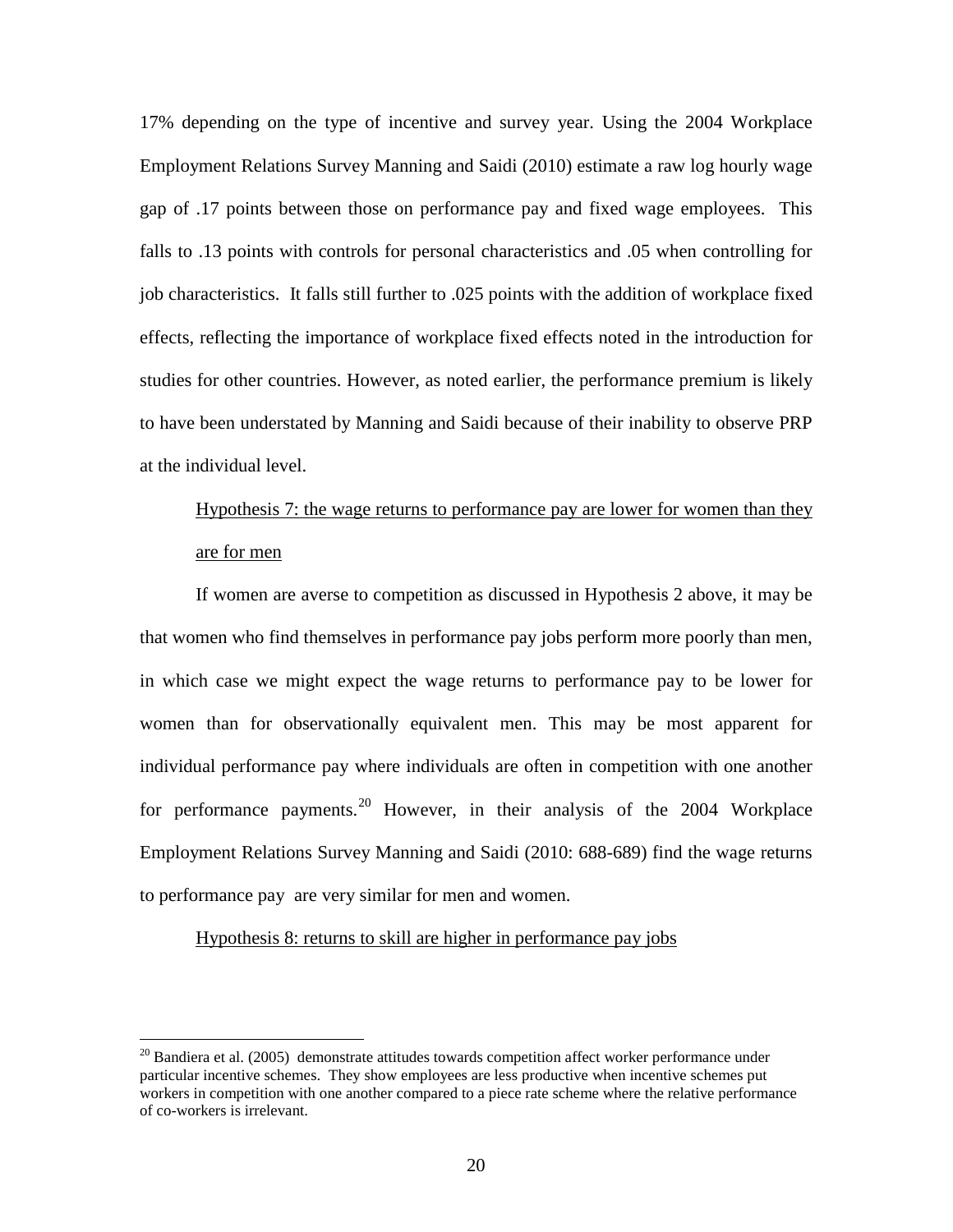Following Lemieux et al. (2009: 28-30) we test the hypothesis that returns to skill are higher in performance pay jobs than they are in fixed pay jobs by interacting performance pay with qualifications, tenure and age<sup>[21](#page-21-0)</sup> in the earnings equation and by comparing the coefficients on these measures of human capital in separate earnings equations for performance pay and fixed pay jobs. When they do this, Lemieux et al. (2009: 28-30) confirm that returns to education and experience are larger in performance pay jobs than in non-performance pay jobs, whereas there is no difference in returns to tenure.

#### Hypothesis 9: Unions raise the performance pay premium

Unions will seek to extract some of the additional rents generated by performance pay (Booth and Frank, 1999). Thus, if workers have sufficient bargaining power, this should be apparent in a positive and statistically significant interaction between performance pay and union coverage/membership.

### 4.2: Estimation

The procedures used to estimate influences on employees' log hourly wages are similar to those used to establish the correlates of performance pay. Again, we use linear estimation and workplace fixed effects estimates. We focus on whole-economy estimates and estimates for private sector employees because the numbers of public sector employees subject to performance pay in our sample are low. A variety of robustness checks are undertaken including removal of observations at the top and bottom 1 percent

<span id="page-22-0"></span> $21$  Lemieux et al. (2009) use potential experience. We use age instead.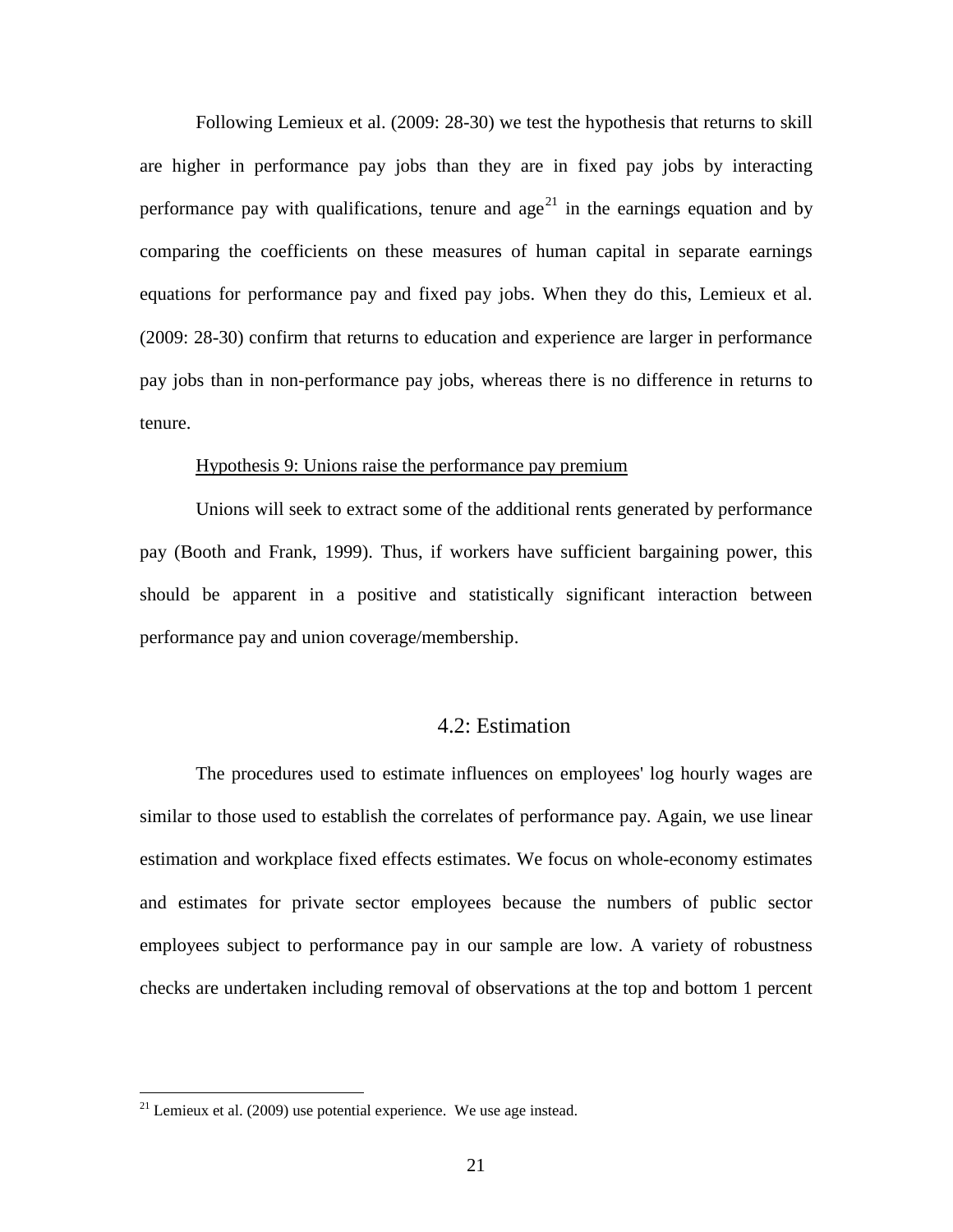of the earnings distribution and the inclusion of workplace TFP for a subset of private sector workplaces.

### 4.3: Results

Table 5 shows the association between being on a performance pay contract and log hourly wages. The raw wage gap between those on performance pay and those who are not is 0.36 log points, rising to 0.44 in the private sector (columns 1 and 5). Differences in the human capital attributes of performance pay and fixed pay employees account for between one-fifth and one-quarter of this raw difference (19 per cent in the whole economy and 25 per cent in the private sector). The addition of all other (demographic, job and workplace) controls reduces the performance pay coefficient by nearly half again. The models in columns (3) and (7) account for well over half of all wage variance. With the introduction of workplace fixed effects the models account for 70 percent of the variance in employees' log hourly wages. The decline in the performance pay coefficient with the introduction of workplace fixed effects (shifting from column 3 to column 4 for the whole economy and column 6 to column 7 for the private sector) confirms that performance pay is offered by workplaces that pay higher wages. Within workplaces those on performance pay contracts earn about 10 per cent more (0.1 log points) than their fixed wage counterparts.

#### [INSERT TABLE 5]

This performance pay premium is sizeable. For instance, it is roughly twice the size of the union membership wage premium estimated in the fixed effects model for the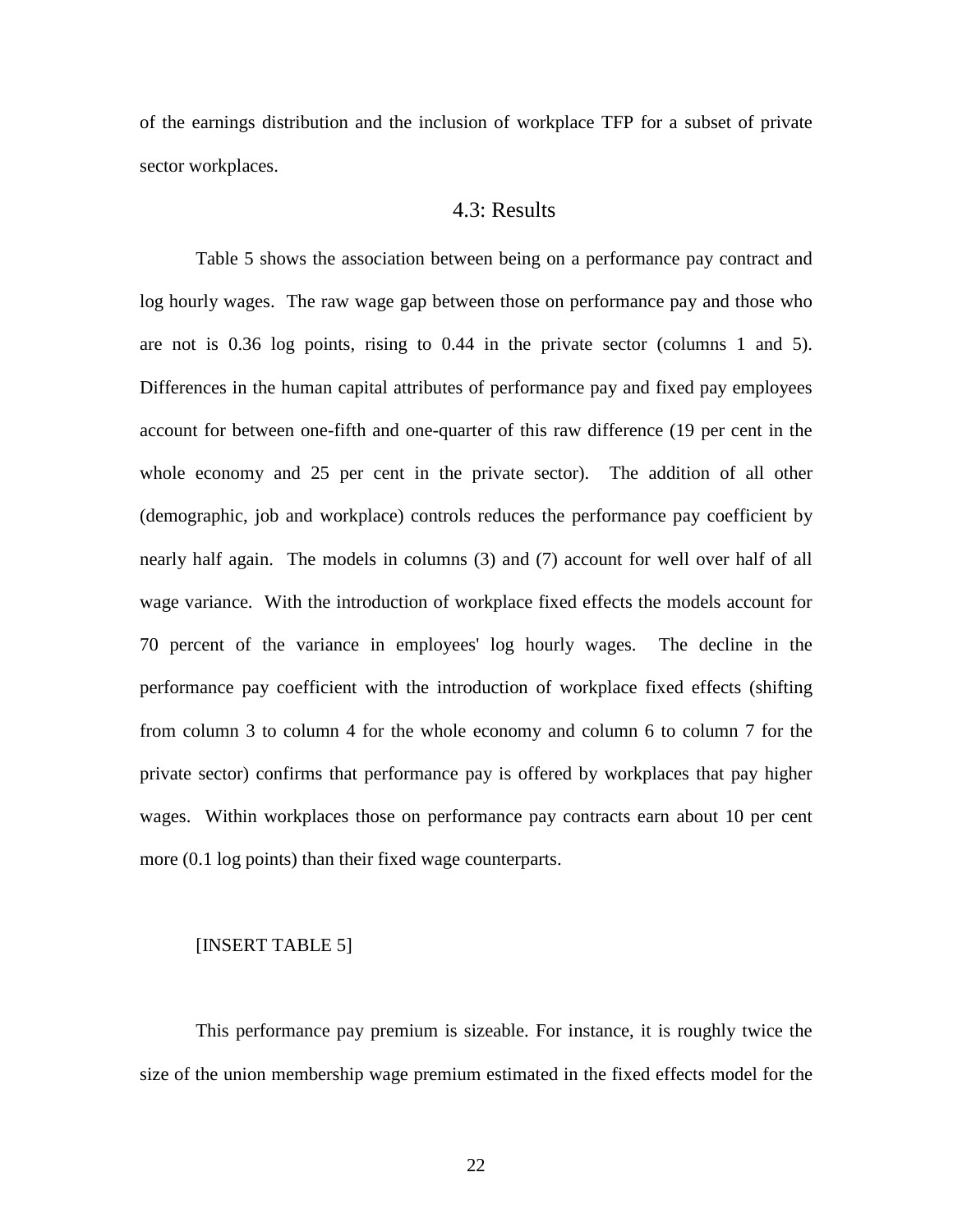whole economy.<sup>[22](#page-22-0)</sup> The premium is considerably larger than Manning and Saidi's (2010) estimates, discussed earlier, which used the 2004 Workplace Employment Relations Survey. They rely on an occupation-level measure of the incidence of performance pay, which may have induced measurement error leading to a lower estimate.

It is possible that the premium attached to a performance pay job simply reflects being in a job which requires the worker to work harder than fixed pay jobs which pay wages for the time worked as opposed to output. To test this proposition we introduced an additional control variable identifying how strongly the employee agreed with the statement "My job requires that I work very hard". Although this is positively and significantly correlated with hourly earnings its introduction has no effect on the performance pay coefficient.

We add workplace TFP to the earnings model for the subset of private workplaces for which it is available. It is positively and significantly associated with earnings when entered alongside the performance pay indicator, but the association is no longer apparent when controls are added. The coefficient on performance pay and its significance are robust to the inclusion of TFP.<sup>[23](#page-24-0)</sup>

Thus the conjectures in Hypothesis 6 are supported by the analysis. Those on performance pay earn more than those on fixed wages. Part of the difference is accounted for by higher human capital among performance pay employees. For example, an Oaxaca-Blinder decomposition of the log hourly wage gap between performance pay and non-performance pay employees in the private sector reveals that 5 percentage points of the 44 percentage point difference in log hourly wages between employees on

<span id="page-24-0"></span><sup>&</sup>lt;sup>22</sup> The coefficient for union membership in the whole economy is 0.04, t-stat=3.50.<br><sup>23</sup> The model without controls is run on 3,476 private sector employees, falling to 3,400 when run with controls.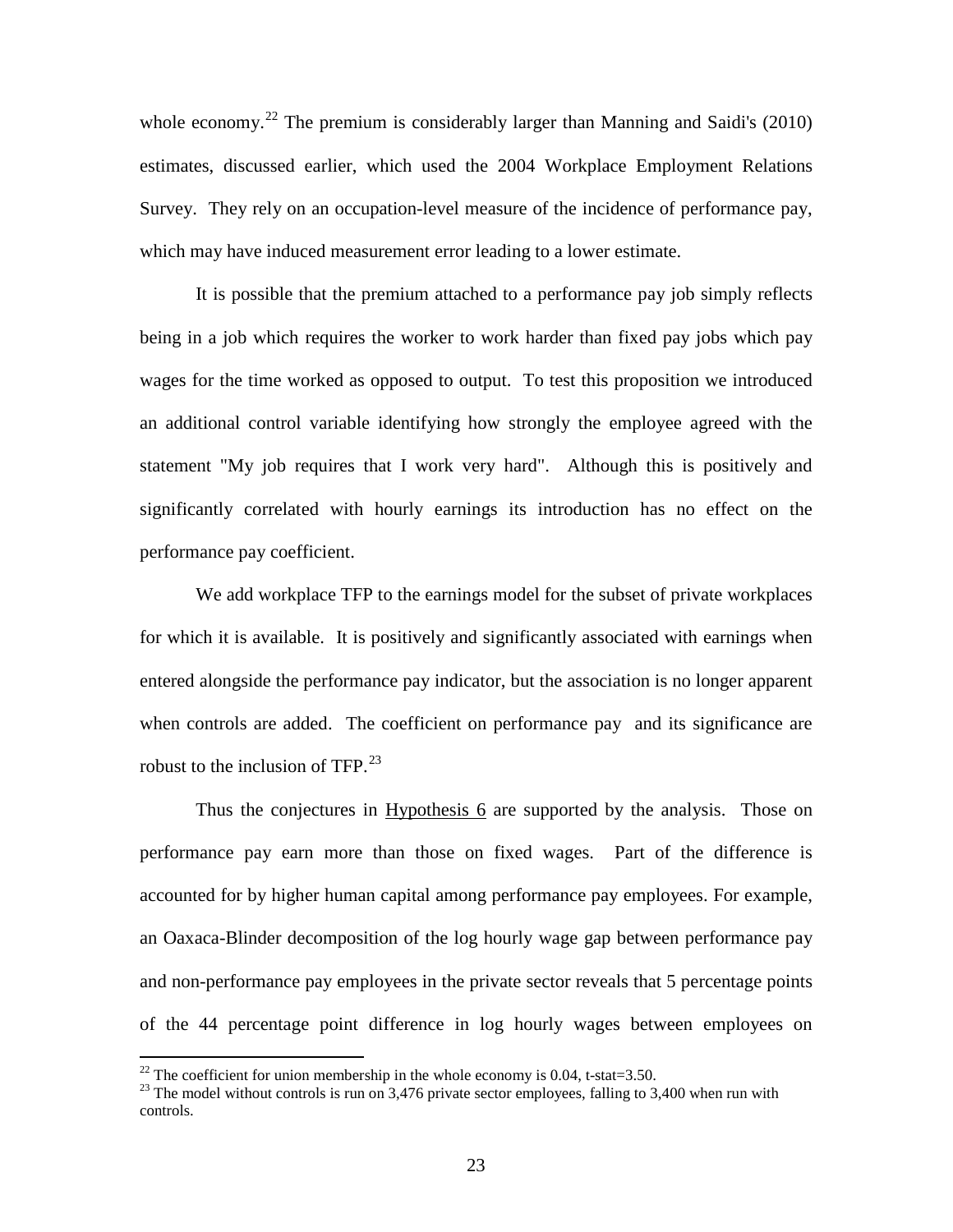performance pay and fixed wages can be accounted for observable human capital, as captured in individuals' qualifications, age and workplace tenure - this amounts to 19 per cent of the explained gap and 11 per cent of the total wage gap. Much of the rest of the explained gap of 26 percentage points is due to performance pay being more prevalent in higher-wage workplaces. But still a sizeable performance pay premium is apparent. Any association between performance pay and being in a job that requires the employee to work harder does not affect the size of the premium.

As noted earlier, some employees' pay is tied to performance at more than one level (eg. to the performance of a group and to individual performance). Although this is the case for a relatively small percentage of all employees - 7 per cent of employees across the economy and 9 per cent of those employed in the private sector - the performance pay premium is higher in these circumstances. This is even true within workplaces. For example, in the workplace fixed effects model equivalent to model (4) in Table 5 for the whole economy those on a contract tying pay to a single performance measure - individual, group/team or workplace/organization - receive a pay premium of roughly 0.08 log points relative to a "like" employee in the same workplace who is on fixed pay. This premium rises to 0.10 log points if the same individual was in receipt of performance pay for both group/team and workplace/organization performance, 0.13 log points if paid for individual and workplace/organizational performance, and 0.21 log points if paid for individual and group/team performance. In the private sector the premium for a single type of performance pay is around 0.10 log points, but it is higher for those paid under multiple performance pay schemes, the largest premium being 0.21 log points if paid for individual and group/team performance. There are various reasons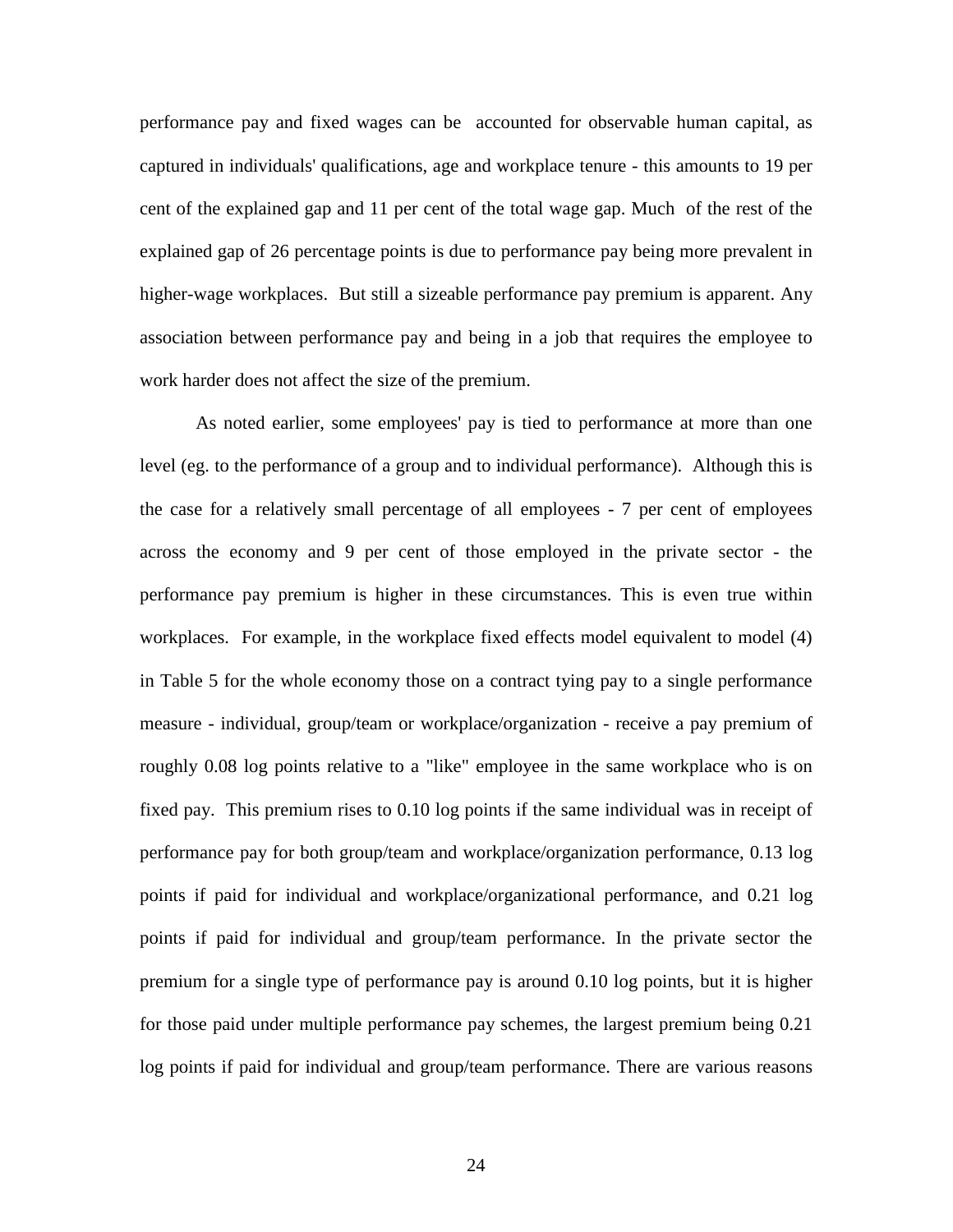why the performance pay premium could be higher for those paid under multiple schemes. For example, if these are the jobs with the greatest gearing of pay to performance they may attract the most able employees. Alternatively, those paid under multiple performance pay schemes may receive compensation for the additional risks to which they are exposed.

The raw wage gap between those paid for performance and those paid a fixed wage is significantly larger among men than it is among women (Table 6). The raw difference for employees across the whole economy is 1.5 times larger among men than it is among women (.38 compared with .25). However, the differential wage returns to performance pay between men and women disappear once we control for demographic, job and workplace characteristics: when this is done the returns to performance pay are almost identical across men and women (.13 log points versus .14). This is also the case within workplaces (.10 log points for men and women). The implication is that selection into performance pay jobs is more strongly correlated with wage enhancing attributes among men than it is among women. The story is similar in the private sector (Panel B of Table 6). Therefore there is no support for the contention, expressed in Hypothesis 7, that the returns to performance pay are lower for women. This finding echoes the earlier work by Manning and Saidi (2010), and suggests that, if women do have an underlying tendency to perform more poorly than men under performance pay (due to differences in tastes for competition and risk), there must also be positive selection into performance pay jobs by women along dimensions that are unobservable to us. We cannot discount this possibility, but we find no difference in the returns to performance pay after controlling for a rich set of observable characteristics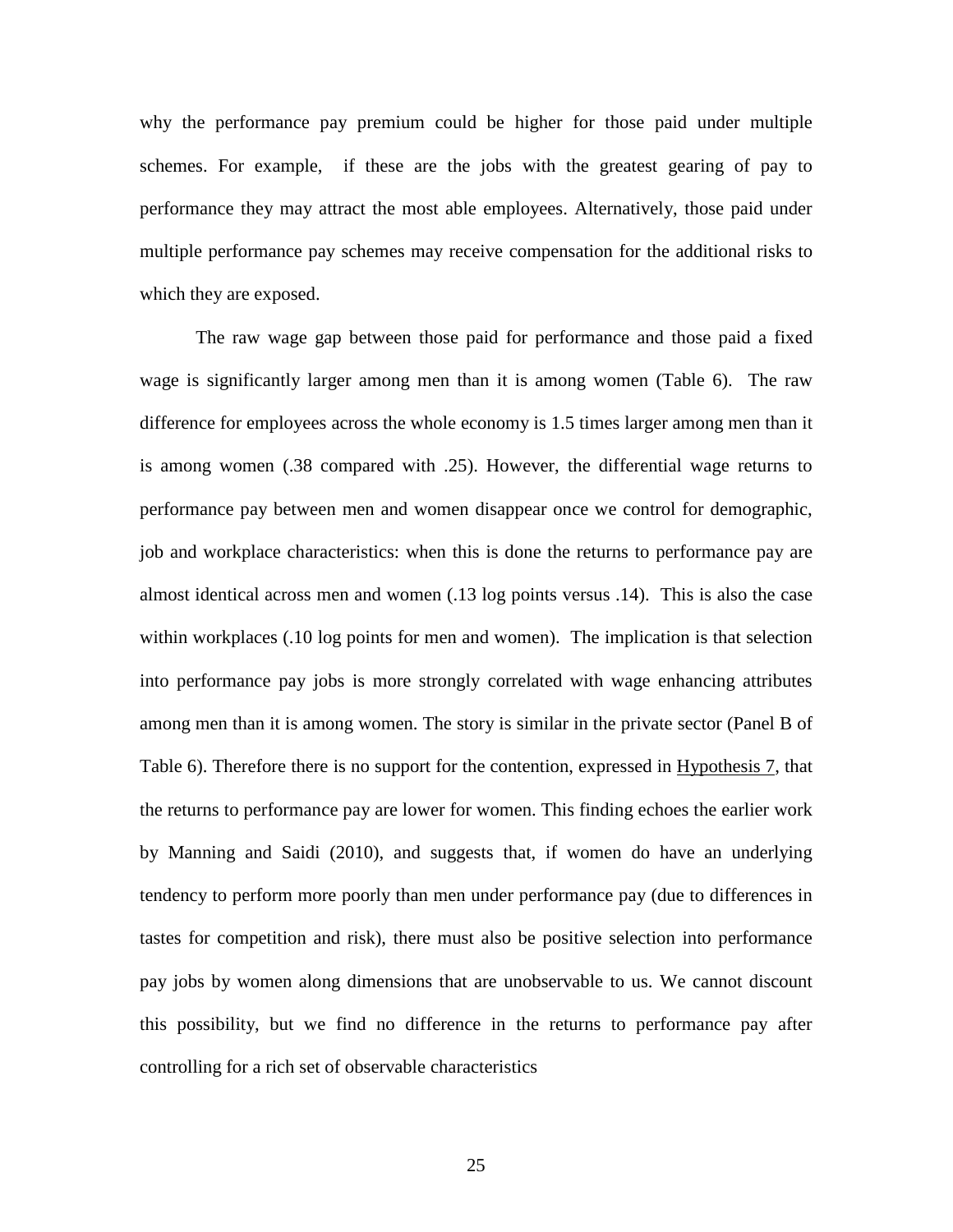### [INSERT TABLE 6]

In Table 7 we interact the performance pay dummy with our three measures of human capital (highest academic qualification, years of tenure at the workplace, and age) entered as linear terms. In the whole economy models and the private sector models the interaction between performance pay and qualifications is positive and statistically significant and remains so with the introduction of controls. However, the coefficient drops to almost zero and is no longer statistically significant in the workplace fixed effects model. Similar findings are apparent if one allows the coefficients on all variables to differ across performance pay and non-performance pay employees by running separate regressions for the two sectors. Consequently, whilst there may appear to be higher returns to qualifications in the performance pay sector, these are in fact accounted for by highly qualified workers sorting into higher paying workplaces which are also performance pay workplaces. Thus, although there is *prima facie* support for the contention in Hypothesis 8 that returns to skill are higher in performance pay jobs, the effect is in fact generated by worker sorting across workplaces. It is not apparent among employees in the same workplace. Furthermore, the interaction between performance pay and workplace tenure - a rough proxy for the returns to firm-specific human capital - are never statistically significant. Age is a proxy for labour market experience. Its interaction with performance pay is positive and statistically significant in all whole economy models, including when we compare employees within the same workplace. However,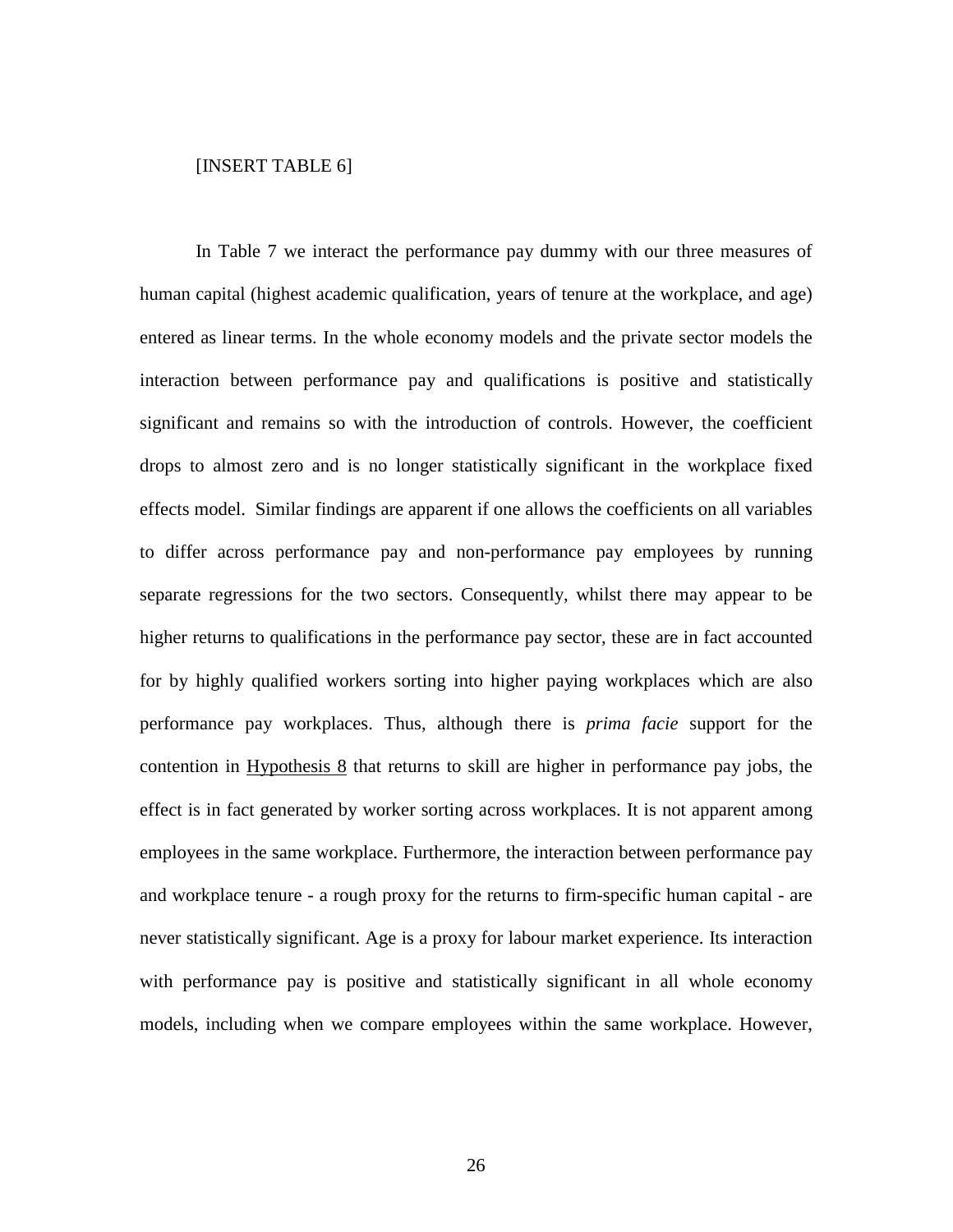the effect is only significant at a 90 per cent confidence interval in the private sector models once one controls for individual, job and workplace controls.

### [INSERT TABLE 7]

Contrary to Hypothesis 9, the returns to performance pay appear to be higher in the absence of unions. The raw performance pay differential is twice as high in the uncovered sector as it is in the covered sector (.41 log points compared with .23 log points). However, the differential is not robust to the inclusion of controls. Rather, the performance pay premium is almost identical in the covered and uncovered sectors once one controls for compositional differences in employees, their jobs and workplace characteristics. It may be that union bargaining over the returns to performance pay is fairly ineffectual.

### **5. Wage Dispersion and Performance Pay**

### 5.1: Hypotheses

In the third and final empirical part of the paper, we move on to examine the link between performance pay and wage dispersion.

Hypothesis 10: Wage dispersion will be greater in performance pay jobs, but the effect will be attenuated where employees are unionised

Lazear (1986; 2000) and Prendergast (1999) argue that performance pay generates higher wage dispersion than fixed rate pay due to the sorting of high ability workers into performance pay jobs - a labour market segmentation type argument - and because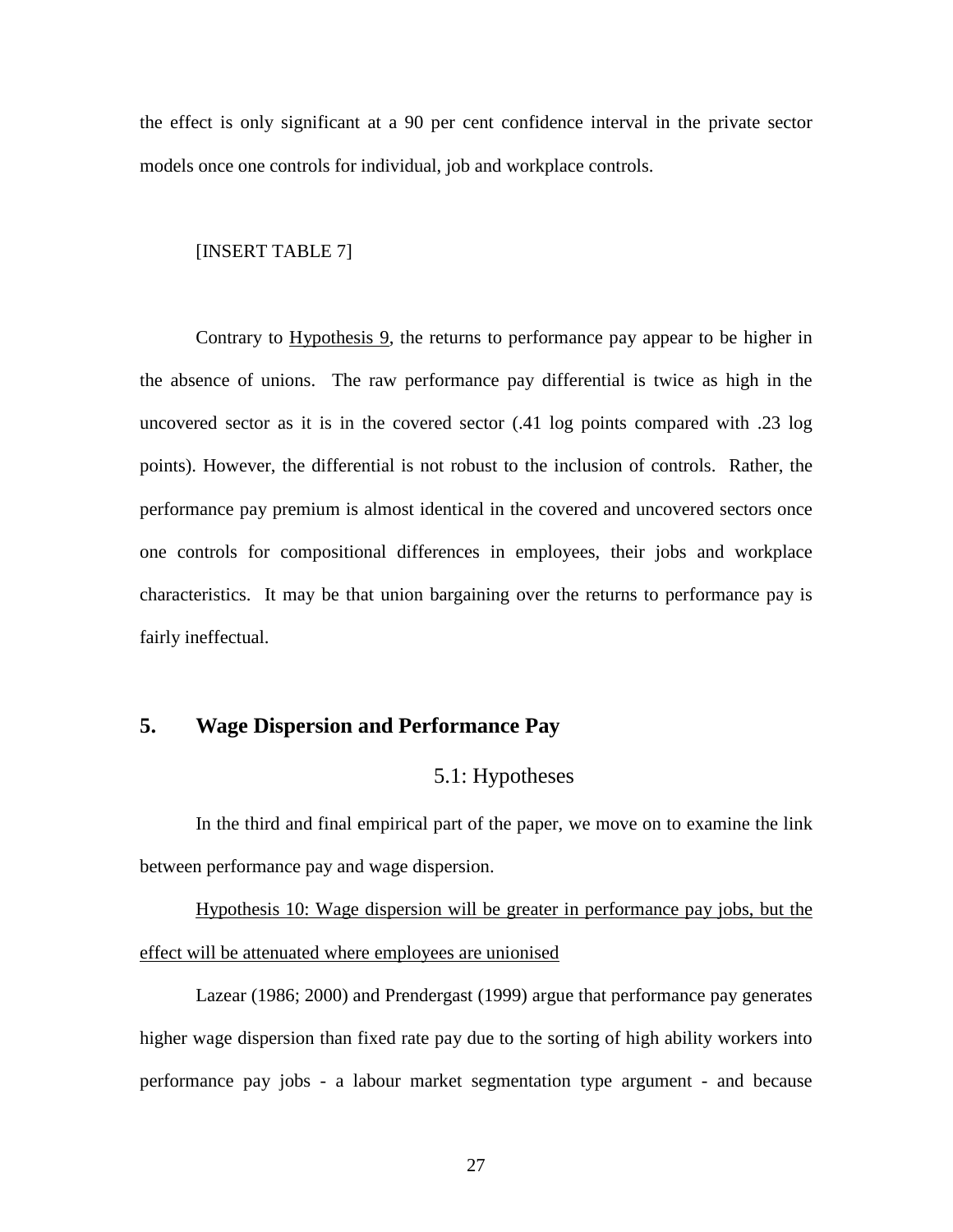performance pay better reflects individuals' marginal product than do fixed wage schedules. Performance pay jobs provide opportunities for high ability workers to recoup returns to their ability in a way that is not possible with fixed wages, while the higher incidence of performance pay at the top end of the earnings distribution which characterises many studies for Britain (Bell and Van Reenen, 2010) the United States (Lemieux et al., 2009; Gittleman and Pierce, 2013) and other countries (eg. Sommerfeld, 2012 for Germany) also generates higher wage dispersion.

Although this proposition seems plausible, Manning and Saidi (2011) show that, while there is a wage premium attached to the receipt of performance pay, it had a negligible effect on wage dispersion in the 2004 version of our data. This may be because bonuses account for only a small proportion of total earnings for those outside the top decile of earners (Bell and Van Reenen: 2013, 10-11) or because Manning and Saidi are unable to reliably identify workers in receipt of performance pay.

We also test Barth et al.'s (2012) proposition that union coverage mitigates the effects of performance pay on wage dispersion due to unions' desire to standardise wages and link wage setting to job attributes, as opposed to individuals' ability.<sup>[24](#page-24-0)</sup> We test this proposition by examining the effects of performance pay on the wage dispersion of workplaces in the presence and absence of union members and collective bargaining coverage.

### 5.3: Estimation

<span id="page-29-0"></span><sup>&</sup>lt;sup>24</sup> Unions continue to compress wages in Britain, performing what some have termed a "sword of justice" role (Bryson and Forth, 2010).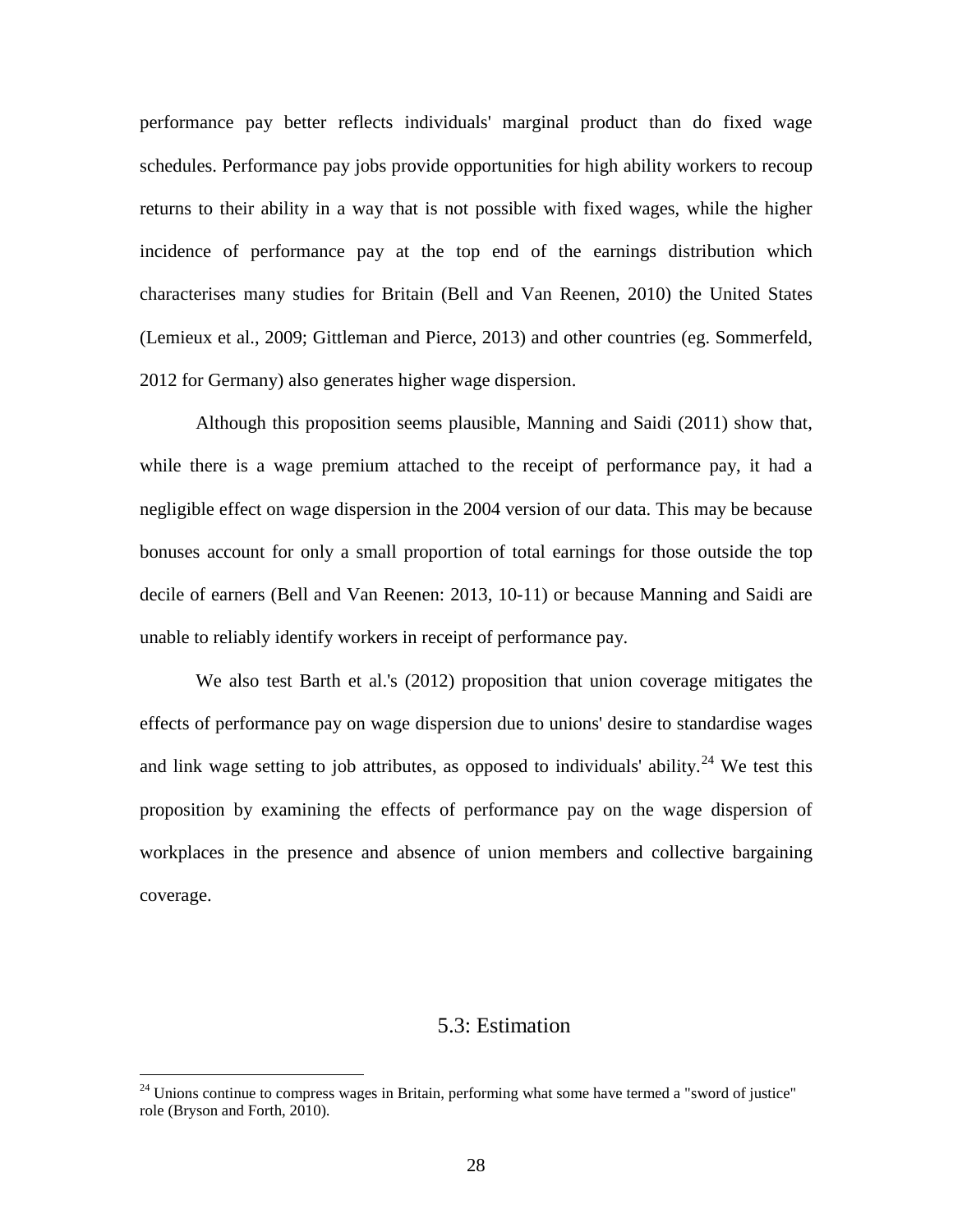Estimates of the relationship between performance pay and the wage distribution are based on a reweighting estimator originally deployed by DiNardo, Fortin and Lemieux (1996). The method constructs a counterfactual wage distribution which proxies the wage distribution that would obtain in the absence of performance pay in the economy. This is achieved by reweighting those sample members who are not in receipt of performance pay such that their observable characteristics closely resemble those of their performance pay counterparts. This in turn is achieved by running a probit estimate for the probability of being in receipt of performance pay and then using the predicted probabilities to reweight the non-performance pay employees in such a way as to give additional weight to those with high estimated probabilities of performance pay receipt. One can then recover the "effect" of performance pay at different parts of the wage distribution by comparing the actual distribution of wages among performance pay workers to the counterfactual distribution observed among the reweighted set of workers not in receipt of performance pay. This technique is identical to propensity score matching which is often used in the programme evaluation literature to recover the impact of treatment having balanced the treated and untreated samples on observable X's to recover differences in mean outcomes for the treated and counterfactual untreated.<sup>[25](#page-29-0)</sup> The difference, of course, is that the reweighting estimator is recovering counterfactual wages across the wage distribution, rather than simply mean outcomes. Comparisons of the actual wage distribution and the counterfactual wage distribution allow us to identify

<span id="page-30-0"></span><sup>&</sup>lt;sup>25</sup> The technique deals with selection into treatment on observables and recovers the treatment-on-thetreated parameter for performance pay across the wage distribution. It is unable to generate estimates which account for unobservable differences across treated and untreated observations. The identifying assumption is that error terms are uncorrelated with treatment status having conditioned on observables, such that outcomes are independent of treatment status conditional on observables (the conditional independence assumption or CIA). For further discussion see DiNardo et al. (1996) and DiNardo (2002).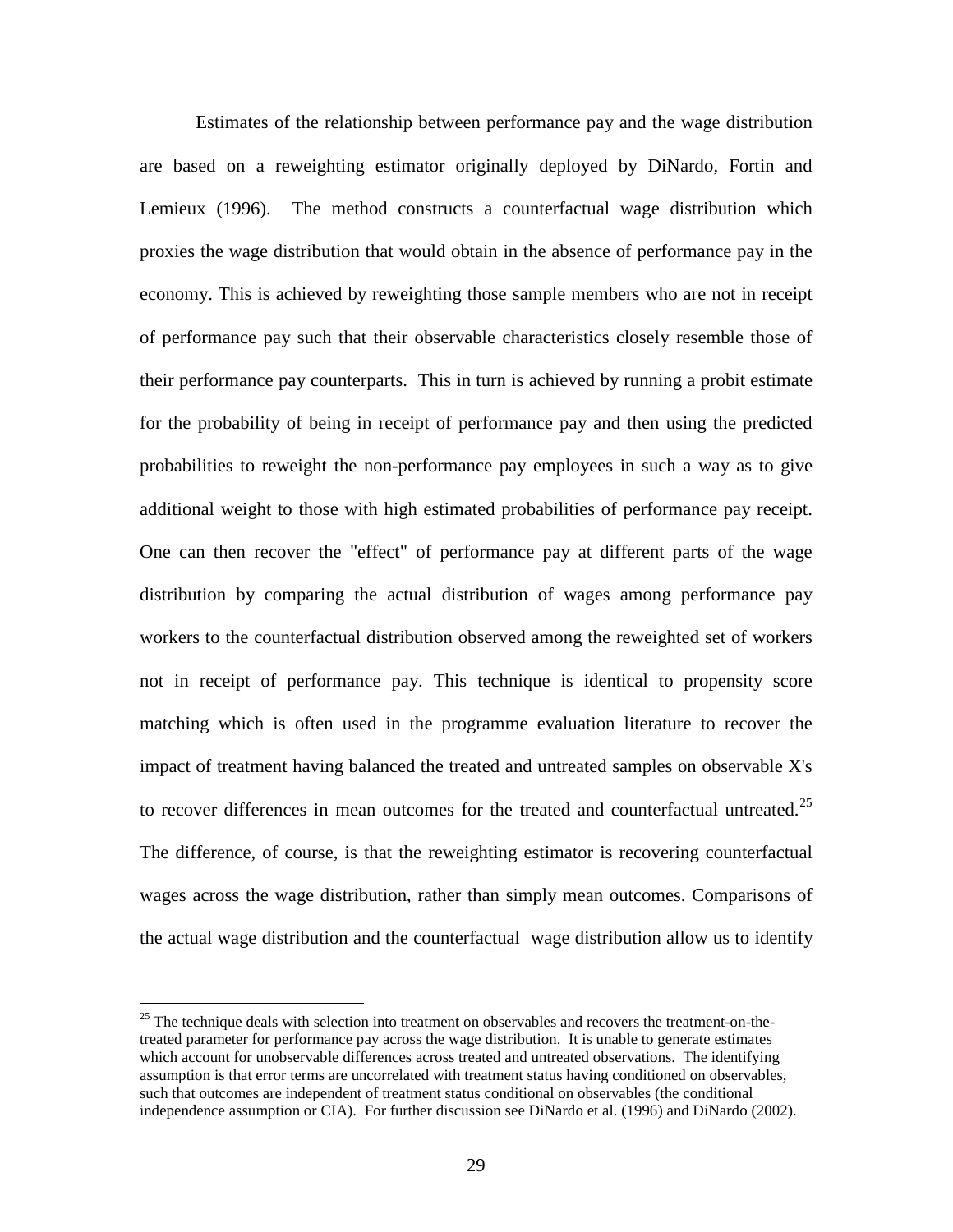that part of the wage gap between performance pay and non-performance pay employees that is attributable to performance pay, as opposed to differences in their observable characteristics. As DiNardo (2002) notes, at the mean, this estimate is identical to that obtained using the Oaxaca-Blinder wage decomposition method.

### 5.4: Results

Figure 2 compares the log hourly earnings of performance pay and nonperformance pay employees across the wage distribution. The solid line is the raw difference between those paid for performance and those on fixed wages at each point in the log hourly wage distribution. The raw gap is rising as one moves up the wage distribution, from around .1 log points at the 5th percentile of the wage distribution, to .38 at the median, to around .6 log points by the 80th percentile in the wage distribution. The gap then falls a little before it starts rising again at the very top of the distribution.

### [INSERT FIGURE 2]

The dotted line represents the counterfactual performance pay gap based on a comparison of the wages of the performance pay employees with those of fixed wage employees having reweighted the observable characteristics of the fixed wage employees so that they are observationally equivalent to the attributes of the performance pay employees. The counterfactual gap also rises as one moves up the wage distribution in a manner similar to the raw gap. However, the counterfactual gap lies below the raw gap throughout the wage distribution, confirming that there is positive selection into performance pay on observable characteristics at all points in the distribution. In the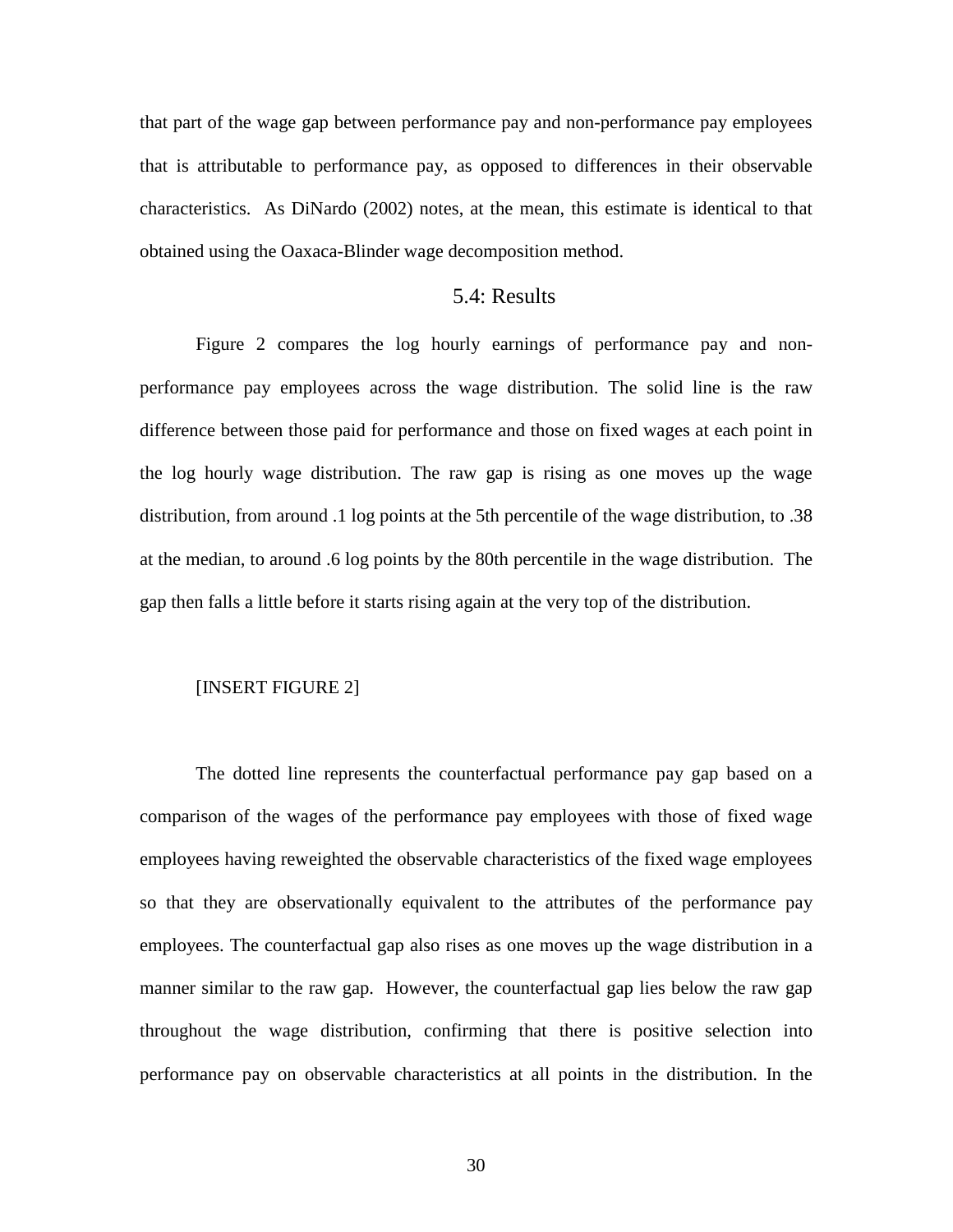bottom quartile of the wage distribution a little over half the raw gap is accounted for by differences between performance pay and non-performance pay employees in terms of their demographic, job and workplace attributes. But the percentage of the gap accounted for by observable differences diminishes further up the wage distribution. At the median point in the wage distribution .16 of the .38 log point raw differential (42 percent) is due to observational differences between performance pay and fixed pay employees. At the 90th percentile only .17 log points of the .59 log point wage gap (29 per cent) is due to compositional differences between performance pay and fixed pay employees. As the size of the unexplained gap rises further up the wage distribution (from .06 log points at the  $10<sup>th</sup>$  percentile to .42 log points at the  $90<sup>th</sup>$  percentile), the implication is that performance pay does widen wage differentials in Britain, as it has been shown to do in countries such as the US and Germany, and it does so to quite a considerable extent.<sup>[26](#page-30-0)</sup> The findings therefore confirm Hypothesis 10.

There is also support for the second part of Hypothesis 10 which suggested that the ability of performance pay to increase wage dispersion will be attenuated in the covered sector. This is apparent when comparing Figures 3 and 4 which present results for the whole economy split according to the coverage status of employees. Although the performance pay premium rises moving up the wage distribution in the covered sector, the slope is less steep than in the uncovered sector. This finding, which explains why Hypothesis 9 was not supported, is consistent with the proposition that union coverage acts as a "break" on wage inequality induced by performance pay.

In their estimates of the effects of performance pay on the wage distribution Lemieux et al. (2009) adopt a different approach to DiNardo et al. (2002). Instead of

<sup>&</sup>lt;sup>26</sup> Results are similar when estimated for the private sector only.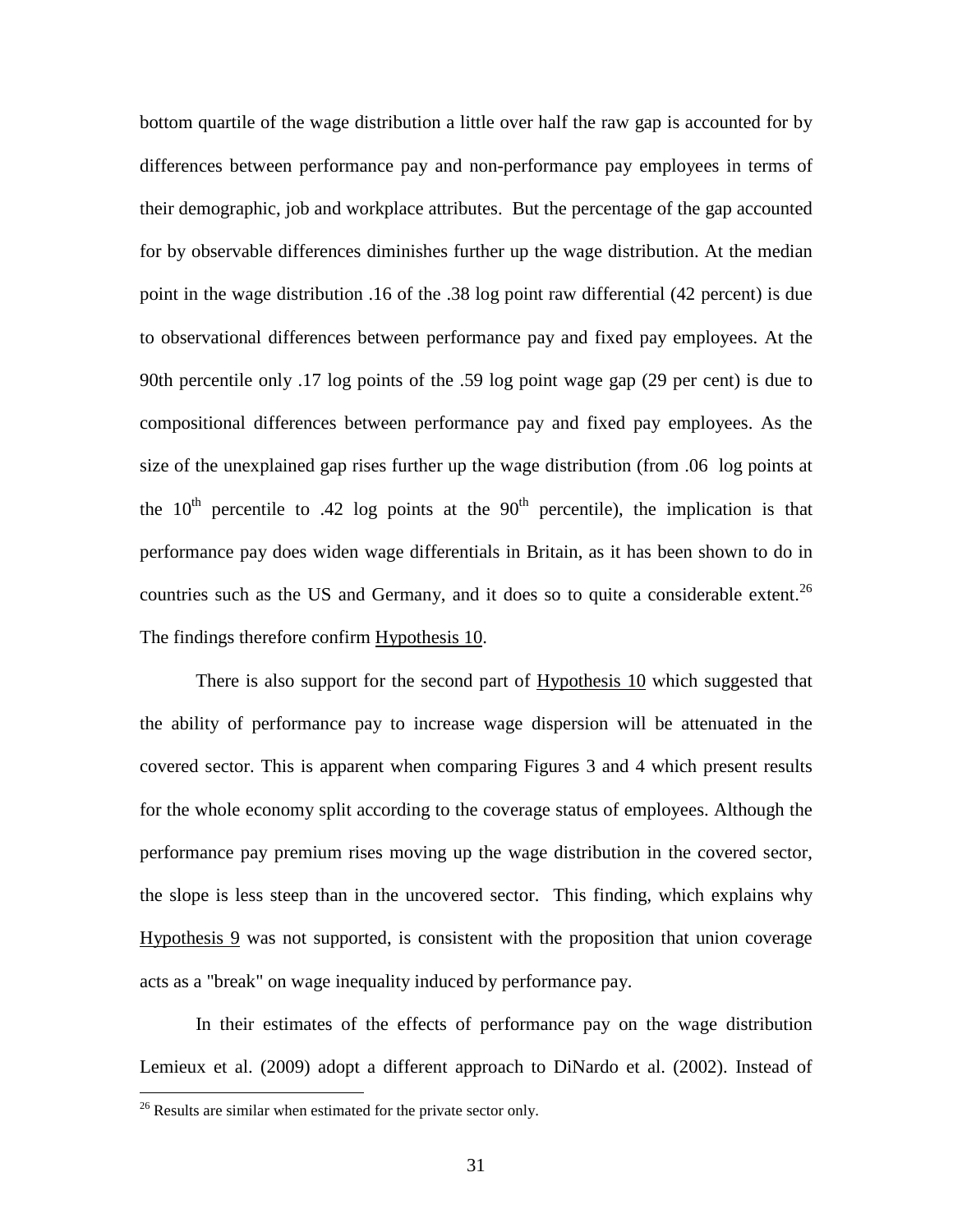reweighting the fixed wage employees so that they resemble the performance pay employees, they reweight them such that the distribution of their observable traits reflects the distribution across the whole sample. The intuition here is that if one were to ban performance pay the distribution of worker traits in the population would remain largely unchanged since there would be no very large supply shock to the economy due to employees responding through hours changes or participation decisions as a result of the end of performance pay. Of course, the raw gap between the pay of performance pay and fixed pay employees is the same as in Figure 2. What is different is the counterfactual performance pay gap. It is close to zero in the bottom half of the wage distribution, but then begins to rise so that it is .08 log points at the 75th percentile, .19 log points at the 95 percentile and .28 log points at the 99th percentile. The impact of performance pay on the wage distribution is smaller when one adopts this approach to reweighting the fixed pay employees when compared to the reweighting estimator used by DiNardo et al. (1996). This is because this alternative approach takes account of the fact that performance pay employees only account for a minority of all employees in the economy and, as such, their impact on the overall wage distribution is necessarily smaller than if one simply compares their wages to those of fixed pay employees having reweighted for observational differences.

### [INSERT FIGURES 3 AND 4]

### **6. Conclusions**

32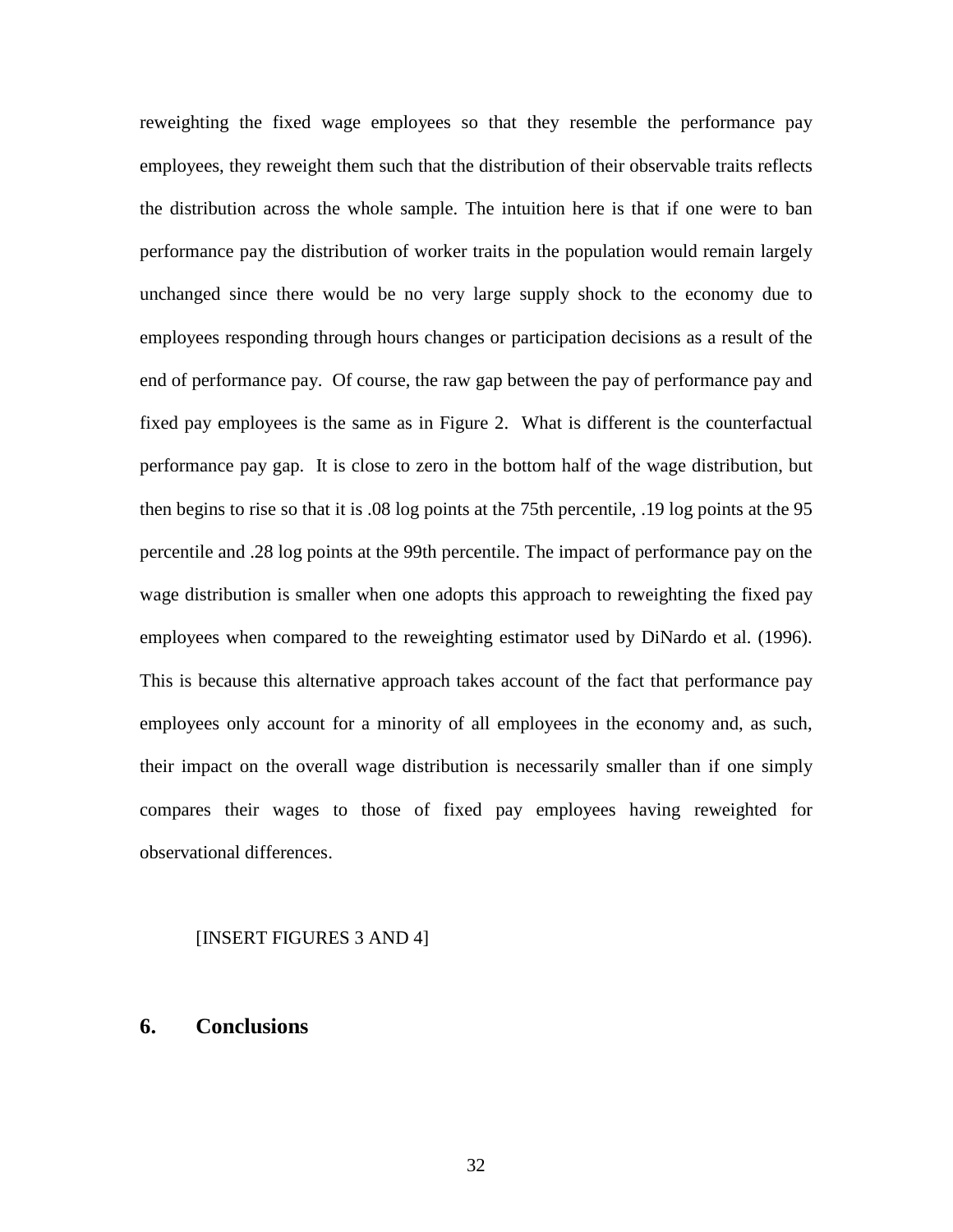Using nationally representative linked employer-employee data we find onequarter of employees in Britain are paid for performance. Most of our hypotheses regarding the correlates of performance pay were supported empirically: those on performance pay contracts are more highly qualified and possess wage-enhancing attributes; they work in higher paying workplaces and for larger organisations; and they perform jobs where output is more sensitive to their performance. However, contrary to expectations, being on a performance pay contract was not correlated with union coverage status. We also showed, contrary to earlier research for Britain, that women are significantly less likely to be on performance pay contracts than men, even within the same occupation in the same workplace. However the differences are not large.

The log wage gap between performance pay and fixed pay employees is .36 points. This falls to .15 log points controlling for demographic, job and workplace characteristics. It falls still further to .10 log points when comparing "like" employees in the same workplace, indicating that performance pay contracts are used in higher paying workplaces.

The premium rises markedly as one moves up the wage distribution: it is seven times higher at the 90th percentile than it is at the 10th percentile in the wage distribution (.42 log points compared to .06 log points). This, coupled with the higher incidence of performance pay among those with wage-enhancing attributes, means performance pay contributes substantially to higher wage dispersion in Britain. However its overall effect on the wage distribution is less marked than it might have been due to the relatively low proportion of employees on performance pay contracts in Britain.

33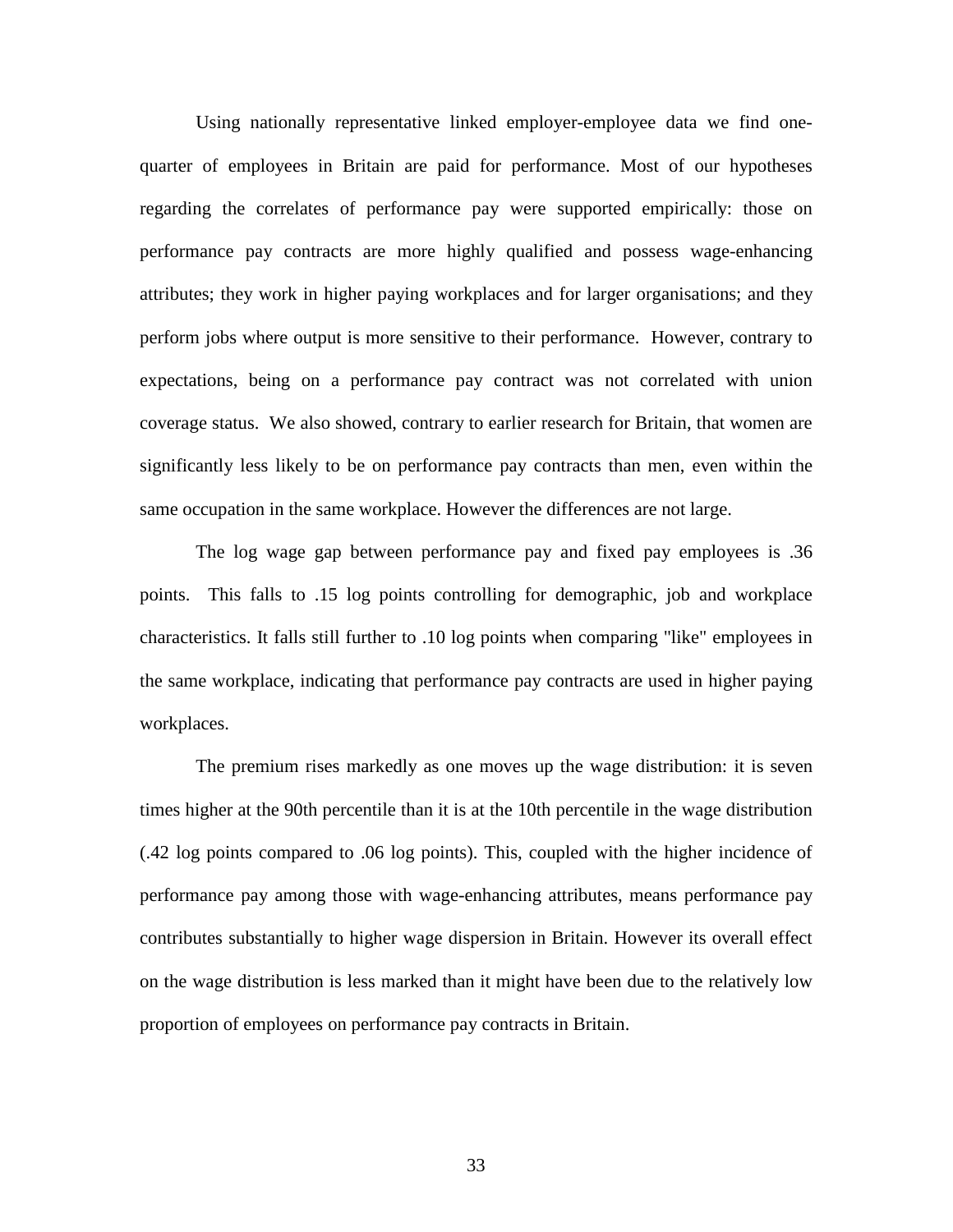We confirmed expectations that returns to skill are higher in performance pay jobs than they are in fixed wage jobs. However, contrary to expectations, wage returns to performance pay did not differ by gender. We also found that union covered employees received a lower performance pay premium than uncovered employees, especially in the top half of the wage distribution, such that union coverage attenuated the effects performance pay had on wage inequality induced by performance pay.

With so much of the research on performance pay based on insider econometric case studies or laboratory experiments knowledge regarding the incidence and operation of performance pay across the economy remains limited. With government keen to expand the use of performance pay in the public sector it is timely for analysts to start to fill this gap. We have begun to see in this paper that performance pay is very different in the public sector compared with the private sector. For instance, it is not targeted on those whose output is most sensitive to their performance. Nor does there appear to be selection into performance pay in the public sector based on observable ability traits. Understanding what performance pay is in the public sector and how it should be understood is just one of many issues facing economists in future work.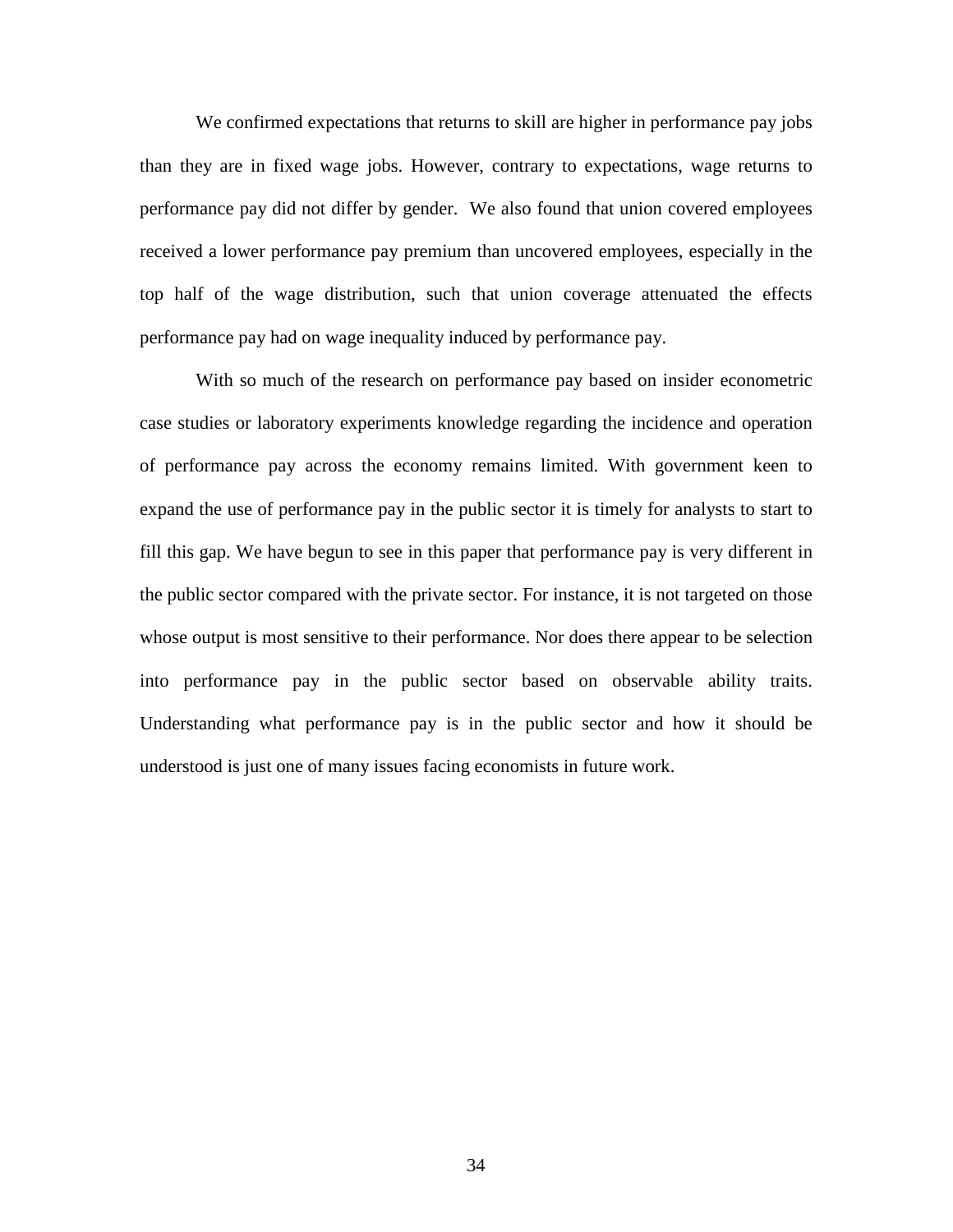### **References**

- Atkinson, A. Piketty, T. and Saez, E. (2011) "Top Incomes in the Long Run of History", *Journal of Economic Literature,* 49:1, 3-71
- Autor, D. H., Dorn, D. and Hanson, G. H. (2013) "Untangling Trade and Technology: Evidence from Local Labour Markets", mimeo
- Autor, D. H., Katz, L. F. and Kearney, M. S. (2008) "Trends in US Wage Inequality: Revising the Revisionists", *The Review of Economics and Statistics*, 90, 2: 300- 323
- Bandiera, O., Barankay, I. and Rasul, I. (2005) "Social Preferences and the Response to Incentives: Evidence from Personnel Data", *The Quarterly Journal of Economics*, 917-962
- Bandiera, O., Barankay, I. and Rasul, I. (2007) "Incentives for Managements and Inequality Among Workers: Evidence from a firm-level experiment" *The Quarterly Journal of Economics*, 122(2): 729-773
- Barth, E., Bratsberg, B., Haegeland, T. and Raaum, O. (2012) "Performance Pay, Union Bargaining and Within-firm Wage Inequality", *Oxford Bulletin of Economics and Statistics*, 74, 3: 327-362
- Bell, B. and Van Reenen, J. (2010) "Bankers and Extreme Wage Inequality in the UK", Centre for Economic Performance Special Paper No. 21

\_\_\_\_\_\_\_\_\_\_\_\_\_\_ (2013) "Bankers and their Bonuses", CEP Occasional Paper No. 35

Bell, B. and Van Reenen, J. (2011) "Firm Performance and Wages: Evidence from Across the Corporate Hierarchy", CEP Discussion Paper No. 1088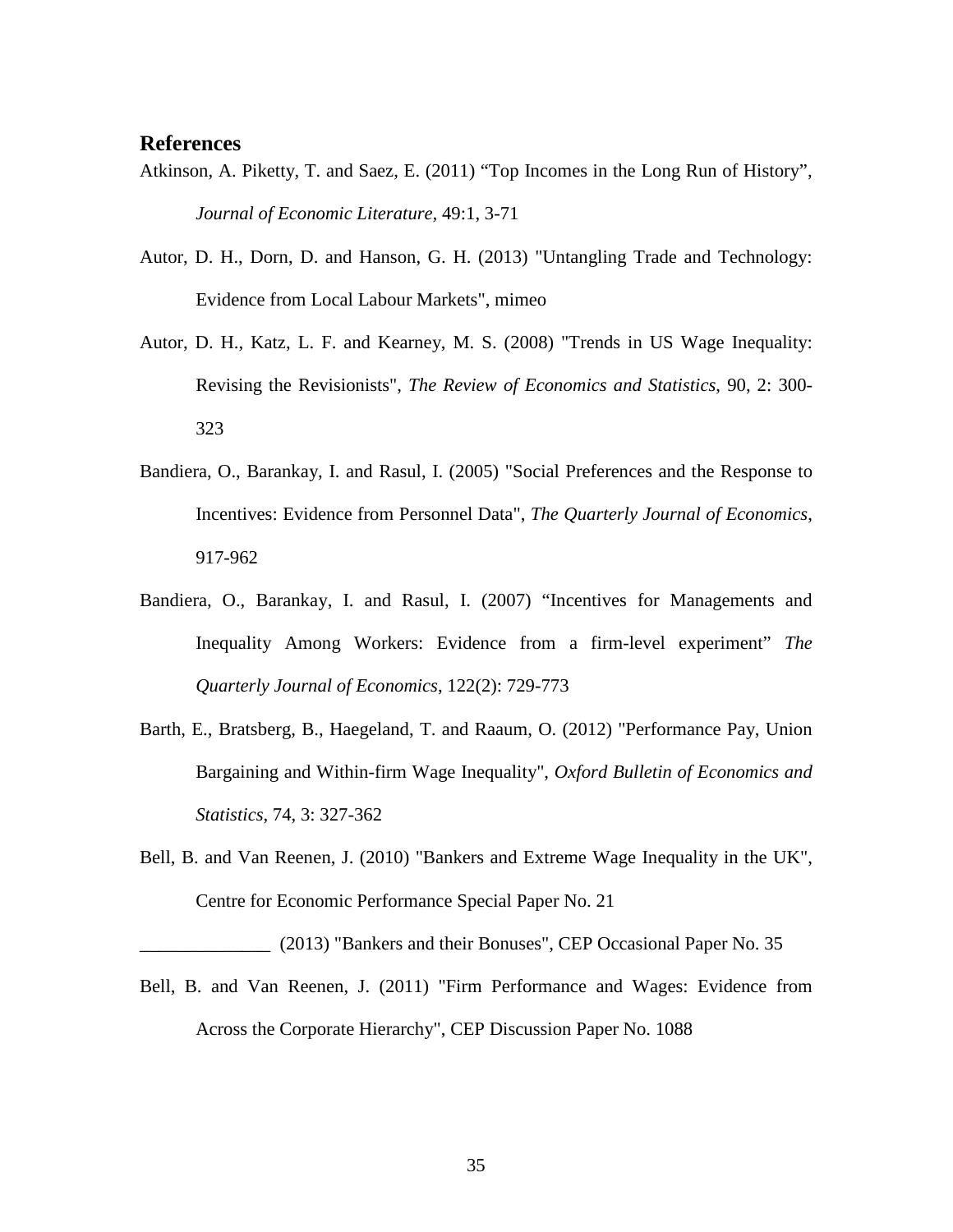- Bryson, A. and Freeman, R. (2010) 'How does shared capitalism affect economic performance in the UK?', Chapter 6 in D. Kruse, R. Freeman and J. Blasi (eds.) *Shared Capitalism at Work: Employee Ownership, Profit and Gain Sharing, and Broad-based Stock Options*, pp. 201-224, University of Chicago Press
- Böckerman, P., Bryson, A. and Ilmakunnas, P. (2013) 'Does High Involvement Management Lead to Higher Pay?', *Journal of the Royal Statistical Society Series A*, 176, 4: 861-885
- Booth, A. L. and Frank, J. (1999) "Earnings, Productivity and Performance-related Pay", *Journal of Labor Economics*, 17, 3: 447-463
- Brown, C. (1992) "Wage Levels and Method of Pay," *RAND Journal of Economics* 23, 366-375
- Bryson, A. (2002) *The Union Membership Wage Premium: An Analysis Using Propensity Score Matching*, Centre for Economic Performance Discussion Paper No. 530, London School of Economics
- Bryson, A., Barth, E. and Dale-Olsen, H. (2012) "Do Higher Wages Come at a Price?", *Journal of Economic Psychology*, 33, 1: 251-263
- Bryson, A. Buraimo, B. and Simmons, R. (2011) 'Do Salaries Improve Worker Performance?', *Labour Economics*, 18, 4: 424-433
- Bryson, A. and Forth, J. (2011) 'Trade Unions', Chapter 17 in P. Gregg and J. Wadsworth (eds.) *The Labour Market in Winter: the State of Working Britain*, pp.255-271, Oxford University Press, Oxford
- Bryson, A., Freeman, R., Lucifora, C., Pellizzari, M and Perotin, V. (2013) "Paying for Performance: Incentive Pay Schemes and Employees' Financial Participation", in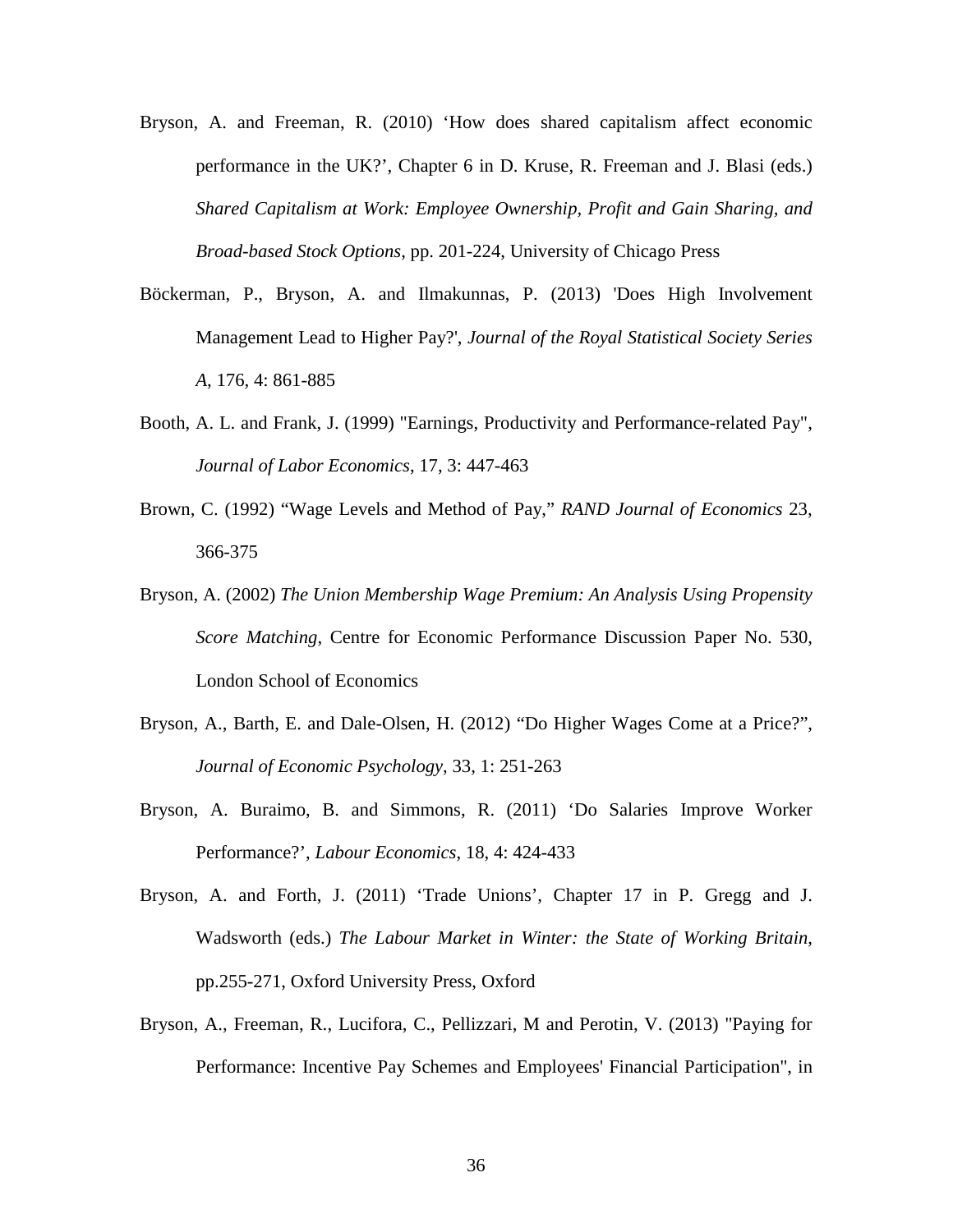T. Boeri, C. Lucifora and K. J. Murphy (eds.) *Executive Remuneration and Employee Performance-related Pay: A Transatlantic Perspective*, Oxford University Press

- Card, D., Lemieux, T. and Riddell, W. C. (2004) "Unions and Wage Inequality", *Journal of Labor Research*, 25: 519-559
- Cornelissen, T., Heywood, J. and Jirhahn, U. (2010) "Performance Pay, Risk Attitudes and Job Satisfaction", *Labour Economics*, 18, 2: 229-239
- Croson, R. and Gneezy, U. (2009) "Gender Differences in Preferences", *Journal of Economic Literature*, 47, 2: 448-474
- DiNardo, J. (2002) "Propensity Score Reweighting and Changes in Wage Distributions", University of Michigan mimeo
- DiNardo, J., Fortin, N. and Lemieux, T. (1996) "Labor Market Institutions and The Distribution of Wages, 1973-1993: A Semi-Parametric Approach," *Econometrica*, 64 (5), 1001-1045
- Dohmen, T. and Falk, A. (2011) "Performance pay and multidimensional sorting: Productivity, Preferences and Gender", *American Economic Review*, 101(2): 556- 90
- Dube, A. and Freeman, R. B. (2010), "Complementarity of Shared Compensation and Decision Making Systems: Evidence from the American Labor Market". In D. L. Kruse, R. B. Freeman and J. R. Blasi (eds.), *Shared Capitalism at Work: Employee Ownership, Profit and Gain Sharing and Broad-based Stock Options*, University of Chicago Press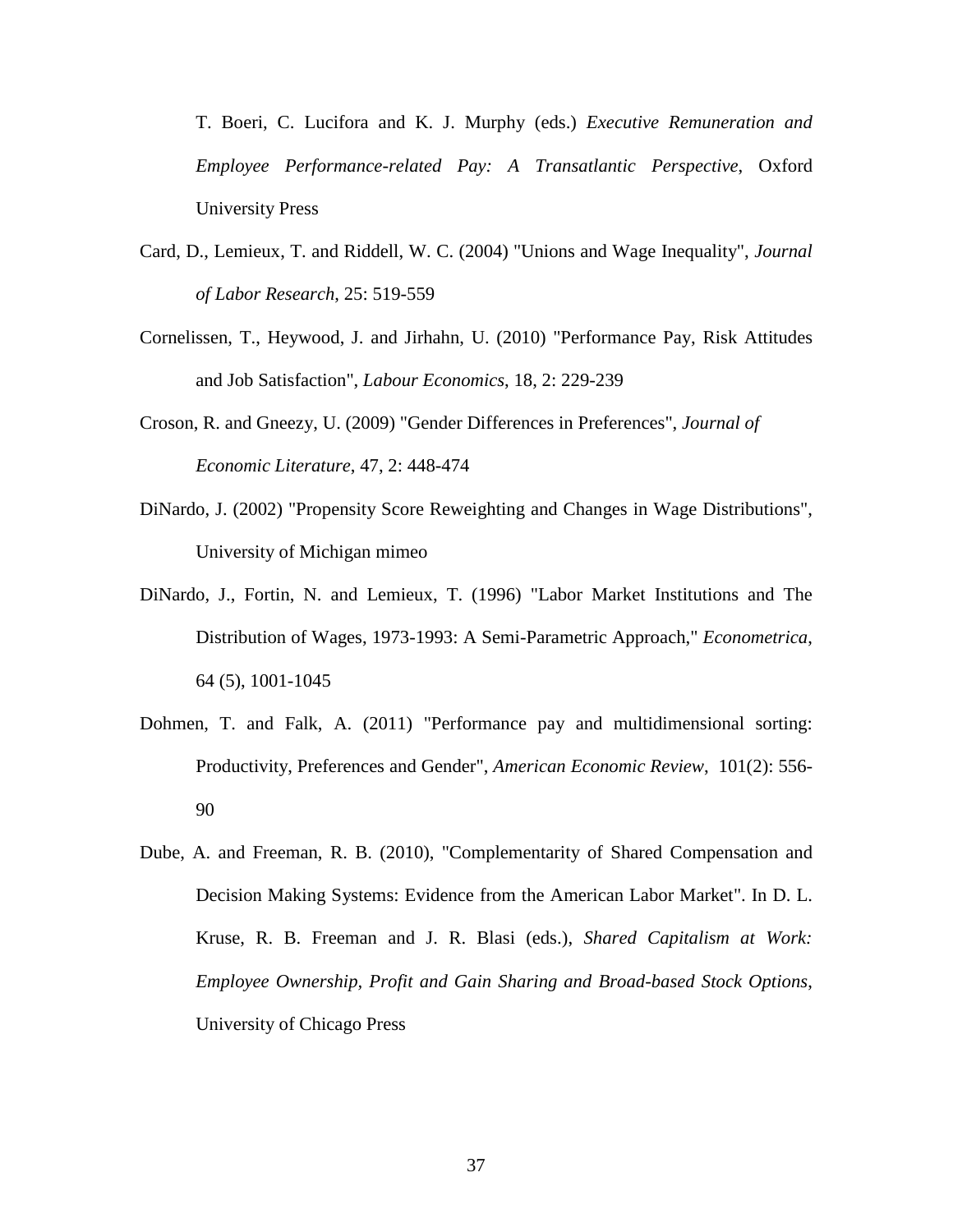- Dustmann, C., Ludsteck, J. and Schonberg, U. (2009) "Revisiting the German Wage Structure", *The Quarterly Journal of Economics*, 124, 2: 843-881
- Forth, J., Bryson, A. and Stokes, L. (2013) "Are Firms Paying More For Performance?", NIESR Discussion Paper No. 423
- Freeman, R. and Kleiner, M. (2005), "The Last American Shoe Manufacturers: Decreasing Productivity and Increasing Profits in the Shift from Piece Rates to Continuous Flow Production," *Industrial Relations*, 44(2): 307-330
- Freeman, R. B., Kruse, D. L. and Blasi, J. R. (2010) 'Worker Responses to Shirking Under Shared Capitalism', Chapter 2 in D. Kruse, R. Freeman and J. Blasi (eds.) Shared Capitalism at Work: Employee Ownership, Profit and Gain Sharing, and Broad-based Stock Options, pp. 77-104, University of Chicago Press
- Gabaix, X. and Landier, A. (2008). 'Why has CEO pay increased so much?', *The Quarterly Journal of Economics*, vol. 121(1), pp. 49-100
- Gittleman, M. and Pierce, B. (2013) "How Prevalent is Performance-Related Pay in the United States? Current Incidence and Recent Trends", *National Institute Economic* Review, 226: R4-R16
- \_\_\_\_\_\_\_\_\_\_\_\_\_\_ (2012) "Pay for Performance and Compensation Inequality: Evidence from the ECEC", mimeo, Bureau of Labor Statistics
- Green, C. P. and Heywood, J. S. (2012) "Don't Forget the Gravy! Are Bonuses and Time Rates Complements", mimeo
- Gregg, P. and Machin, S. J. (2012) *What a drag: the chilling impact of unemployment on real wages*, The Resolution Foundation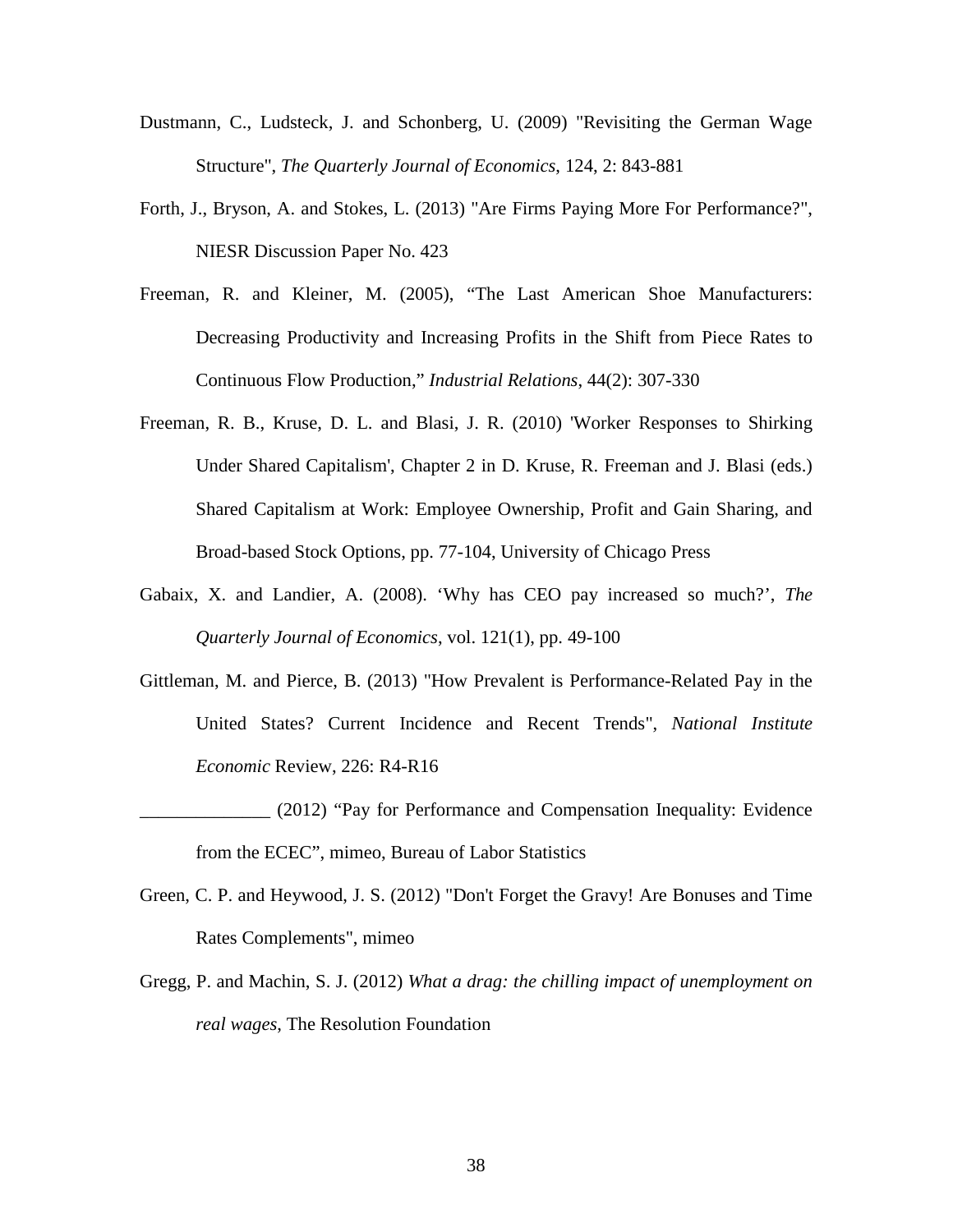- Harris, R. and Moffatt, J. (2011) "Plant-level Determinants of Total Factor Productivity in Great Britain, 1997-2006", SERC Discussion Paper No. 64, Spatial Economics Research Centre, London
- Kaplan, S. N. (2012). 'Executive compensation and corporate governance in the US: perceptions, facts and challenges', NBER Working Paper No.18395
- Kruse, D. L., Blasi, J. R., and Park, R. (2010), 'Shared Capitalism in the US Economy: Prevalence, Characteristics and Employee Views of Financial Participation in Enterprises'. In D. L. Kruse, R. B. Freeman and J. R. Blasi (eds.), *Shared Capitalism at Work: Employee Ownership, Profit and Gain Sharing and Broadbased Stock Options*, University of Chicago Press
- Lazear, E. (1986) "Salaries and piece rates" *Journal of Business* 59, 405-31.
- \_\_\_\_\_\_\_\_\_\_\_\_\_\_ (2000) "Performance pay and productivity", *American Economic Review*, 90, 1346-1361.
- Lemieux, T., MacLeod, W. B., Parent, D. (2009) "Performance Pay and Wage Inequality" *Quarterly Journal of Economics*, 124 (1): 1–49
- \_\_\_\_\_\_\_\_\_\_\_\_\_\_ (2012) "Performance Pay and the Autocovariance Structure of Earnings and Hours", mimeo
- Manning, A. and Saidi, F. (2010) "Understanding the Gender Pay Gap: What's Competition Got to Do with It?", *Industrial and Labor Relations Review*, 63, 4: 681-698
- McGovern, P., Hill, S., Mills, C. and White, M. (2007) *Market, Class and Employment*, Oxford University Press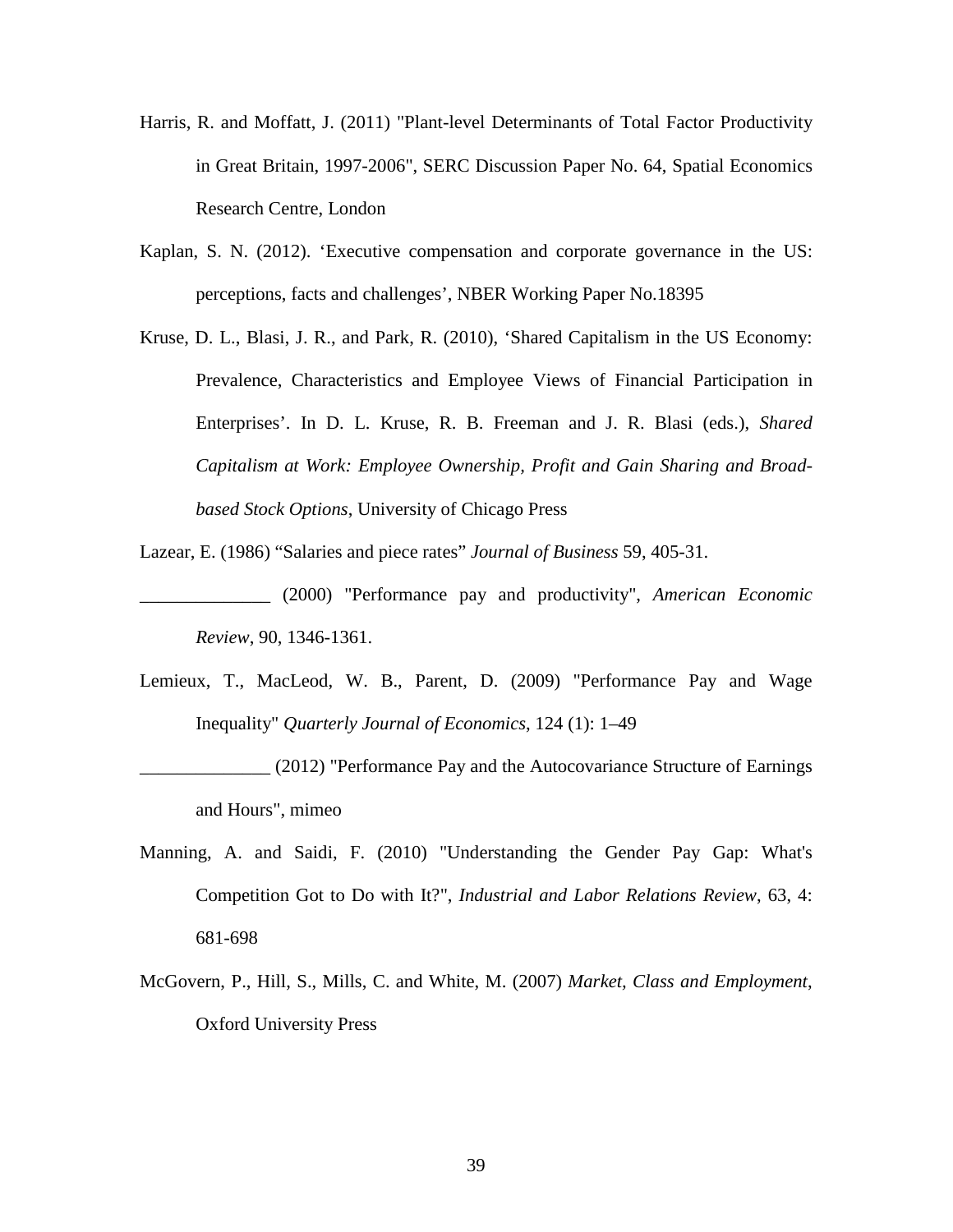- Niederle, M. and Vesterlund, L. (2007) "Do Women Shy Away from Competition?", *The Quarterly Journal of Economics*, 122, 3: 1067-1101
- O'Halloran, P. (2013) "Union coverage, membership and performance-related pay: are piece rates different?", National Institute Economic Review No. 226: R30-R41
- Office for National Statistics (2009) *Summary Quality Report for the Annual Survey of Hours and Earnings*, Newport: ONS
- Papps, K. L., Bryson, A. and Gomez, R. (2011) 'Heterogeneous Worker Ability and Team-based Production: Evidence from Major League Baseball, 1920-2009', *Labour Economics*, 18, 3: 310-319
- Pekkarinen, T. and Riddell, C. (2008) 'Performance Pay and Earnings: Evidence from Personnel Records' *Industrial and Labor Relations Review* 61, 297-319
- Pendleton, A., Whitfield, K. and Bryson, A. (2009) 'The changing use of contingent pay in the modern British workplace', Chapter 11 in W. Brown, A. Bryson, J. Forth and K. Whitfield (eds.) *The Evolution of the Modern Workplace*, pp. 256-284, Cambridge University Press
- Prendergast, C. (1999) 'The provision of incentives in firms' *Journal of Economic Literature*, 37, 1: 7 – 63
- Prendergast, C. (2000), "What Trade-Off of Risk and Incentives?", *American Economic Review,* Vol. 90(2), pp. 421-425.

\_\_\_\_\_\_\_\_\_\_\_\_\_\_ (2002a), "The Tenuous Trade-off between Risk and Incentives", *Journal of Political Economy,* Vol. 110(5), pp. 1071-1102.

\_\_\_\_\_\_\_\_\_\_\_\_\_\_ (2002b), "Uncertainty and Incentives", *Journal of Political Economy,*  Vol. 20(2), pp. S115-S137.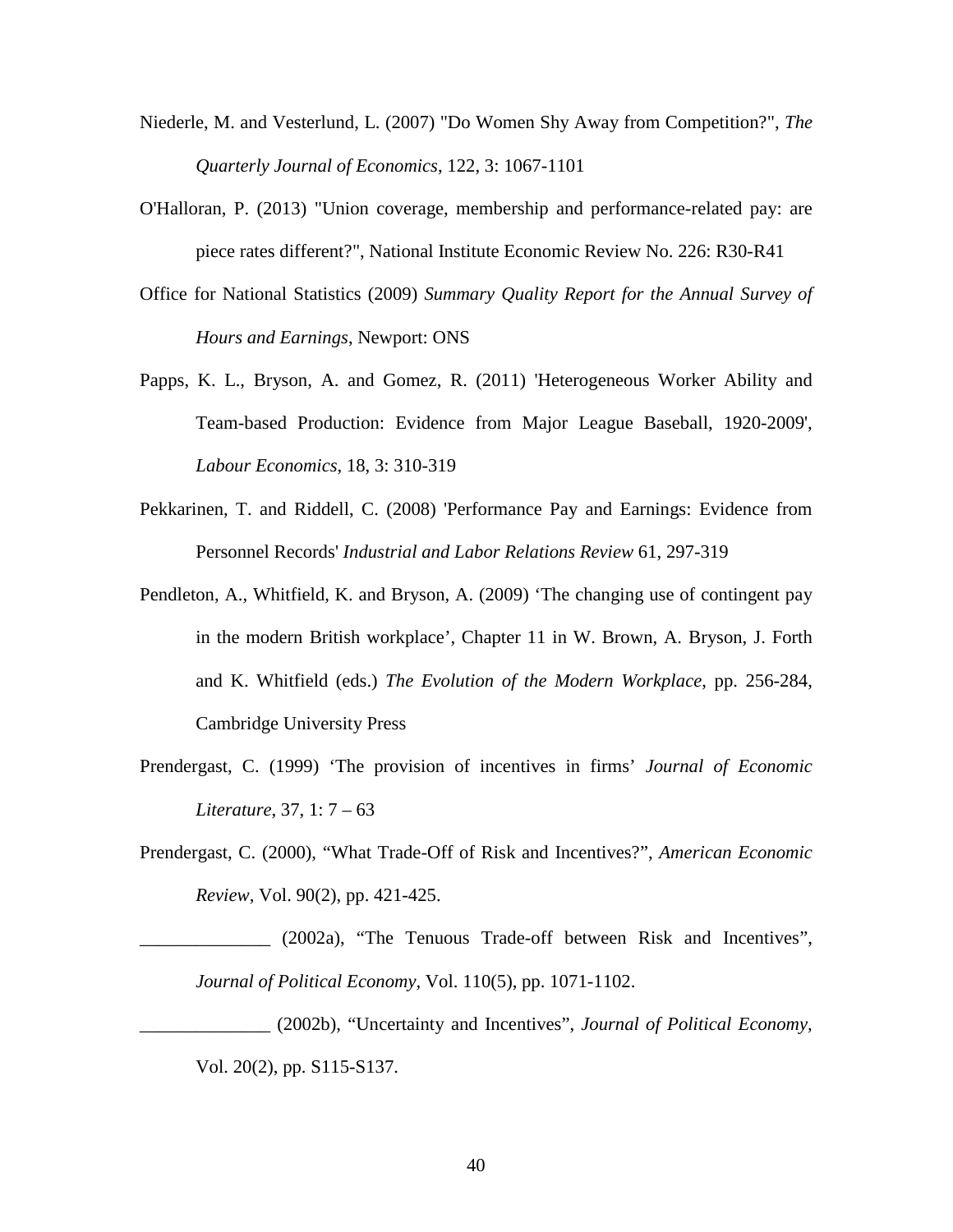- Rosen, S. (1990) 'Contracts and the market for executives', *NBER Working Paper No. 3542*
- Shearer, B. (2004) "Piece rates, fixed wages and incentive effects: evidence from a field experiment", *Review of Economic Studies* 71, 514-534.
- Seiler, E. (1984) "Piece rate vs. time rate: the effect of incentives on earnings", *The Review of Economics and Statistics*, 66: 363-376
- Sommerfeld, K. (2012) "Higher and higher? Performance pay and wage inequality in Germany", mimeo
- van Wanrooy, B., Bewley, H., Bryson, A., Forth, J., Freeth, S., Stokes, L. and Wood, S. (2013) *Employment Relations in the Shadow of Recession: Findings from the 2011 Workplace Employment Relations Stud*, Palgrave Macmillan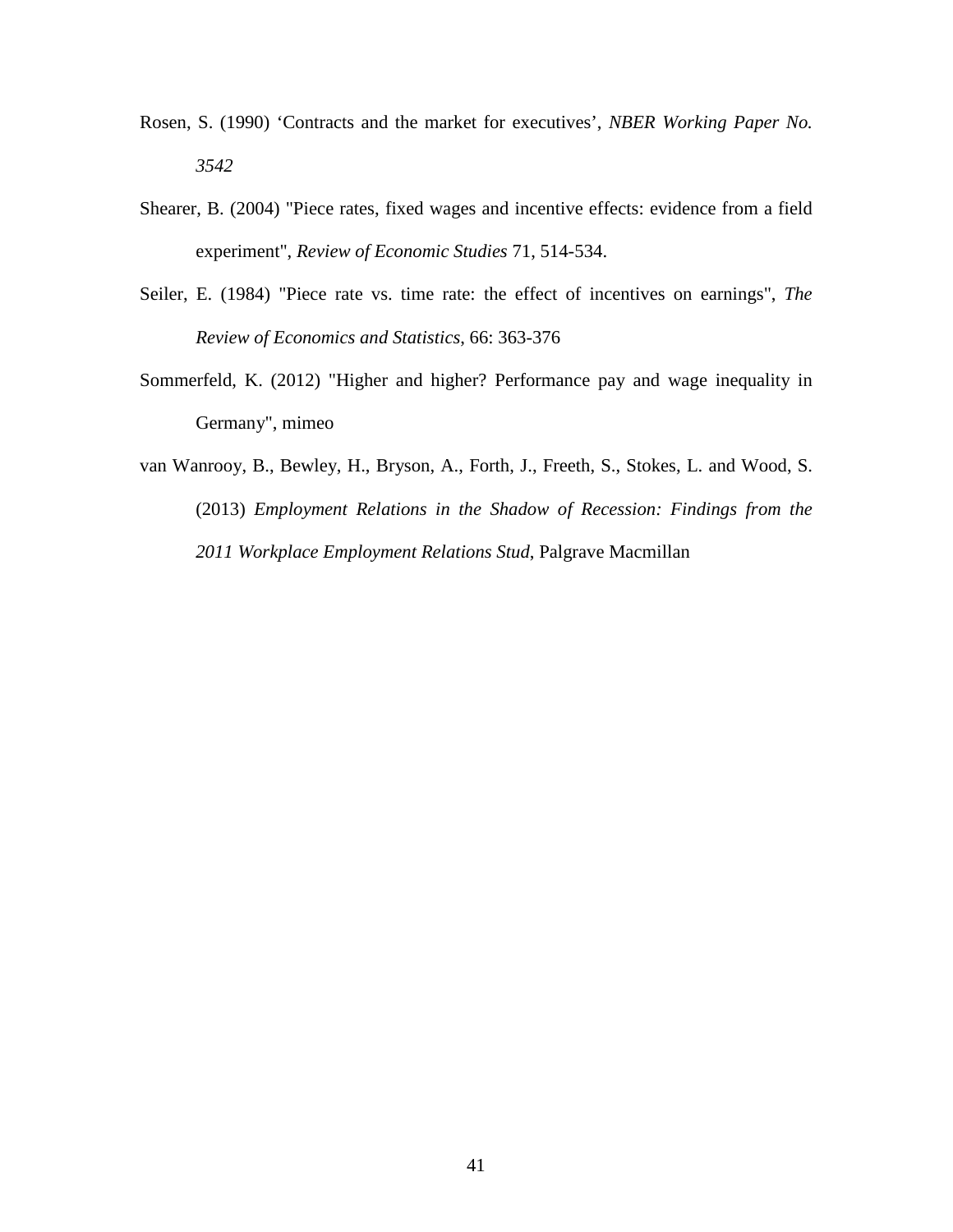|                        | <b>Private Sector</b> |                  |                | <b>Public Sector</b> |        |                | <b>Whole Economy</b> |              |                |
|------------------------|-----------------------|------------------|----------------|----------------------|--------|----------------|----------------------|--------------|----------------|
|                        | Men                   | Women            | All            | Men                  | Women  | $\mathbf{All}$ | Men                  | Women        | All            |
| Type of PP:            |                       |                  |                |                      |        |                |                      |              |                |
| Any                    | 33                    | 23               | 28             | 10                   | 6      | $\overline{7}$ | 28                   | 18           | 23             |
| Individual             | 18                    | 12               | 15             | 6                    | 5      | 5              | 16                   | 10           | 13             |
| Group/Team             | 11                    | 8                | 9              | $\mathfrak{Z}$       | 1      | $\overline{2}$ | 9                    | 6            | $\,8\,$        |
| Workplace/Organisation | 18                    | 11               | 15             | $\mathfrak{Z}$       | $\ast$ | 1              | 15                   | 8            | 11             |
| Number of PP schemes:  |                       |                  |                |                      |        |                |                      |              |                |
| $\boldsymbol{0}$       | 67                    | 77               | 72             | 90                   | 94     | 93             | $72\,$               | 82           | 77             |
|                        | 22                    | 17               | $20\,$         | 9                    | 5      | $\tau$         | 19                   | 13           | 16             |
| $\mathbf{2}$           | $\overline{7}$        | 5                | 6              | 1                    | $\ast$ | 1              | 6                    | 3            | 5              |
| 3                      | $\overline{4}$        | $\boldsymbol{2}$ | 3              | $\ast$               | $\ast$ | $\ast$         | $\mathfrak{Z}$       | 1            | $\sqrt{2}$     |
| Mix of PP:             |                       |                  |                |                      |        |                |                      |              |                |
| None                   | 67                    | 77               | 72             | 90                   | 94     | 93             | 72                   | 82           | 77             |
| Individual only        | 8                     | 7                | 8              | 5                    | 5      | 5              | 8                    | 6            | $\overline{7}$ |
| Group/team only        | $\overline{4}$        | $\overline{4}$   | 4              | $\overline{c}$       | $\ast$ | -1             | 3                    | 3            | $\mathfrak{Z}$ |
| Workplace/org only     | $10\,$                | 6                | 8              | $\sqrt{2}$           | $\ast$ | 1              | 8                    | 4            | 6              |
| Ind+Group              | $\overline{2}$        | $\overline{2}$   | $\overline{c}$ | $\ast$               | $\ast$ | $\ast$         | $\sqrt{2}$           | -1           | $\sqrt{2}$     |
| Ind+WP/Org             | 4                     | $\overline{c}$   | 3              | $\ast$               | $\ast$ | $\ast$         | 3                    |              | $\overline{2}$ |
| Group+WP/Org           | 1                     | $\ast$           | -1             |                      | $\ast$ | $\ast$         | 1                    |              | $\mathbf{1}$   |
| All three              | $\overline{4}$        | 2                | 3              | $\ast$               | $\ast$ | $\ast$         | 3                    | $\mathbf{1}$ | $\overline{2}$ |

### Table 1: Incidence of Performance Pay (PP), column percentages

Notes: (1) Whole sample unweighted N=20,556. Of these 12,691 are private sector employees, 7,825 are public sector employees. They are located at

1,919 workplaces. 146 observations are lost when splitting by gender. (2) \* means <1%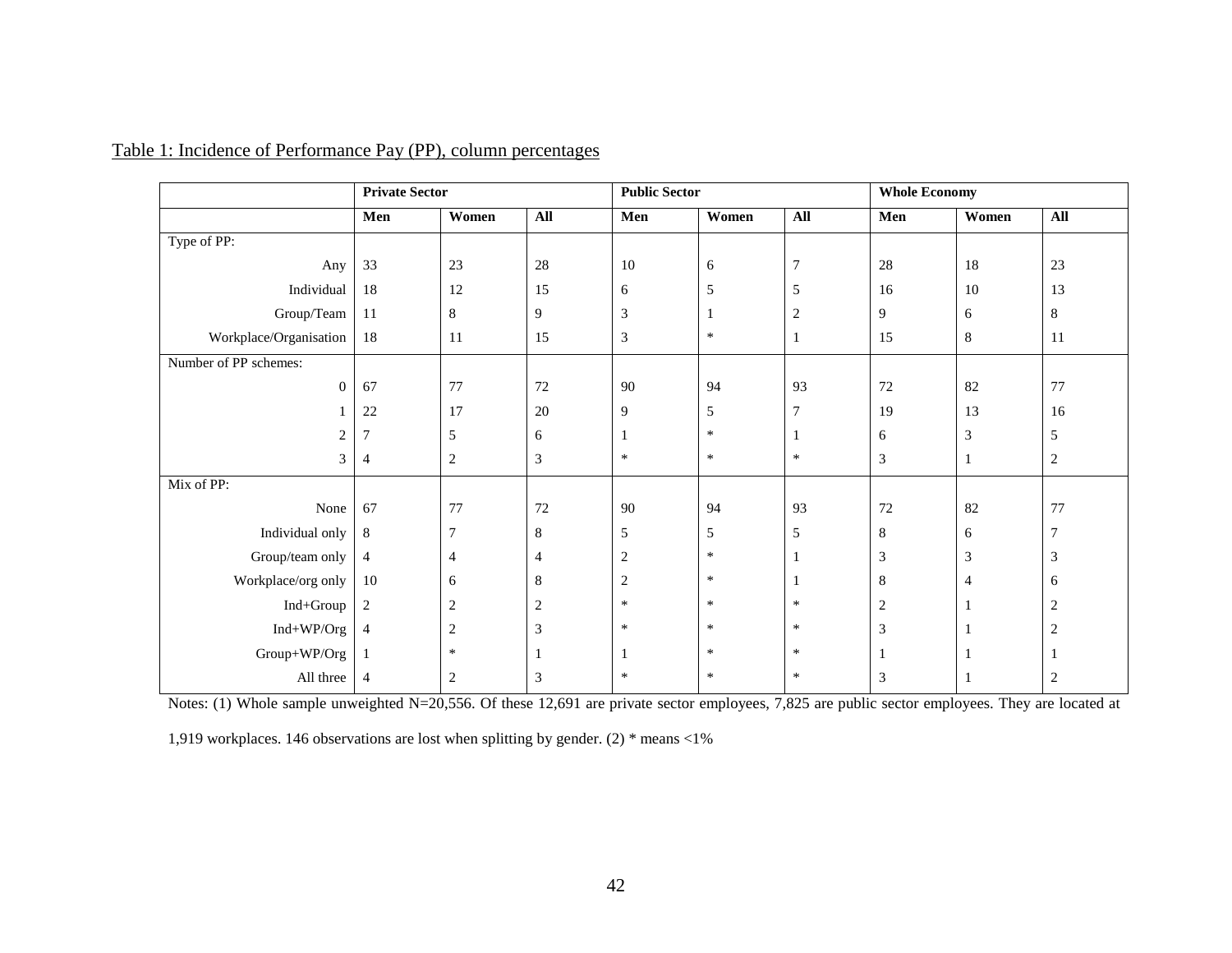|            |               |        | Table 2: Highest Educational Qualifications and Receipt of Performance Pay |        |           |       |                |        |          |        |           |       |          |                      |           |        |          |  |  |
|------------|---------------|--------|----------------------------------------------------------------------------|--------|-----------|-------|----------------|--------|----------|--------|-----------|-------|----------|----------------------|-----------|--------|----------|--|--|
|            | Whole Economy |        |                                                                            |        |           |       | Private sector |        |          |        |           |       |          | <b>Public Sector</b> |           |        |          |  |  |
|            | (1)           |        | (2)                                                                        |        | (3)       |       | (4)            |        | (5)      |        | (6)       |       | (7)      |                      | (8)       |        | (9)      |  |  |
|            | Raw           |        | Controls                                                                   |        | <b>FE</b> |       | Raw            |        | Controls |        | <b>FE</b> |       | Raw      |                      | Controls  |        | FE.      |  |  |
| Other      | 0.04          | $\ast$ | 0.02                                                                       |        | $-0.01$   |       | 0.06           | $\ast$ | 0.03     |        | 0         |       | $-0.01$  |                      | $-0.01$   |        | $-0.02$  |  |  |
|            | (1.78)        |        | (0.98)                                                                     |        | $(-.32)$  |       | (1.88)         |        | (1.12)   |        | $(-.07)$  |       | $(-.33)$ |                      | $(-0.52)$ |        | $(-.94)$ |  |  |
| <b>CSE</b> | 0.05          | ***    | 0.03                                                                       | $\ast$ | 0.01      |       | 0.06           | $***$  | 0.04     | $\ast$ | 0.02      |       | 0.03     |                      | 0.02      |        | 0.01     |  |  |
|            | (3.03)        |        | (1.66)                                                                     |        | (0.72)    |       | (2.76)         |        | (1.67)   |        | (0.70)    |       | (1.45)   |                      | (1.15)    |        | (0.59)   |  |  |
| O level    | 0.09          | ***    | 0.05                                                                       | ***    | 0.04      | ***   | 0.12           | $***$  | 0.07     | ***    | 0.06      | ***   | 0.03     | $***$                | 0.03      | $\ast$ | 0.01     |  |  |
|            | (6.17)        |        | (3.71)                                                                     |        | (3.35)    |       | (6.40)         |        | (3.83)   |        | (3.52)    |       | (2.15)   |                      | (1.72)    |        | (0.35)   |  |  |
| 1 A        |               |        |                                                                            |        |           |       |                |        |          |        |           |       |          |                      |           |        |          |  |  |
| level      | 0.09          | ***    | 0.08                                                                       | ***    | 0.07      | ***   | 0.13           | ***    | 0.09     | $***$  | 0.08      | ***   | 0.05     | $***$                | 0.05      | $\ast$ | 0.02     |  |  |
|            | (3.83)        |        | (3.39)                                                                     |        | (3.36)    |       | (3.88)         |        | (2.96)   |        | (3.16)    |       | (2.10)   |                      | (1.80)    |        | (0.63)   |  |  |
| $2+A$      |               |        |                                                                            |        |           |       |                |        |          |        |           |       |          |                      |           |        |          |  |  |
| levels     | 0.12          | ***    | 0.08                                                                       | ***    | 0.07      | ***   | 0.16           | ***    | 0.1      | ***    | 0.08      | $***$ | 0.04     | $***$                | 0.04      | $\ast$ | 0.02     |  |  |
|            | (5.97)        |        | (4.00)                                                                     |        | (3.66)    |       | (6.13)         |        | (3.97)   |        | (3.57)    |       | (2.03)   |                      | (1.77)    |        | (0.97)   |  |  |
| Degree     | 0.18          | ***    | 0.11                                                                       | $***$  | 0.07      | $***$ | 0.26           | $***$  | 0.15     | $***$  | 0.1       | $***$ | 0        |                      | 0.01      |        | 0        |  |  |
|            | (9.04)        |        | (6.23)                                                                     |        | (4.36)    |       | (10.64)        |        | (6.60)   |        | (4.79)    |       | (0.06)   |                      | (0.43)    |        | (0.08)   |  |  |
| Further    |               |        |                                                                            |        |           |       |                |        |          | ***    |           |       |          |                      |           |        |          |  |  |
| degree     | 0.16          | $***$  | 0.11                                                                       | $***$  | 0.07      | $***$ | 0.23           | $***$  | 0.14     |        | 0.09      | $***$ | 0.01     |                      | 0.02      |        | 0.02     |  |  |
|            | (4.68)        |        | (4.32)                                                                     |        | (3.31)    |       | (5.47)         |        | (4.40)   |        | (3.44)    |       | (0.56)   |                      | (0.65)    |        | (0.67)   |  |  |
| r2         | 0.02          |        | 0.21                                                                       |        | 0.47      |       | 0.04           |        | 0.21     |        | 0.46      |       | 0        |                      | 0.04      |        | 0.31     |  |  |
| N          | 18103         |        | 17717                                                                      |        | 17717     |       | 11172          |        | 10918    |        | 10918     |       | 6931     |                      | 6799      |        | 6799     |  |  |

Notes: (1) Reference for qualifications: no qualifications (2) Linear estimation. FE=workplace fixed effects (3) Controls are: female; age (6 dummies); white; disability; married/living as married; any dependent children; union member; covered by collective bargaining; occupation (9 dummies); usual hours worked (5 dummies); workplace tenure (5 dummies); contract type (3 dummies); job autonomy scale; industry (13 dummies); N employees at workplace (6 dummies); single-establishment organisation; region (11 dummies). Workplace-level controls are replaced by workplace fixed effects in columns (3), (6) and (9) (4) t-stats in parentheses \*=sig at 90% CI; \*\*=sig at 95% CI; \*\*\*=sig at 99% CI.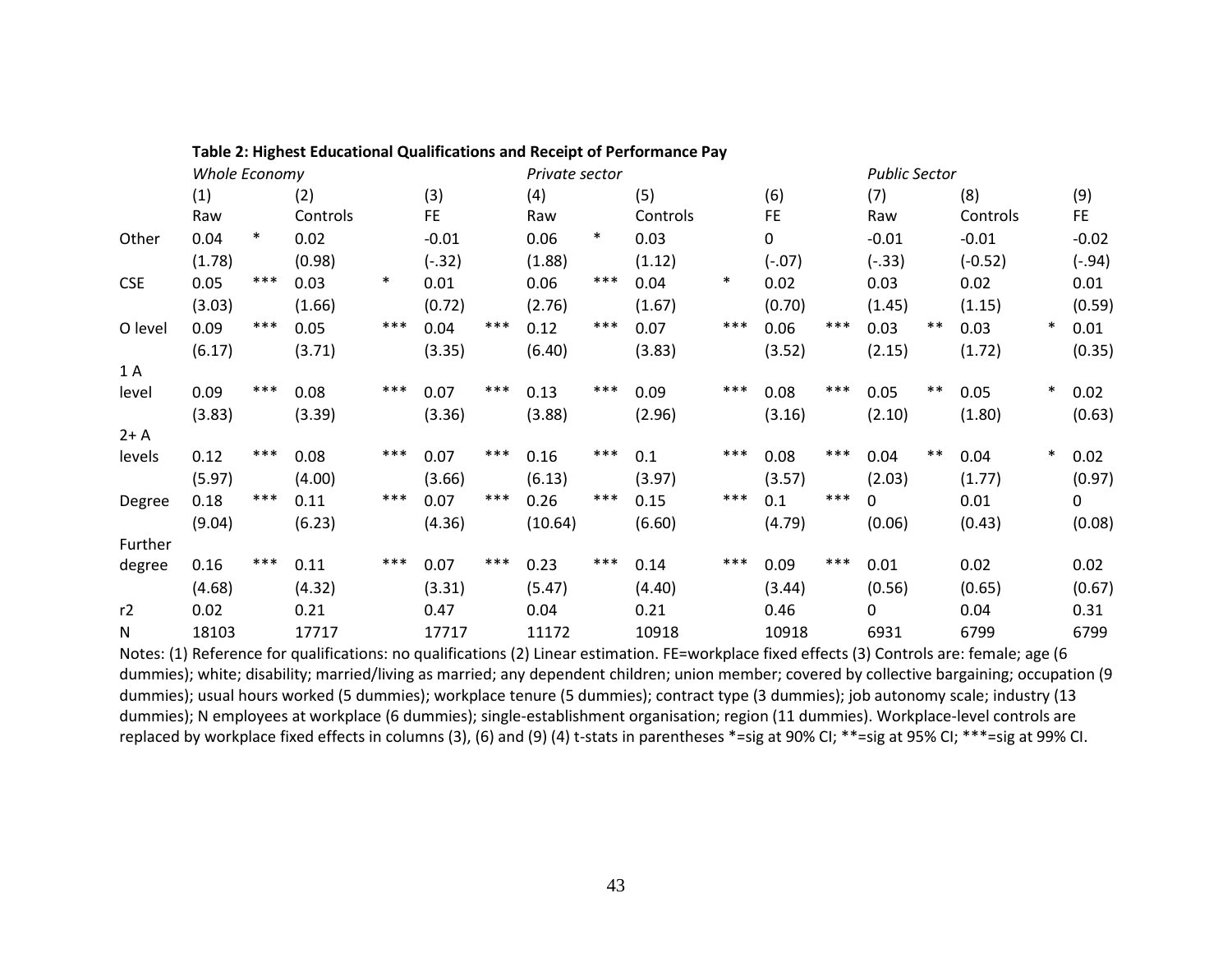|        |               |     | Table 3: Gender and Receipt of Performance Pay |     |          |       |                |     |           |       |               |       |         |     |           |     |           |
|--------|---------------|-----|------------------------------------------------|-----|----------|-------|----------------|-----|-----------|-------|---------------|-------|---------|-----|-----------|-----|-----------|
|        | Whole Economy |     |                                                |     |          |       | Private sector |     |           |       | Public sector |       |         |     |           |     |           |
|        |               |     | (2)                                            |     | (3)      |       | (4)            |     | (5)       |       | (6)           |       | (7)     |     | (8)       |     | (9)       |
|        | $(1)$ Raw     |     | Controls                                       |     | FE       |       | Raw            |     | Controls  |       | FE            |       | Raw     |     | Controls  |     | <b>FE</b> |
| Female | $-0.11$       | *** | $-0.03$                                        | *** | $-0.03$  | $***$ | $-0.10$        | *** | $-0.04$   | $***$ | $-0.03$       | $***$ | $-0.05$ | *** | $-0.05$   | *** | $-0.01$   |
|        | $(-8.63)$     |     | (-2.96)                                        |     | $(-.34)$ |       | $(-.31)$       |     | $(-2.43)$ |       | (-.00)        |       | (-.88)  |     | $(-3.39)$ |     | .55)      |
| r2     | 0.02          |     | 0.21                                           |     | 0.47     |       | 0.01           |     | 0.21      |       | 0.46          |       | 0.01    |     | 0.04      |     | 0.31      |
| N      | 18103         |     | 17717                                          |     | 17717    |       | 11172          |     | 10918     |       | 10918         |       | 6931    |     | 6799      |     | 6799      |
|        |               |     | Notes: (1) see notes to Table 2 for details.   |     |          |       |                |     |           |       |               |       |         |     |           |     |           |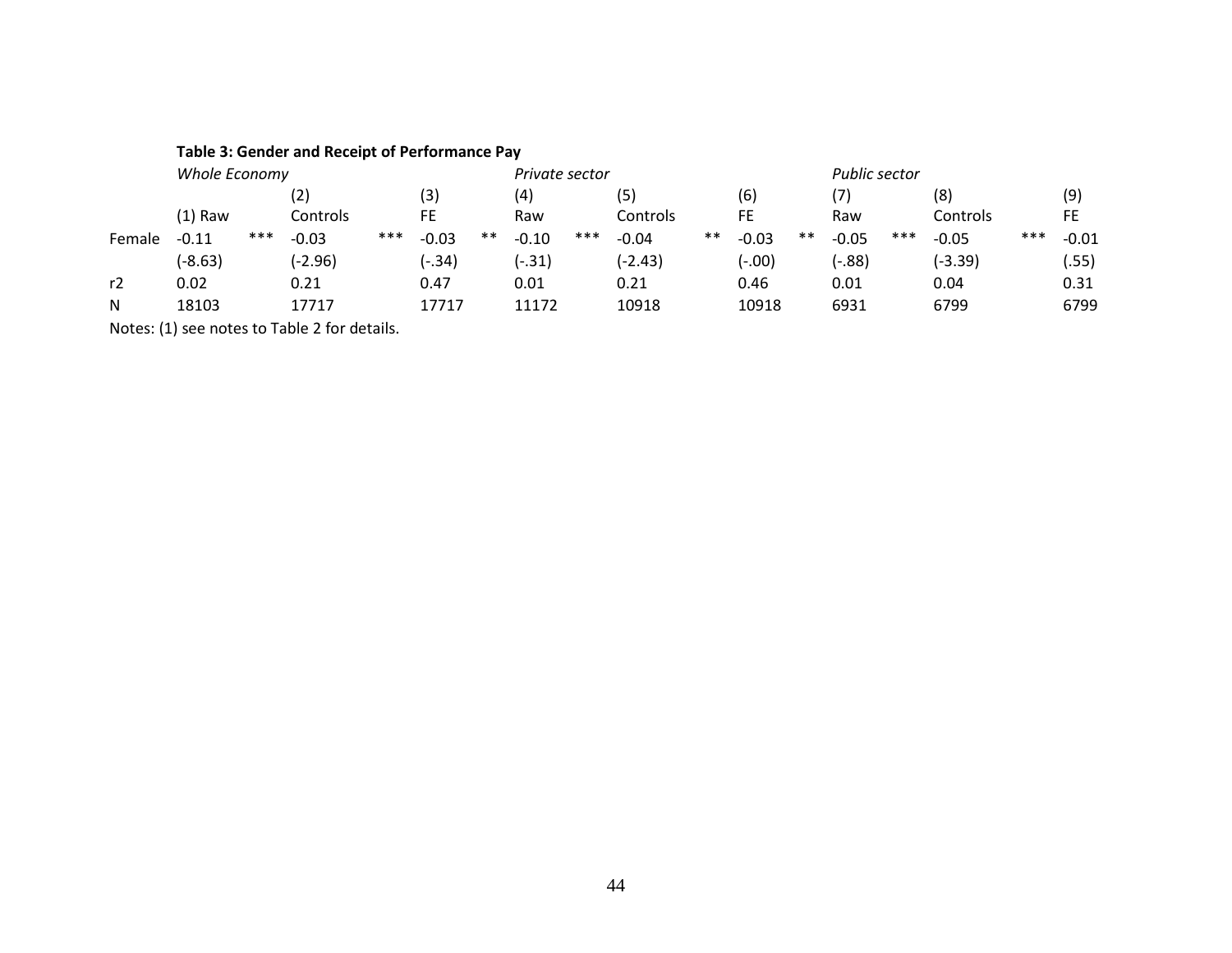|             | Table 4: Performance Pay Where Output is Sensitive to Performance |                |          |     |        |     |        |                      |          |     |        |     |         |           |        |
|-------------|-------------------------------------------------------------------|----------------|----------|-----|--------|-----|--------|----------------------|----------|-----|--------|-----|---------|-----------|--------|
|             | Whole economy                                                     | Private sector |          |     |        |     |        | <b>Public sector</b> |          |     |        |     |         |           |        |
|             | (1)                                                               |                | (2)      |     | (3)    |     | (4)    |                      | (5)      |     | (6)    |     | (7)     | (8)       | (9)    |
|             | Raw                                                               |                | Controls |     | FE     |     | Raw    |                      | Controls |     | FE     |     | Raw     | Controls  | FE     |
| Manager     | 0.2                                                               | ***            | 0.12     | *** | 0.11   | *** | 0.19   | ***                  | 0.13     | *** | 0.12   | *** | 0.01    | $\Omega$  | 0.01   |
|             | (7.71)                                                            |                | (6.01)   |     | (5.70) |     | (7.06) |                      | (5.88)   |     | (5.44) |     | (0.43)  | $(-0.22)$ | (0.50) |
| Job control | 0.67                                                              | ***            | 0.45     | *** | 0.16   |     | 0.82   | ***                  | 0.65     | *** | 0.14   |     | $-0.24$ | $-0.2$    | 0.17   |
|             | (4.03)                                                            |                | (3.08)   |     | (1.20) |     | (3.97) |                      | (3.45)   |     | (0.79) |     | (-.28)  | $(-1.07)$ | (1.35) |
| r2          | 0.02                                                              |                | 0.2      |     | 0.47   |     | 0.02   |                      | 0.2      |     | 0.46   |     | 0       | 0.03      | 0.31   |
| N           | 17717                                                             |                | 17717    |     | 17717  |     | 10918  |                      | 10918    |     | 10918  |     | 6799    | 6799      | 6799   |

Notes: (1) the model is identical to those in Tables 2 and 3, but it replaces the 9 occupation dummies with a single dummy distinguishing managerial from non-managerial employees. (2) The job control scale is an additive scale ranging from zero (lowest control) to 15 (highest control). The scale is composed of responses to 5 questions asking employees how much influence they had over the tasks they do in their job, the pace at which they work, the order in which they carry out their tasks, and the time they start or finish their working day. The four-point response scale runs from "none" (zero) to "a great deal" (three). Coefficients have been divided by 100. (3) see notes to Table 2 for other details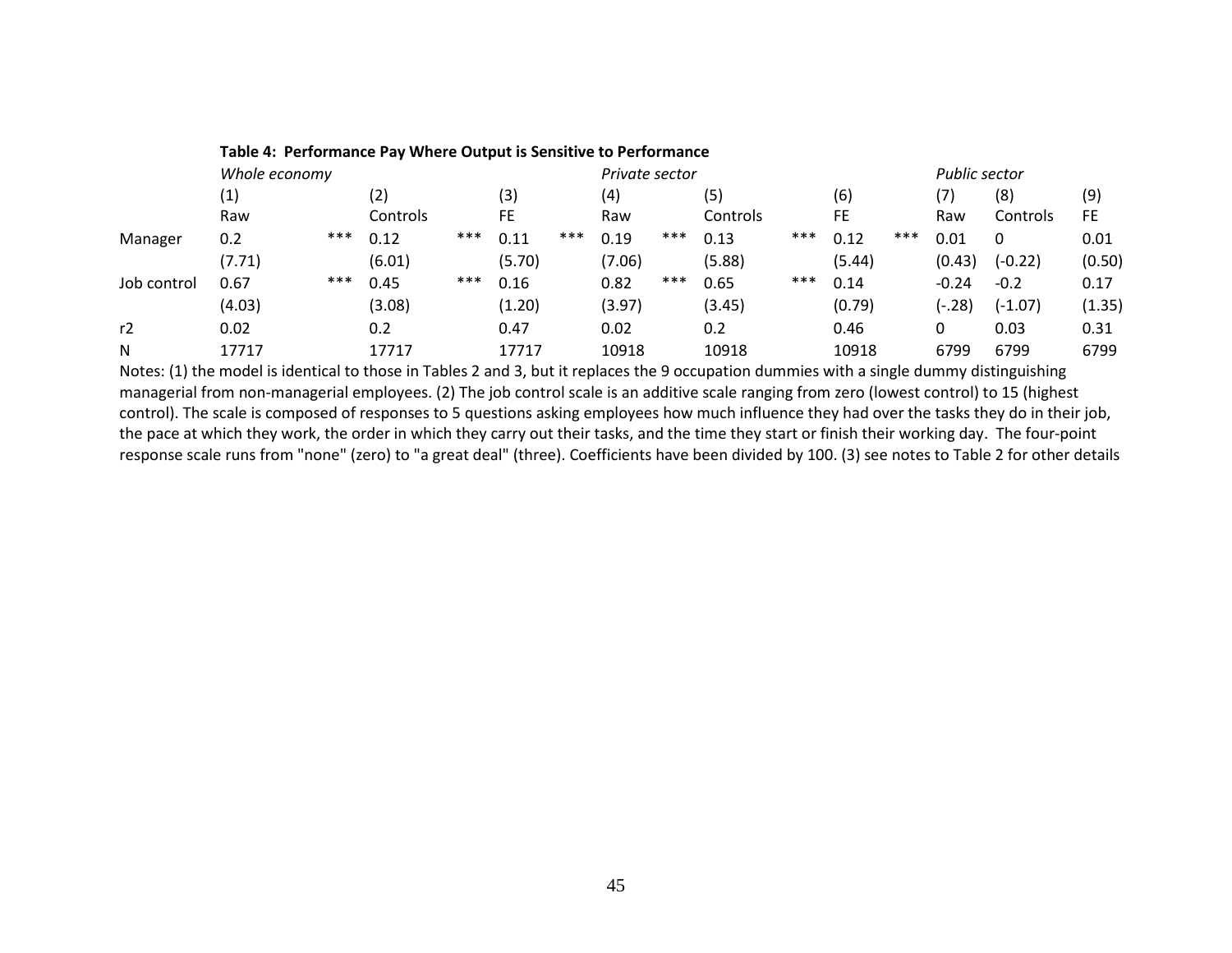#### **Table 5: Log Hourly Wages and Any Performance Pay**

|                 | Whole Economy     |     |         |     |          |     |        |     | Private sector |     |         |     |                   |     |        |     |
|-----------------|-------------------|-----|---------|-----|----------|-----|--------|-----|----------------|-----|---------|-----|-------------------|-----|--------|-----|
|                 | $\left( 1\right)$ |     | (2)     |     | (3)      |     | (4)    |     | (5)            |     | (6)     |     | $\left( 7\right)$ |     | (8)    |     |
|                 | Raw               |     | НC      |     | Controls |     | WP FE  |     | Raw            |     | HC      |     | Controls          |     | WP FE  |     |
| Any Performance |                   |     |         |     |          |     |        |     |                |     |         |     |                   |     |        |     |
| Pay             | 0.36              | *** | 0.29    | *** | 0.15     | *** | 0.10   | *** | 0.44           | *** | 0.33    | *** | 0.18              | *** | 0.11   | *** |
|                 | (10.47)           |     | (11.16) |     | (8.91)   |     | (6.37) |     | (12.13)        |     | (12.09) |     | (9.96)            |     | (6.78) |     |
| r2              | 0.06              |     | 0.24    |     | 0.58     |     | 0.70   |     | 0.09           |     | 0.27    |     | 0.61              |     | 0.70   |     |
| N               | 16751             |     | 16751   |     | 16412    |     | 16412  |     | 10329          |     | 10329   |     | 10109             |     | 10109  |     |

Notes: (1) The dependent variable is log hourly wages as described in the text. (2) HC=human capital controls, namely highest academic qualification (8 dummies), workplace tenure (5 dummies) and the employee's age, which is a proxy for labour market experience (6 dummies). Columns (3) and (7) incorporate all the controls referred to in the footnote to Table 2. Columns (4) and (8) contain all the individual level demographic and job characteristics plus workplace fixed effects. (3) See Table 2 for other conventions.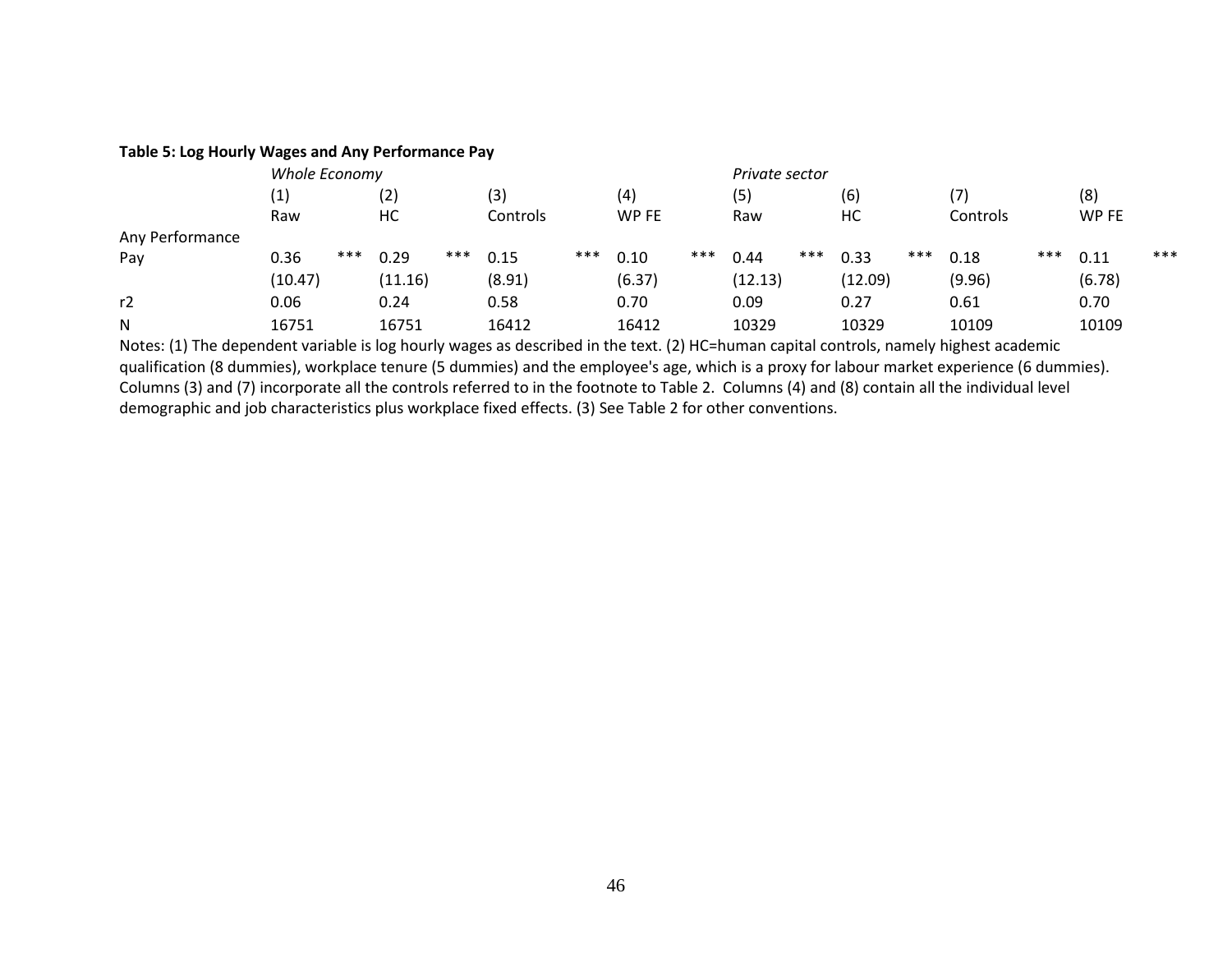### **Table 6: Log Hourly Pay by Gender (separate regressions)**

Panel A: Whole Economy

|                         | <b>Men</b> |     |          |     |        |       | <b>Women</b> |     |          |     |        |       |
|-------------------------|------------|-----|----------|-----|--------|-------|--------------|-----|----------|-----|--------|-------|
|                         | (1)        |     | (2)      |     | (3)    |       | (4)          |     | (5)      |     | (6)    |       |
|                         | Raw        |     | Controls |     | FE.    |       | Raw          |     | Controls |     | FE.    |       |
| Any Performance Pay     | 0.38       | *** | 0.13     | *** | 0.10   | $***$ | 0.25         | *** | 0.14     | *** | 0.10   | $***$ |
|                         | (9.70)     |     | (6.36)   |     | (5.10) |       | (6.14)       |     | (5.54)   |     | (3.64) |       |
| r2                      | 0.07       |     | 0.64     |     | 0.79   |       | 0.02         |     | 0.52     |     | 0.67   |       |
| $\mathsf{N}$            | 7455       |     | 7333     |     | 7333   |       | 9420         |     | 9187     |     | 9187   |       |
| Panel B: Private sector |            |     |          |     |        |       |              |     |          |     |        |       |
| Any Performance Pay     | 0.45       | *** | 0.16     | *** | 0.12   | $***$ | 0.34         | *** | 0.17     | *** | 0.12   | $***$ |
|                         | (10.84)    |     | (7.54)   |     | (5.93) |       | (7.93)       |     | (6.15)   |     | (4.08) |       |
| r2                      | 0.10       |     | 0.66     |     | 0.80   |       | 0.05         |     | 0.53     |     | 0.70   |       |
| N                       | 5211       |     | 5121     |     | 5121   |       | 5196         |     | 5055     |     | 5055   |       |

Notes: (1) The dependent variable is log hourly wages described in the text. (2) Models are run separately for men and women. Panel A is for the whole economy. Panel B is confined to employees in the private sector. (3) Controls are those in Models (3) and (7) in Table 5, other than gender. Columns (3) and (6) contain all the individual level demographic and job characteristics plus workplace fixed effects. (4) See Table 2 for other conventions.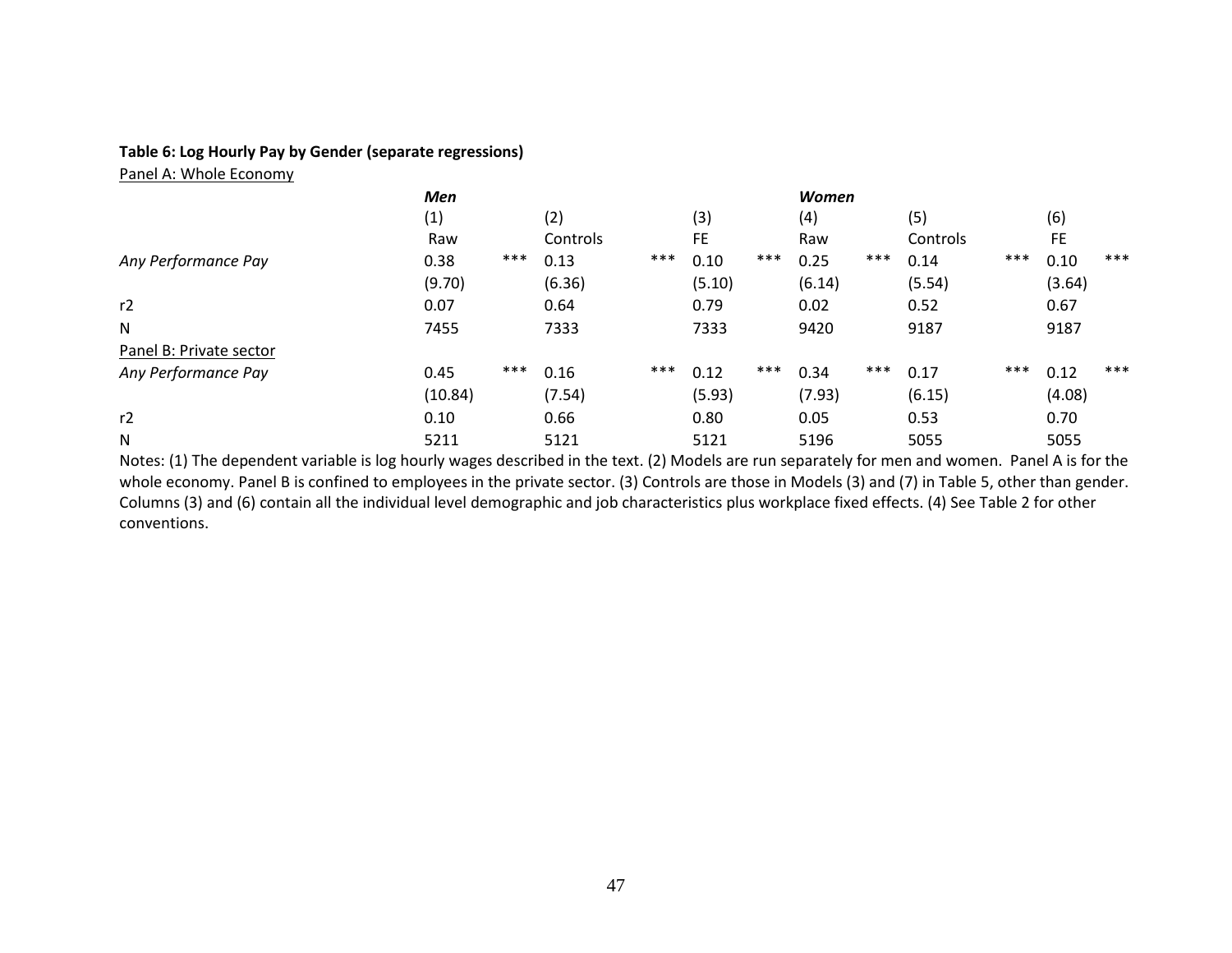|                       | <b>Whole Economy:</b> |            |            | <b>Private sector:</b> |            |            |
|-----------------------|-----------------------|------------|------------|------------------------|------------|------------|
|                       | Raw                   | Controls   | <b>FE</b>  | Raw                    | Controls   | <b>FE</b>  |
|                       |                       |            |            |                        |            |            |
| Any Performance Pay   | 0.082                 | 0.003      | $-0.04$    | 0.058                  | $-0.021$   | $-0.049$   |
|                       | 0.91                  | 0.05       | $-0.74$    | 0.61                   | $-0.34$    | $-0.88$    |
| Highest qualification | $0.099***$            | $0.039***$ | $0.032***$ | $0.096***$             | $0.037***$ | $0.030***$ |
|                       | 25.8                  | 12.29      | 10.43      | 20.23                  | 9.49       | 7.47       |
| PP*qualifications     | $0.033***$            | $0.018**$  | 0.008      | $0.038***$             | $0.022**$  | 0.01       |
|                       | 3.75                  | 2.77       | 1.39       | 4.02                   | 3.17       | 1.65       |
| Age                   | $0.073***$            | $0.045***$ | $0.037***$ | $0.079***$             | $0.050***$ | $0.048***$ |
|                       | 11.39                 | 8.54       | 6.96       | 10.39                  | 7.8        | 7.38       |
| PP*age                | $0.041*$              | $0.025*$   | $0.025*$   | $0.043*$               | 0.024      | 0.021      |
|                       | 2.48                  | 2.2        | 2.36       | 2.42                   | 1.92       | 1.89       |
| Tenure                | $0.070***$            | $0.038***$ | $0.040***$ | $0.065***$             | $0.033***$ | $0.034***$ |
|                       | 11.22                 | 8.2        | 9.13       | 8.62                   | 5.69       | 6.42       |
| PP*tenure             | $-0.018$              | $-0.003$   | 0.005      | $-0.005$               | 0.01       | 0.015      |
|                       | $(-1.12)$             | $(-0.25)$  | 0.51       | $(-0.31)$              | $-0.85$    | 1.3        |
| r2                    | 0.216                 | 0.57       | 0.482      | 0.248                  | 0.597      | 0.487      |
| N                     | 16751                 | 16412      | 16412      | 10329                  | 10109      | 10109      |

### **Table 7: Log Hourly Pay: Interactions between Performance Pay and Human Capital**

Notes: (1) Models are similar to those in Table 5 but interact performance pay (PP) with human capital variables entered as linear terms.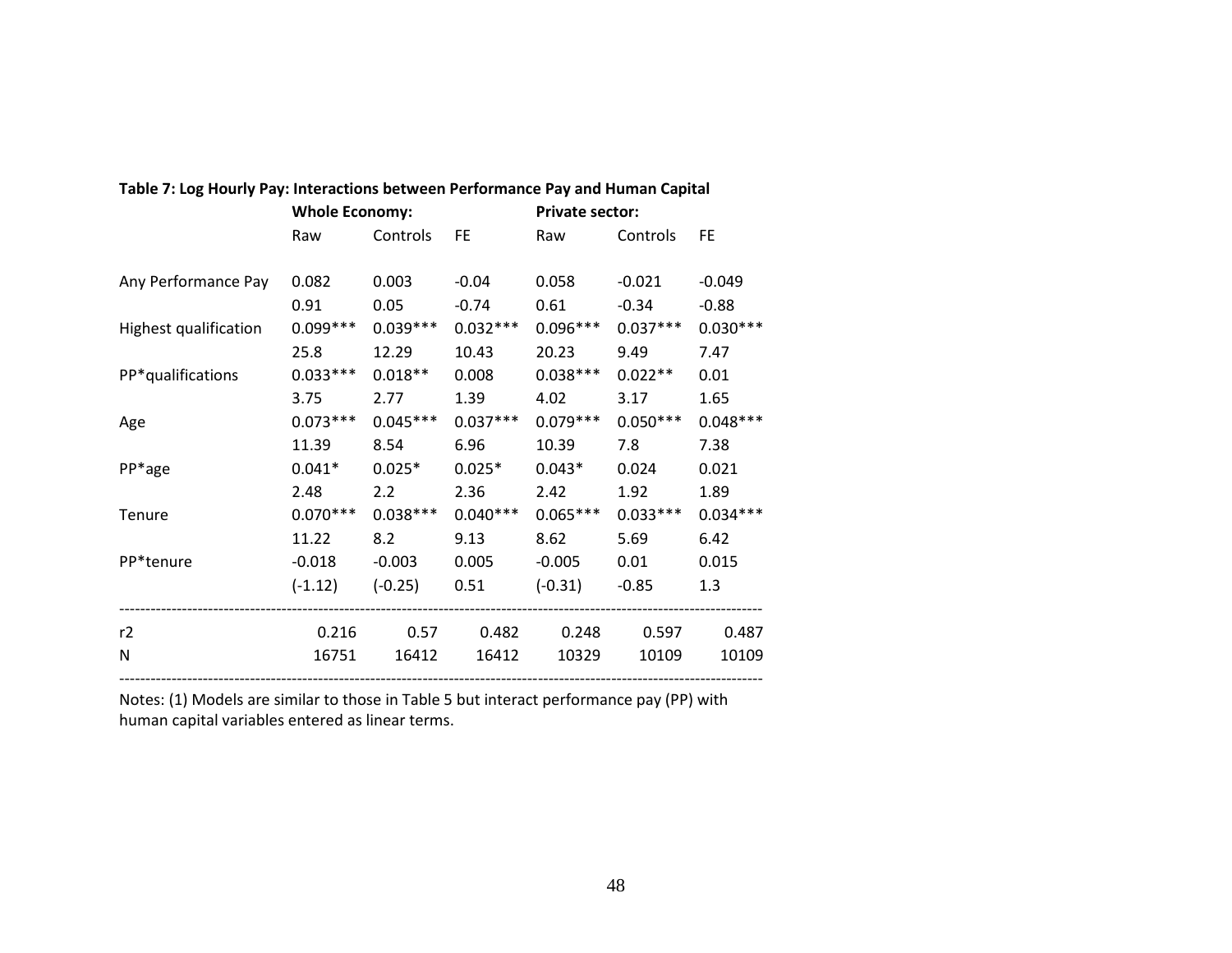**Figure 1: Correlation between Log Hourly Pay Based on WERS Mid-Points (x- axis) and on ASHE Mid-Points (y-axis)**

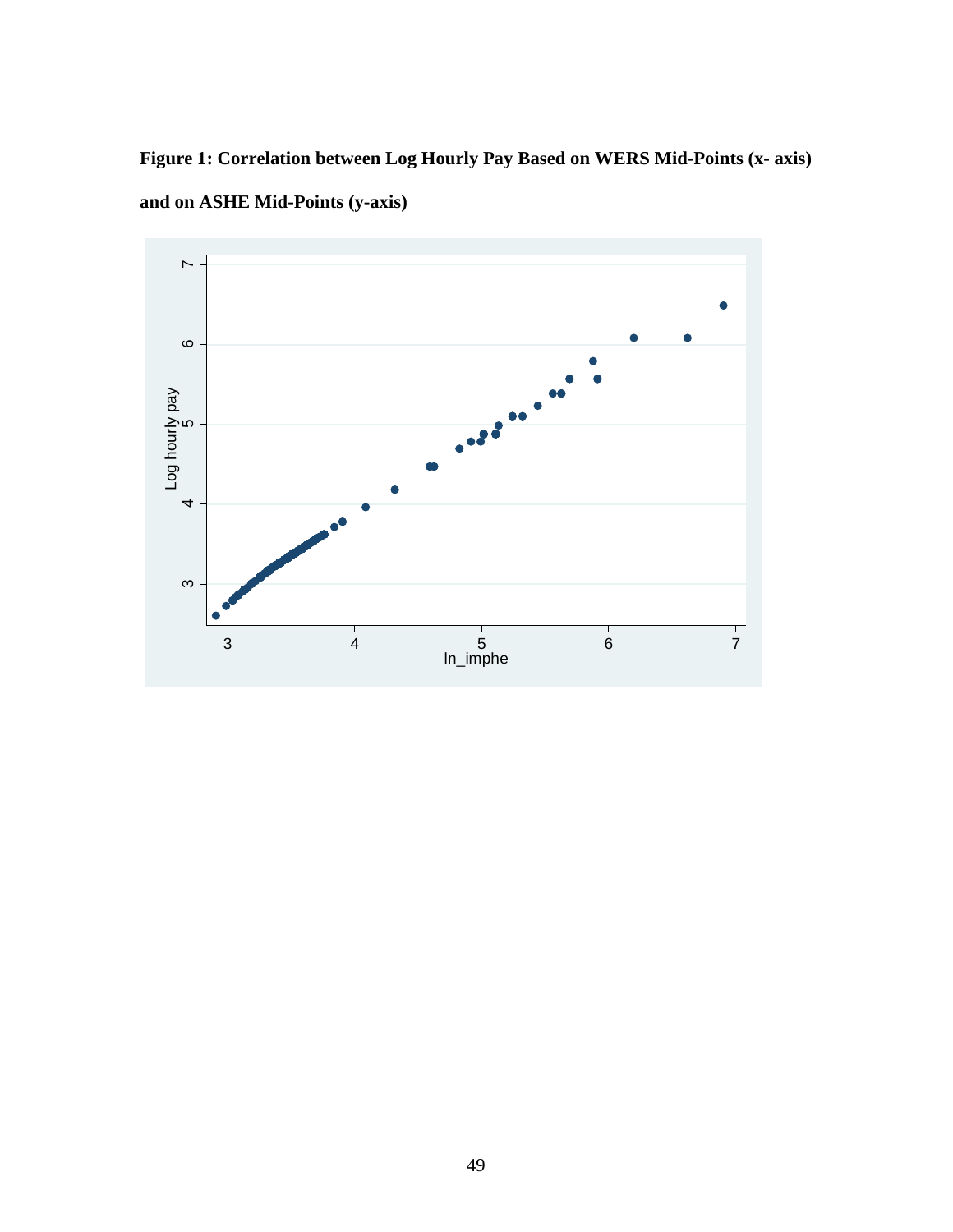